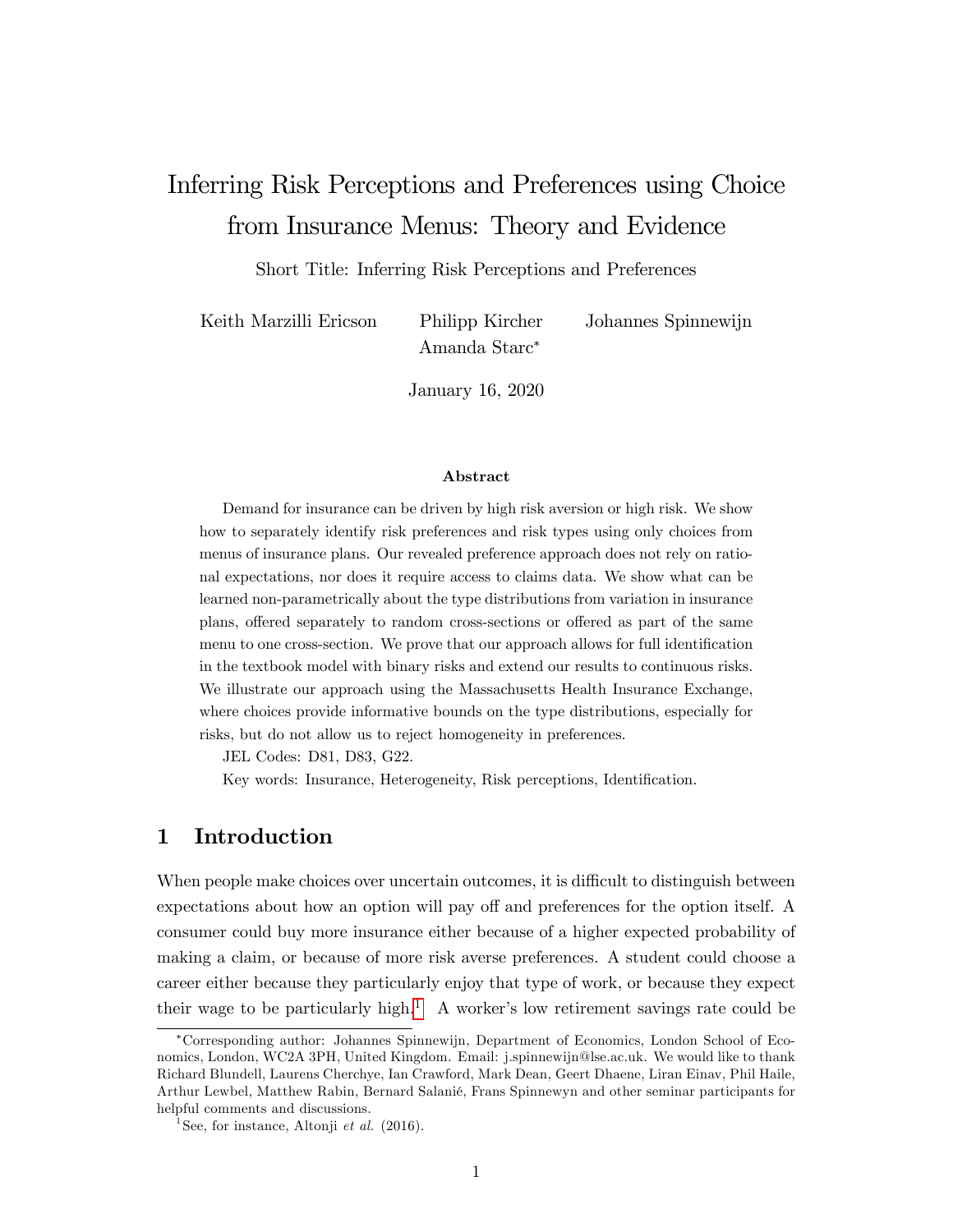driven by their time preference for consumption, or expectations about wage growth and asset returns.<sup>[2](#page-1-0)</sup> One way of solving the problem is to identify expectations using observed outcomes, and assuming expectations are rational. Yet beliefs can be both heterogenous and biased; moreover they may be difficult to elicit. In this paper, we take another approach. In the context of insurance choice, we show how to separately identify expectations and preferences using data on choices alone, highlighting what can be learned from examining how choices vary when the choice menu varies, as well as what can be learned from choices from a single menu of plans.

Distinguishing between demand for insurance driven by variation in risk preferences (e.g., degree of risk aversion) and variation in risk types (e.g., probability of making a claim) is crucial for positive and normative analysis (e.g., Einav *et al.*, 2010; Chetty and Finkelstein, 2013). Adverse selection, in which consumers select into insurance plans based on expected expenditure, can lead to market unravelling and inefficiently low coverage. In contrast with heterogeneity in risks, preference heterogeneity alone cannot cause insurance markets to be adversely selected. In fact, recent empirical work finds advantageous selection in which low risk individuals purchase more generous insurance plans, which has been considered evidence for the importance of preference heterogeneity (e.g., Cutler *et al.*, 2008).

A growing empirical insurance literature estimates heterogeneity in both preference and risk types using data on plan choices and insurance claims (see reviews by Einav et al., 2010, and Barseghyan et al., 2018). This approach is data-demanding compared to standard demand estimation. Moreover, this literature relies on an unappealing assumption: that each individual has rational expectations over the distribution of their claims. However, evidence suggests that individuals have distorted perceptions of their risk exposure. For example, in the context of health insurance, individuals may not understand how different health states map into health expenditures due to the opacity of health care prices (Lieber,  $2017$ ). They may be overconfident about their own health states (Grubb, 2015) and underweight small probability events (Johnson et al., 1993). If individuals do not have rational expectations over the distribution of their future claims, claims data cannot help to separate a low degree of risk aversion from overoptimistic beliefs about risk. A final challenge with the standard approach is that, even under rational expectations, inferring heterogeneity in (ex ante) risk types from (ex post) risk outcomes requires structural assumptions not only on the set of feasible risk types, but also on the potential distribution of risk types.

We present an alternative approach that is robust to incorrect beliefs. Our approach is based on revealed preference, and identifies heterogeneity in (perceived) risks and preferences from choice data alone. We start from a choice model with risk preferences indexed on one dimension and risk types indexed on another dimension. Our approach,

<span id="page-1-0"></span> $2F^2$  For instance, Skinner (2007) shows the sensitivity of optimal retirement savings to both the rate of return on investment and the desired change in consumption at retirement.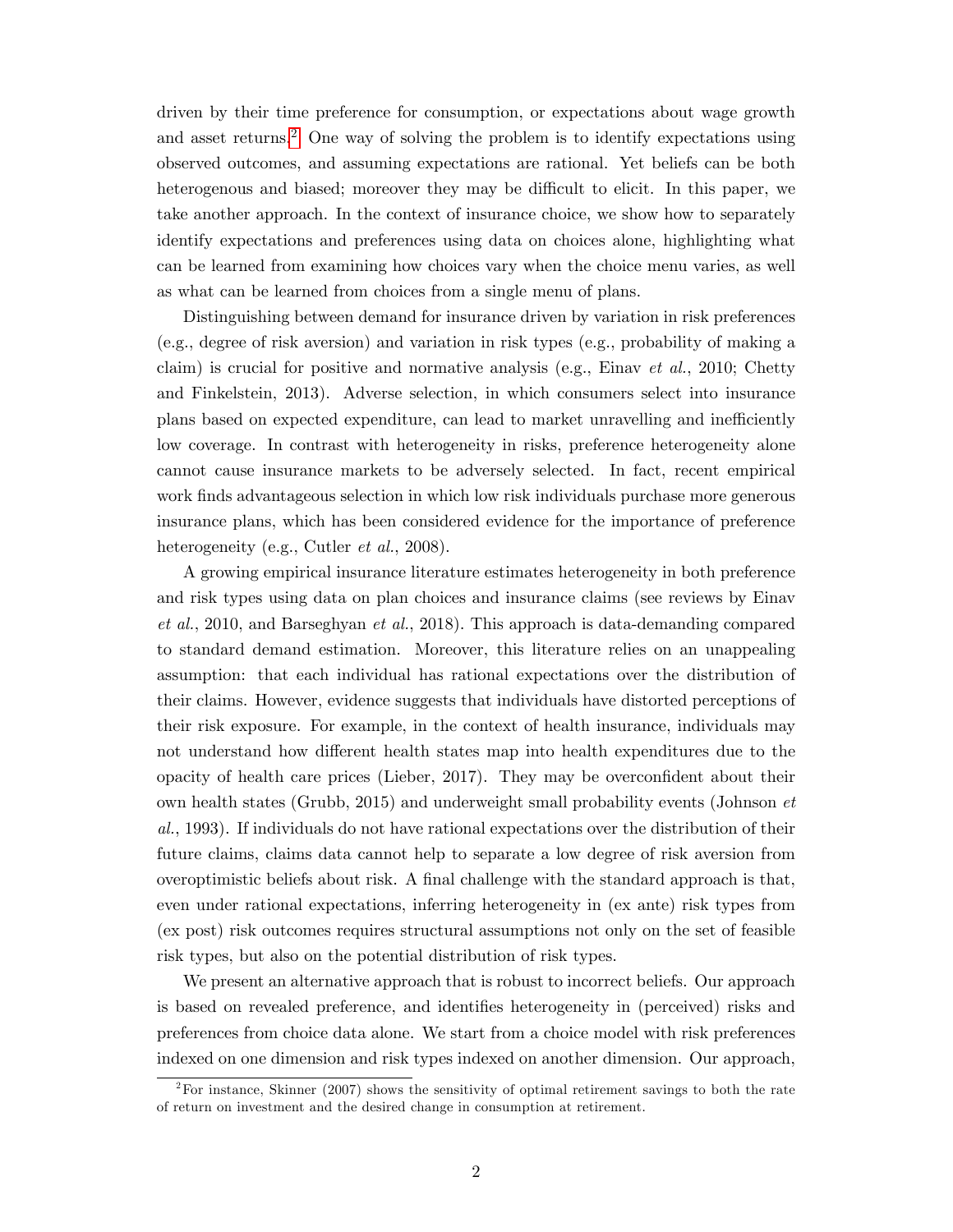though, does not require claims data, and relies neither on rational expectations nor on parametric assumptions regarding the type distribution. Instead, our approach exploits variation in the plans from which individuals can choose. The framework allows us to revisit the question how important preference heterogeneity is for the observed variation in insurance choices and provides an alternative approach to estimating perceived risks.

The key challenge in inferring risk perceptions and preferences from insurance choices is that both high risk and risk aversion increase the willingness to buy insurance. To overcome this challenge, we propose to use variation in insurance plan characteristics that differentially attract individuals along the risk and preference dimension. We prove identification using plan variation in a stylised model and then illustrate how these insights can be applied in our empirical setting. Our identifica-tion approach can be implemented using cross-sectional data on individuals choosing from a single menu of (at least three) plans. This is what we use in our empirical application. Moreover, the approach would be more powerful when applied to choice data from similar populations facing different menus of plans. Random variation in insurance options and prices for otherwise identical populations can be driven by differences in the regulatory environment, by differences in costs of insurance provision (across states or time), or by differences in market power of insurance providers.<sup>[3,](#page-2-0)[4](#page-2-1)</sup> Our results show other researchers how to use this variation to extract estimates of beliefs and preferences.

The first part of the paper conveys the key intuition for identification in a simple model with binary risks and binary choices (e.g., buy a plan or not). In this binary choice setting, data on insurance choices from a single menu is insufficient to reject homogeneity in risks or preference (even if heterogeneity was substantial). With crosssectional variation in menus, the difference in plan shares under the menus allow us to put bounds on the distribution of both risk types and risk preferences. Our identification argument exploits the fact that the marginal willingness to buy insurance is more rapidly decreasing in coverage for individuals with high risk aversion than for individuals with low risk aversion (see also Barseghyan et al., 2013; 2018). As a consequence, two plans that differ in their coverage level and premiums can differentially

<span id="page-2-0"></span> $3$  Our identification argument does not depend on the optimality of the contracts offered and therefore does not rely on the market structure either, but only on whether these contracts are actually offered. We do not attempt to characterise the menu of contracts offered in a market equilibrium with multidimensional heterogeneity (e.g., Azevedo and Gottlieb, 2017), since, as we discuss, variation can come from a variety of sources.

<span id="page-2-1"></span><sup>4</sup>Revealed preference arguments are often based on the same individuals choosing consumption bundles at different prices. In insurance markets we rarely have such data: insurance options for individuals often change when the characteristics of the individual changed and individuals' responses may not reflect their preference ranking due to inertia (Handel, 2013). Examples of between-individual variation in insurance options include discontinuities in prices at round numbered ages (Ericson and Starc, 2015), discontinuities in prices at state borders (Cabral and Mahoney, 2019), subsidy changes that affect some but not all employees (Gruber and McKnight, 2016), plausibly exogenous variation in market competition (Dafny et al., 2015), retaliatory taxes (Starc, 2014), and state regulation (Kowalski et al., 2008). We take such variation as given in our approach.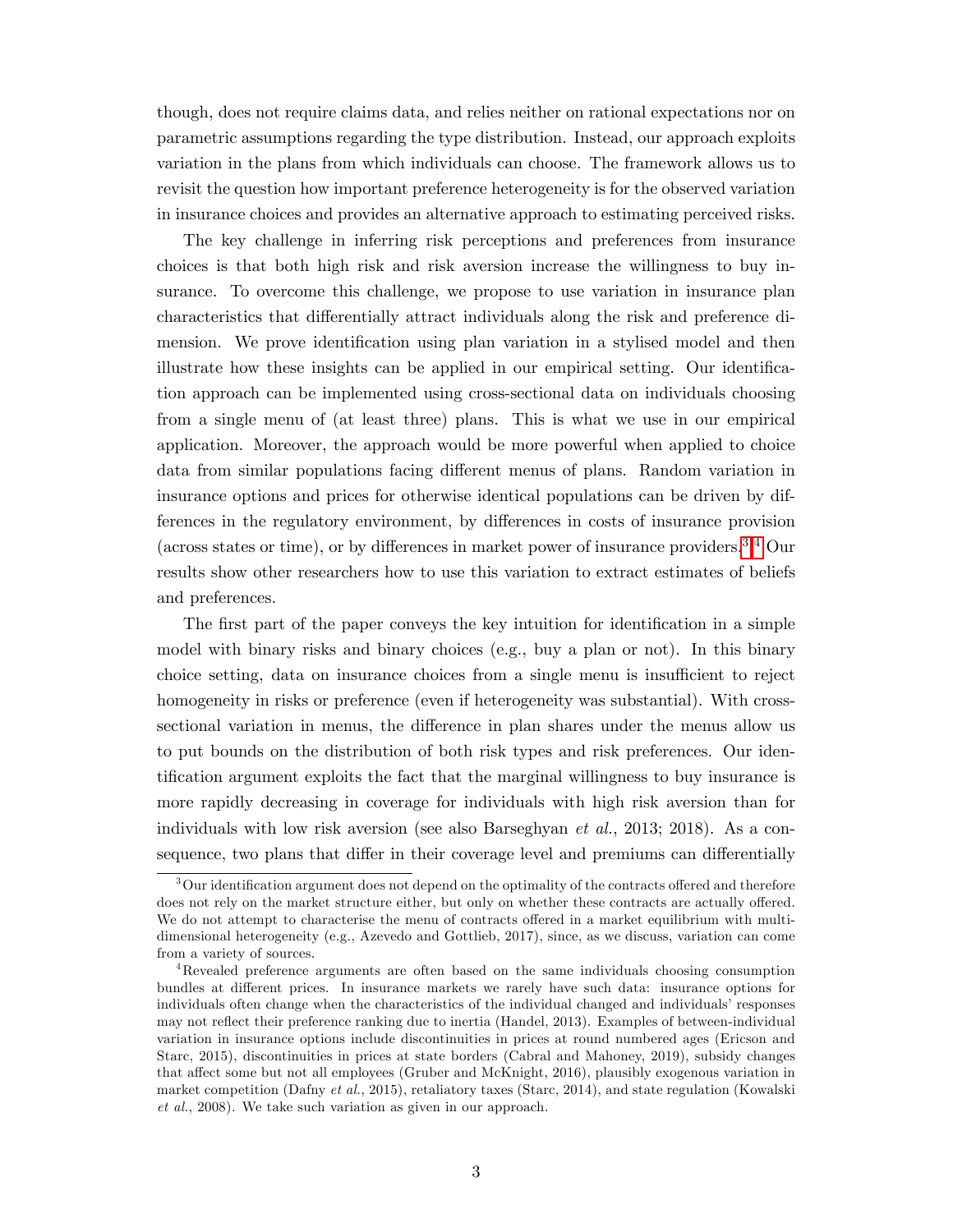attract individuals along the risk and preference dimension. In particular, in the binary risk setting, a plan that provides more coverage at a higher premium, but at a lower price per unit of coverage will attract more types with low risk aversion (but high risk) and discourage types with high risk aversion (but low risks). In the absence of such variation, it is impossible to reject homogeneity in preferences, even if claims data is observed and expectations are rational (see also Aryal et al., 2010).

Remaining with binary risks, we demonstrate the potential of plan variation for identification in the standard textbook insurance model. Here, individuals decide how much coverage to buy at a constant price per unit of coverage. This can be represented as choices among binary sets with high vs. low coverage, but with a large number of such choice sets this conveniently reduces to the textbook model where individuals may choose any amount of coverage at the specified unit price. As risk aversion determines the gradient of the marginal willingness to pay with respect to coverage, it also determines the change in preferred coverage when the unit price of coverage changes, while both an individual's risk and risk aversion determine the agent's preferred coverage level. We show how the joint distribution of binary risks and CARA preferences can be non-parametrically identified exploiting price variation in the textbook model. Full identification would require price variation over the full support, but more limited price variation suffices to identify key moments capturing the heterogeneity in both dimensions.

We then extend the model beyond binary risks and choice sets to settings that more closely resemble actual health insurance coverage. Health costs vary over a wide range, and health insurance plans provide non-linear coverage for these costs. Typical contract features include a deductible, co-insurance rate, and out-of-pocket maximum. How individuals value these contract features will depends on their preference type and risk type. For example, the decreasing returns to coverage imply that individuals with high risk aversion care more about reducing high out-of-pocket expenses (e.g., a decrease in the out-of-pocket maximum) than reducing of out-of-pocket expenses that are already low (e.g., a decrease in the deductible). We then show how the same type of plan variation drives identification when all plans are offered *within* one menu to a single cross-section of individuals. The key intuition is the same as in the case with cross-sectional variation in binary choice sets: plans need to differentially attract types along the different dimensions. Within-menu plan variation naturally arises in many practical settings, which is also what we exploit in our empirical analysis.

We apply our method to choice data from the Massachusetts Health Insurance Exchange (see Ericson and Starc, 2015). We find informative bounds on the distribution of preferences and risks exploiting variation in the features of the contracts offered. Interestingly, we cannot reject homogeneity: it is possible for observed plan choices to be rationalised with only heterogeneity in risks. However, we do reject homogeneity in risks. The required variance in risks increases as we restrict the analysis to reasonable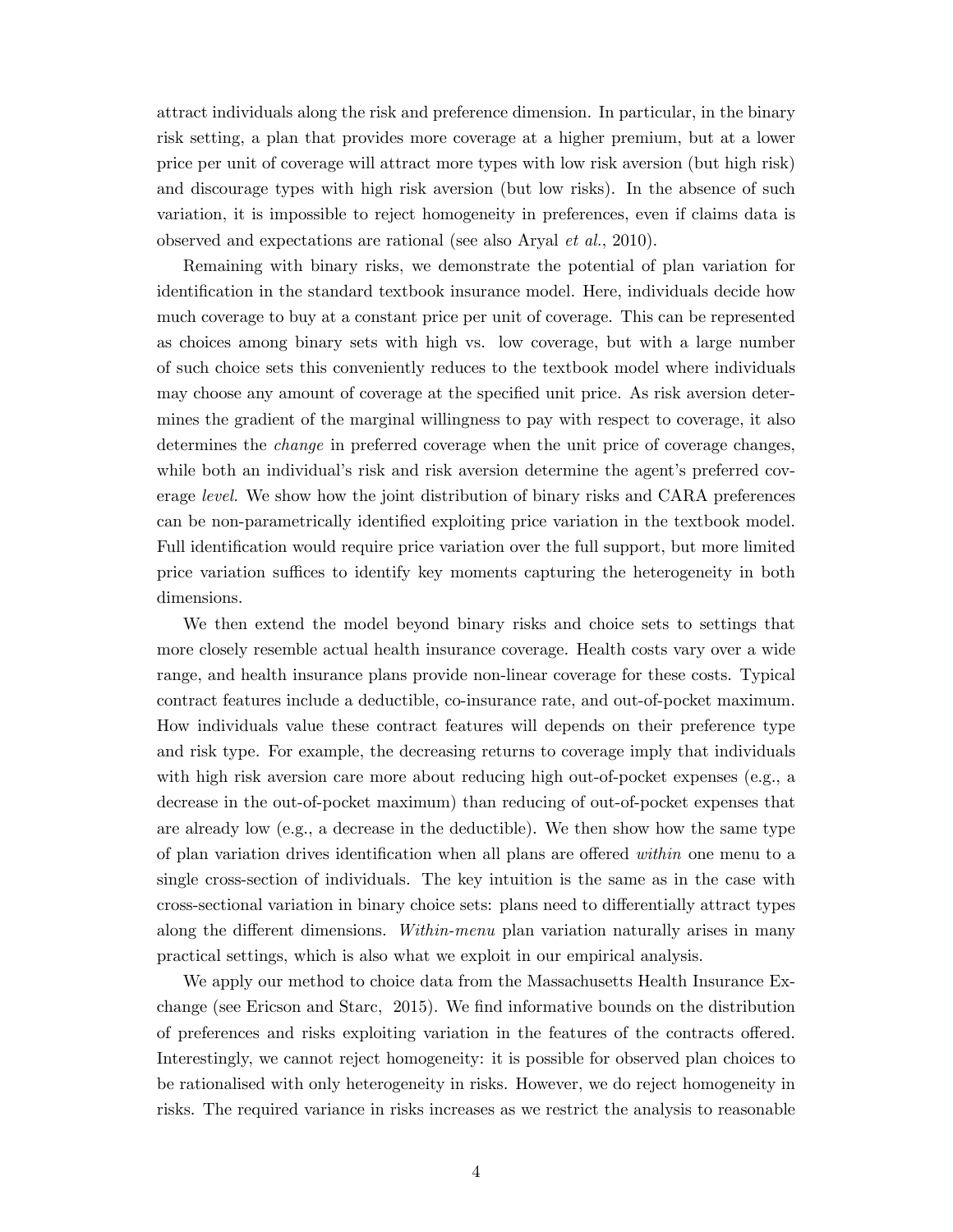preference parameters. We then compare our bounds to estimates from the existing literature. Our application shows what can be learned from choice data alone and highlights the strengths of the revealed preference approach.

Related Literature Our paper is motivated by the literature analysing heterogeneity in preferences and risks, reviewed in Einav et al. (2010) and Barseghyan et al. (2018). This literature started with empirical tests for asymmetric information in insurance markets, often finding a weak relationship between risk type and insurance choice (see Chiappori and Salanié, 2013, and Cohen and Siegelman, 2010). This inspired a new series of papers estimating the heterogeneity in risk preferences jointly with the heterogeneity in risk types and arguing that the former is important.<sup>[5](#page-4-0)</sup> These studies use both choice and claims data to estimate a structural model of heterogeneity. Our work starts from a similar model of consumer choice in which individuals choose insurance plans that maximise their expected utility given their specific risk and preference parameters. Our approach, however, does not require the additional structure on heterogeneity and relaxes the assumption of rational expectations.

Indeed, a growing empirical literature documents evidence for deviations from rational expectations in insurance choices. For instance, Sydnor (2010) demonstrates that distorted beliefs could explain deductible choices in home insurance, while with rational expectations extreme risk aversion would be needed. The identification challenges in the absence of rational expectations have been previously addressed using survey data eliciting expectations (see Manski, 2004). Most similar in spirit to our paper is Barseghyan et al. (2013), who analyse choice data through the lens of a model in which individuals are allowed to perceive true risks in a distorted way. Different from us, they assume that all individuals distort true probabilities in the same way, and then use auto insurance choices and realised claims data for the estimation of the parametric preference and (true) risk type distributions. They separate the probability distortion from risk preferences using a single-crossing property based on the decreasing returns to coverage implied by risk aversion. This argument is further developed in the review paper by Barseghyan et al. (2018). We start from the same single-crossing property, but establish non-parametric identification of the type distribution, allowing for heterogeneity in both risk perceptions and preferences. In their review of the literature, Barseghyan et al.  $(2018, p. 521)$  state how "to date, point identification of multidimensional heterogeneity in risk preferences has relied upon parametric assumptions about their joint distribution. It remains a question for future research, to find a field setting and the proper set of assumptions to obtain nonparametric identification." We characterise the plan variation, either across menus (offered to multiple cross-sections) or within a menu (offered to one cross-section), that is needed for non-parametric identifi-

<span id="page-4-0"></span><sup>&</sup>lt;sup>5</sup>Examples are auto insurance (Cohen and Einav, 2007), annuities (Einav *et al.*, 2010) and health insurance (Bundorf et al., 2012; Handel, 2013).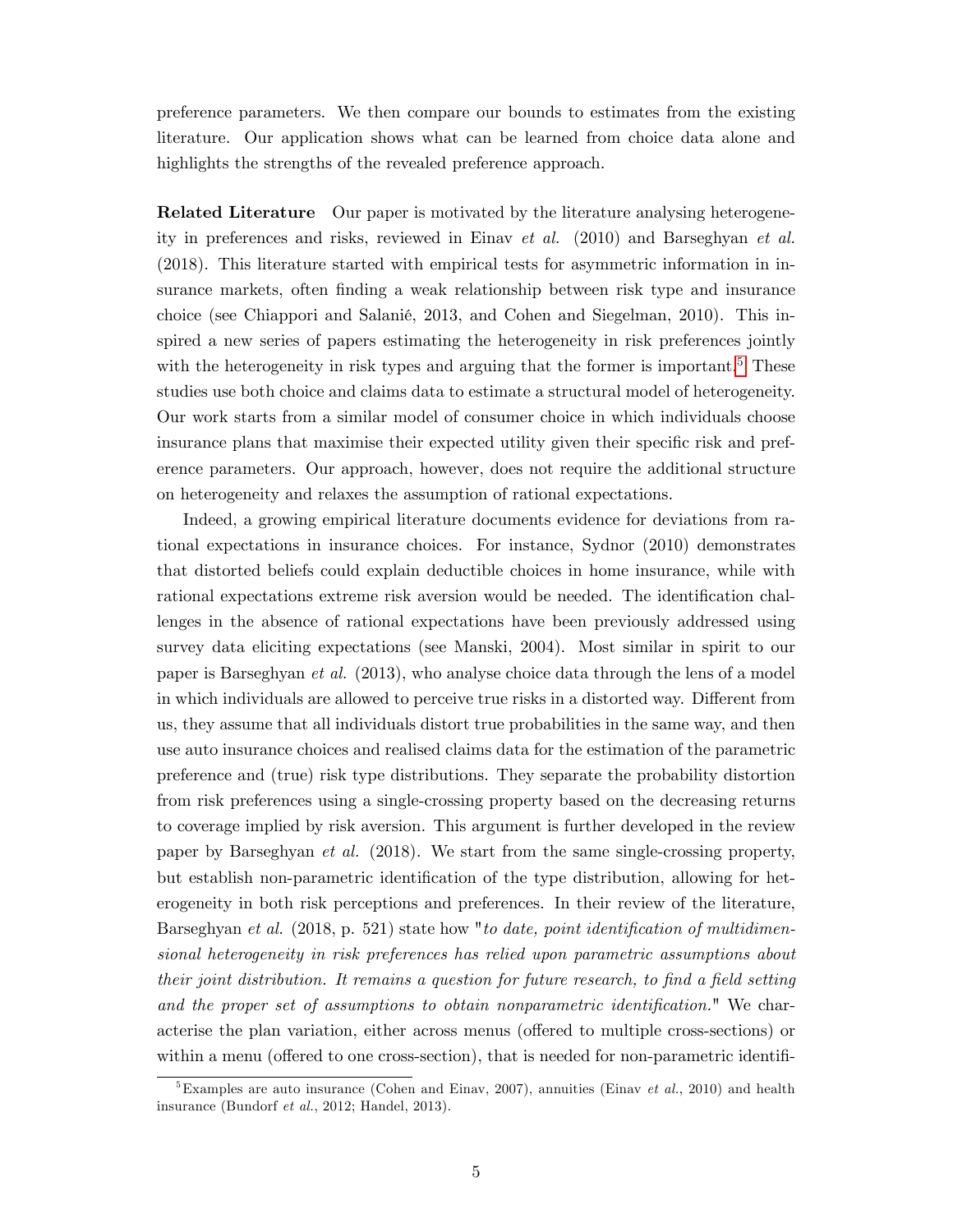cation of a two-dimensional type distribution and apply our method to health insurance choices.

Our work uses only choices and relies on price or plan variation for identification, which is very close to the Revealed Preference  $(RP)$  paradigm.<sup>[6](#page-5-0)</sup> Our methodology is, however, different from standard empirical RP techniques (see Crawford and De Rock, 2014), as we start from a choice model with risk preference and risk type, and aim to recover both preferences and risk perceptions underlying the observed choices. Our focus is to uncover heterogeneity in types and we do not require multiple observations for the same individual.<sup>[7](#page-5-1),[8](#page-5-2)</sup> Our work is closely related to a number of recent papers analysing the non-parametric identification of type heterogeneity underlying choices under uncertainty. Assuming rational expectations, Aryal *et al.* (2016) study how identification depends on the observed number of claims, using choices from continuous and discrete choice sets. In contrast, our approach does not rely on claims data and rational expectations.

Our work also relates to the large literature on identification of demand systems (Berry and Haile, 2014; 2016). That literature generally abstracts from adverse selection, focusing instead on allowing rich taste heterogeneity or relaxing assumptions imposed on the form of the utility function (see, for example, Ichimura and Thompson, 1998, and Briesch et al., 2010). We build on their insights and show how to separately identify risk and risk preferences in the specific, but important context of insurance choice. Identifying which types generate market shares is critical in our setting, since adverse selection is only generated by sorting based on risk type. Therefore, the details of the underlying heterogeneity beyond overall market shares have especially important implications for welfare. Unlike these approaches, we do not need to impose any linearity assumptions, which is especially useful within the insurance context. By placing restrictions on the marginal rate of substitution across states of the world, we can highlight the types of variation in insurance contracts and prices that allow us to place bounds on marginal distributions of risk preferences and risk types.

Related to this, Chiappori et al. (2019) and Gandhi and Serrano-Padial (2015) use shares of horse bets to estimate one-dimensional heterogeneity, in either the preference or perception dimension. Importantly, their identification approach requires the absence of heterogeneity in the other dimension, as we will demonstrate in our setting. We do provide an identification approach that allows for heterogeneity in both dimensions, but this requires plan variation.<sup>[9](#page-5-3)</sup> Finally, Barseghyan *et al.* (2016) use in-

<span id="page-5-0"></span> $6$ See also work by Chetty (2006), who shows how bounds on the coefficient of relative risk aversion can be derived by examining how labour supply responds to wage changes. In contrast to our work, Chetty (2006) does not explicitly explore unobserved heterogeneity nor differences in beliefs.

<span id="page-5-1"></span><sup>7</sup>Examples in the RP literature are Crawford and Pendakur (2013), who study the minimum number of types necessary to explain observed choices in cross-sectional data, and Dean and Martin (2016), who study the largest subset of the data which is consistent with homogeneous preferences.

<span id="page-5-2"></span><sup>8</sup>Recent examples in the RP literature that allow for deviations from rational demand are Crawford (2010), Adams et al. (2014) and Caplin and Dean (2015).

<span id="page-5-3"></span><sup>&</sup>lt;sup>9</sup>See also Chiappori *et al.* (2009) on the identification of preference heterogeneity from discrete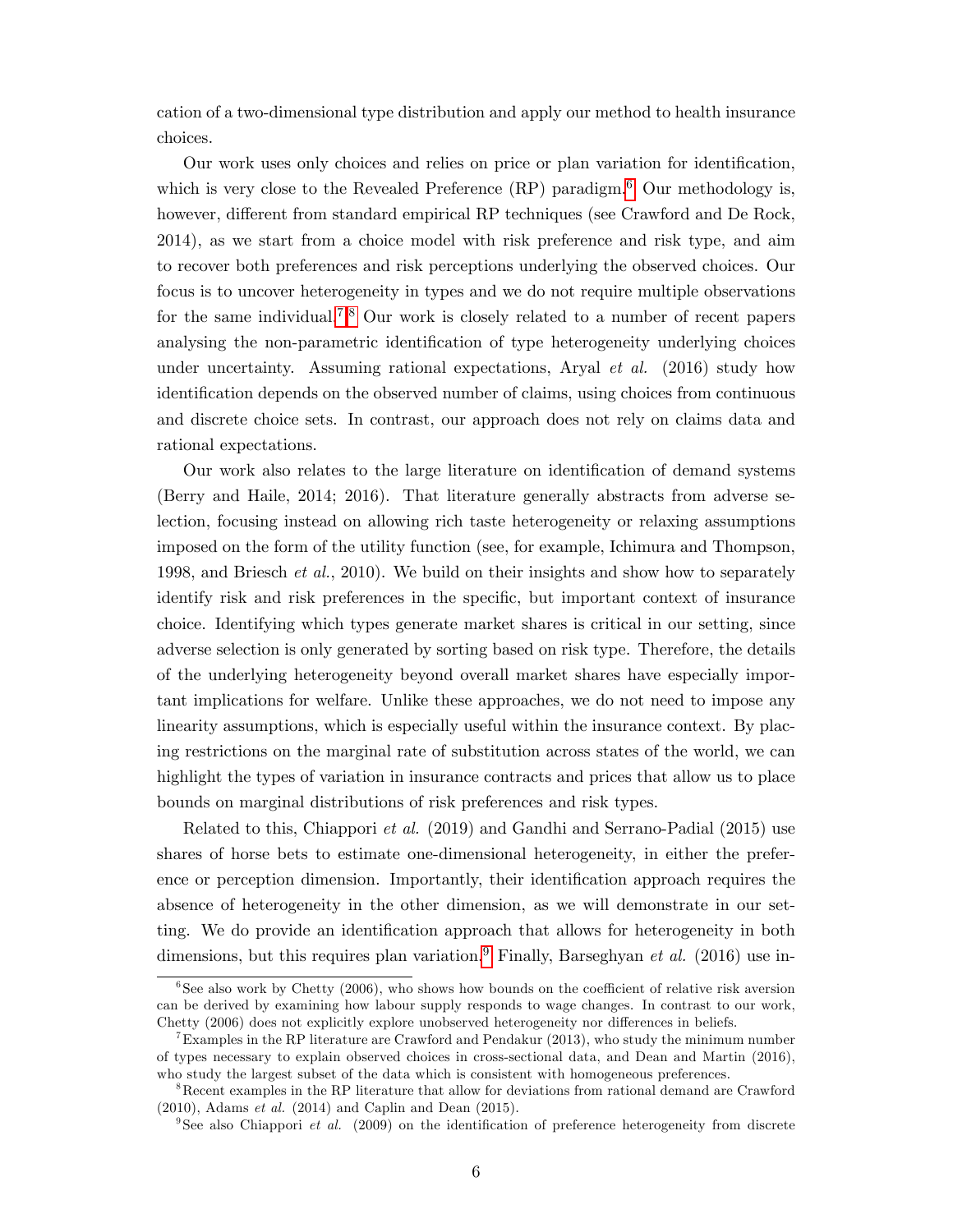surance choices by the same individual across different domains and partially identify both preferences and beliefs. We provide conditions for full identification and use plan variation instead, both across and within menus.

Finally, an alternative literature documents mistakes and other deviations from the expected utility model. While we do not directly address mistakes in our analysis, our method could be augmented with any model of errors in choice. For instance, Abaluck and Gruber (2011) find that individuals buying Medicare Part D insurance are overresponsive to salient portions of the price  $-$  our method could be extended to account for this by modelling consumers as choosing a plan based on traditional expected utility plus an additional weight on salient characteristics. Other work documents misunderstanding of health insurance plans themselves (e.g. Loewenstein et al., 2013). Indeed, Bhargava et al. (2015) show evidence for dominated choices of health plans, which cannot be explained by any standard risk preferences or beliefs; dominated choices are reduced when information is provided more clearly, suggesting consumers were making mistakes. A fruitful way forward may be to collect data on choice frictions or misunderstandings and estimate underlying preferences, as done by Handel and Kolstad (2015). Other work has found less consistency than expected in an individuals' risk preferences across domains, such as health and auto insurance (Dohmen et al., 2011; Einav et al., 2012). Our empirical application examines choices within a single domain, and identifies domain-specific beliefs. Our method could be extended to examine choices and beliefs in multiple domains to determine whether belief heterogeneity is an important cause of inconsistent risk-taking behaviour across domains.

The paper is organised as follows. Section 2 sets up our choice model and defines our object of interest for identification. Section 3 analyses the identification of type heterogeneity in a stylised model with binary risk and binary choices. We briefly extend these insights beyond our stylised model in Section 4 and apply them using insurance choices on the Massachusetts Health Exchange in Section 5. We discuss key steps of our proofs in the main text, and provide the formal proofs in the Appendix.

# 2 Setup

We consider a stochastic revealed preference problem (see, e.g., McFadden, 2005; Chiappori et al., 2009) applied to an insurance market: a unit mass of consumers of insurance products appears to be homogeneous to the econometrician (possibly after controlling for observables), but may be heterogeneous in unobserved types distributed according to  $H$ . Consumers choose products from a budget set  $M$ , which in our setting constitutes a menu of available insurance products. The econometrician observes the market share  $D(X|\mathcal{M})$  for each available product  $X \in \mathcal{M}$ . Other consumers with

choices. Choi et al. (2007) avoid the bi-dimensionality by estimating preference heterogeneity for choices under risk with known probabilities and using experimental variation of prices.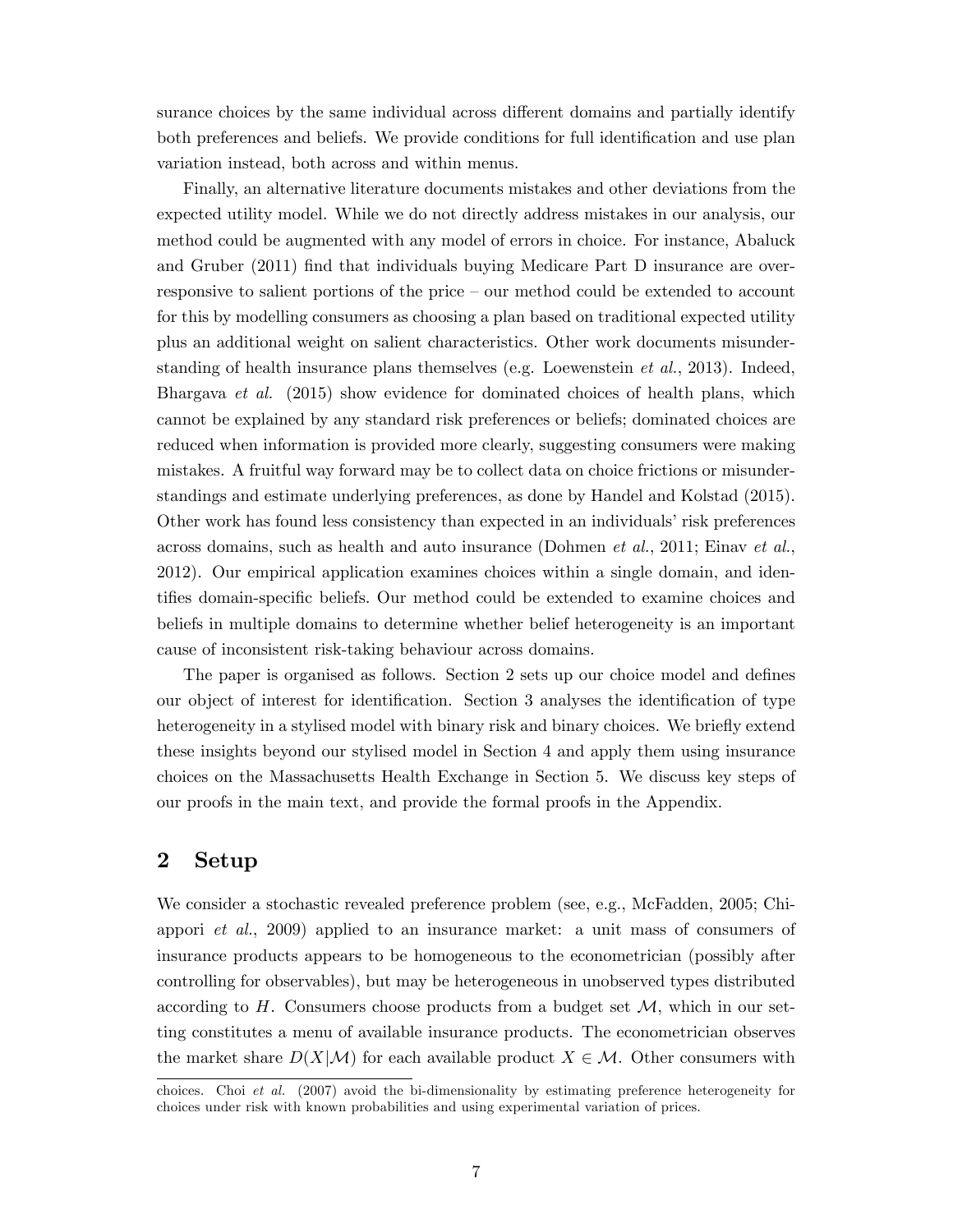unobserved types drawn from the same distribution  $H$  might be faced with a different budget set, yielding variation in market shares.<sup>[10](#page-7-0)</sup> We aim to identify properties of the distribution H from this observed market share variation.

Specific to our setting is that we assume that market shares arise according to a known demand generating process: in particular, choices reflect expected utility maximisation over final monetary pay-offs. Individuals are assumed to have a twodimensional type  $(\pi, \sigma)$ , where  $\pi$  is a one-dimensional index that parametrises the consumer's risk (e.g., how likely it is that she will have an accident) and  $\sigma$  is a onedimensional index for her preferences (e.g., how much she is willing to tolerate risk). The restriction to a one-dimensional index on each of the two dimensions usually entails some a priori restriction to particular classes, such as constant absolute risk aversion (CARA) for preferences and exponential distributions for risks.  $H(\pi, \sigma)$  is the distribution of types in the population. We make no further assumption on  $H$  and treat it non-parametrically. Observed market shares have to coincide with the theoretical demands generated under distribution  $H$ . We exploit this to identify whether we can reject homogeneity in either risks or preferences in  $H$  and  $\overline{\ }$ - more ambitiously  $\overline{\ }$ - whether one can fully identify  $H$  or at least its key moments. Since we do not directly use information on realised risks, our approach does not rely on rational expectations. However, the observed demand can only identify perceived risks (which may differ from true risks). We further discuss the use of claims data in Section [4.2.](#page-22-0) The following provides more details on the most general model of demand we consider, while the subsequent sections discuss specific cases.

Risk and Preference. Consumers each face uncertain costs k. Each agent subjectively assigns cumulative distribution  $F(k|\pi)$  to his costs. We assume that the risk type  $\pi$  ranks agents by first-order stochastic dominance: That is, for two types  $\pi_1 > \pi_2$ ,  $F(k|\pi_1) \leq F(k|\pi_2)$  for all k. Let  $\Pi \subseteq \mathbb{R}_+$  denote the domain of possible risk types.

Consumer preferences are represented by expected utility with differentiable Bernoulliutility function  $u(L|\sigma)$  over final losses L. The agent's preference type is  $\sigma$  ranks individuals by their risk-aversion following Pratt (1964). This is naturally the case for CARA preferences with  $u(L|\sigma) = -\exp(\sigma x)/\sigma$ , where  $\sigma_1 > \sigma_2$  implies that individual 1 is more risk-averse than individual 2. We re-scale the preference type  $\sigma$  such that for

<span id="page-7-0"></span> $10$ Our framework is set up to illustrate the theoretical underpinnings of our model and the nonparametric identification argument. Since we do not link individual decisions across multiple decisions, both  $\pi$  and  $\sigma$  can either be stable long-run preferences or can be the result of temporary shocks to risks or preference. We abstract, however, from additional idiosyncratic shocks to the utility of particular plans. Such shocks have been useful in the empirical literature to rationalise a wide variety of choices, especially when the number of types is assumed to be small. So in an empirical application, the econometrician may want to specify the distribution of idiosyncratic errors. In particular, one could estimate insurance choice using the discrete choice methods pioneered by McFadden (1973). When assuming a parametric distribution of error terms and provided with the variation in contracts characterised below, we can still rely on the same arguments to identify heterogeneity in risk perceptions and preferences using choices alone.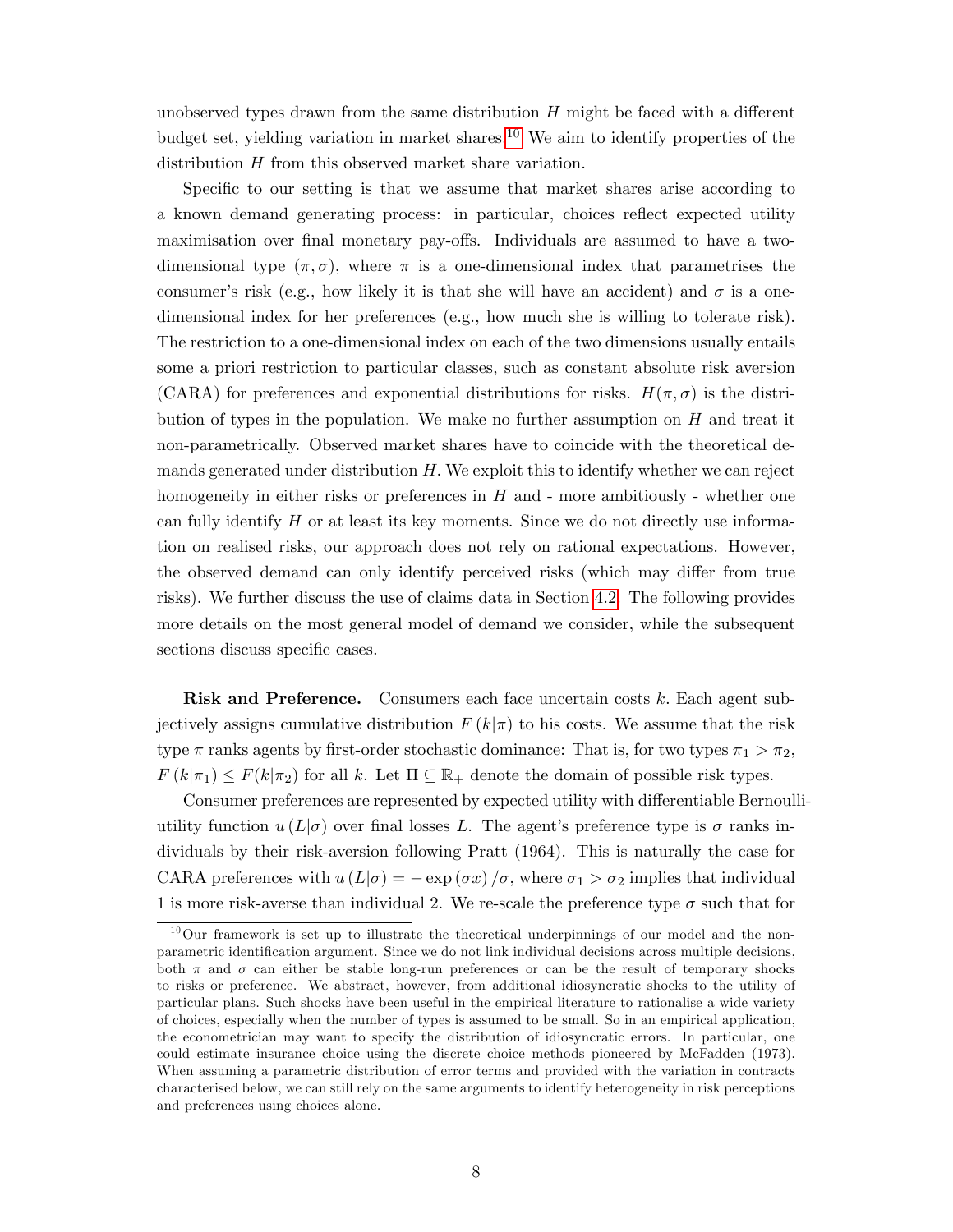a risk-neutral agent  $\sigma = 0$  and types with  $\sigma \to \infty$  are infinitely risk averse, so that the domain of possible preference types  $\Sigma$  coincides with  $\mathbb{R}_{+}$ .<sup>[11](#page-8-0)</sup>

An insurance product  $X$  is characterised by a premium  $P$  and a mapping from each cost k to an out-of-pocket expense  $x(k) \leq k$ . We refer to X as an insurance plan or contract. Purchasing no insurance means that the full costs are born by the individual. The expected utility of a plan X for an agent of risk-preference type  $(\pi, \sigma)$  is

$$
U(X|\pi,\sigma) \equiv \int u(-P - x(k)|\sigma) dF(k|\pi).
$$
 (1)

While we assume that the (parametric) cost distribution  $F(\cdot|\pi)$  and utility function  $u(\cdot|\sigma)$  are known, the type distribution  $H(\pi, \sigma)$  is not known.

Market Shares for a given Budget Set We want to infer the type distribution from observed market shares. The market share for plan  $X'$  is determined by types that find this product optimal given the budget set or menu  $\mathcal M$  they face:

$$
\mathcal{B}(X'|\mathcal{M}) := \left\{ (\pi,\sigma) \, | X' \in \arg\max_{X \in \mathcal{M}} U(X|\pi,\sigma) \right\}.
$$

The market share for any subset of products  $\mathcal{M}' \subseteq \mathcal{M}$  thus arises from types in  $\mathcal{U} = \bigcup_{X \in \mathcal{M}'} \mathcal{B}(C|\mathcal{M})$ . If almost all of these types have a unique optimal choice, identification can simply exploit the fact that the measure of these types has to be equal to the observed demand:

<span id="page-8-1"></span>
$$
\int_{X \in \mathcal{M}'} dD(X|\mathcal{M}) = \int_{(\pi,\sigma) \in \mathcal{U}} dH(\pi,\sigma).
$$
\n(2)

In case a measure of types is indifferent, the equality in  $(2)$  has to be replaced by weak inequality  $" \leq "$ , as types choose less options than they find optimal.

Data and Identification An observation  $\mathcal D$  in our data set consists of market share distributions  $D(\cdot|\mathcal{M}_j)$ , possibly across multiple budget sets  $\mathcal{M}_1, \mathcal{M}_2, \mathcal{M}_3, ...$ Type distribution  $H$  is consistent with this observation only if the identification con-dition [\(2\)](#page-8-1) holds for each of its market share distributions  $D(\cdot|\mathcal{M}_i)$ . This limits the type distributions under consideration, given our specific demand-generating process. Obviously, throughout the paper we will only consider observations for which at least one consistent type distribution exists.

For a given variation in budget sets  $\mathcal{M}_1, \mathcal{M}_2, \mathcal{M}_3, \dots$  we say that full identification is possible if for each observation  $\mathcal D$  there is a unique H that is consistent with it. We establish this in the textbook insurance problem, in which individuals choose how

<span id="page-8-0"></span> $11$ Convergence to infinite risk aversion means that for any two gambles where the lowest possible outcome in the Örst gamble is higher than the lowest possible outcome in the second, individuals with high enough risk preference strictly prefer the former.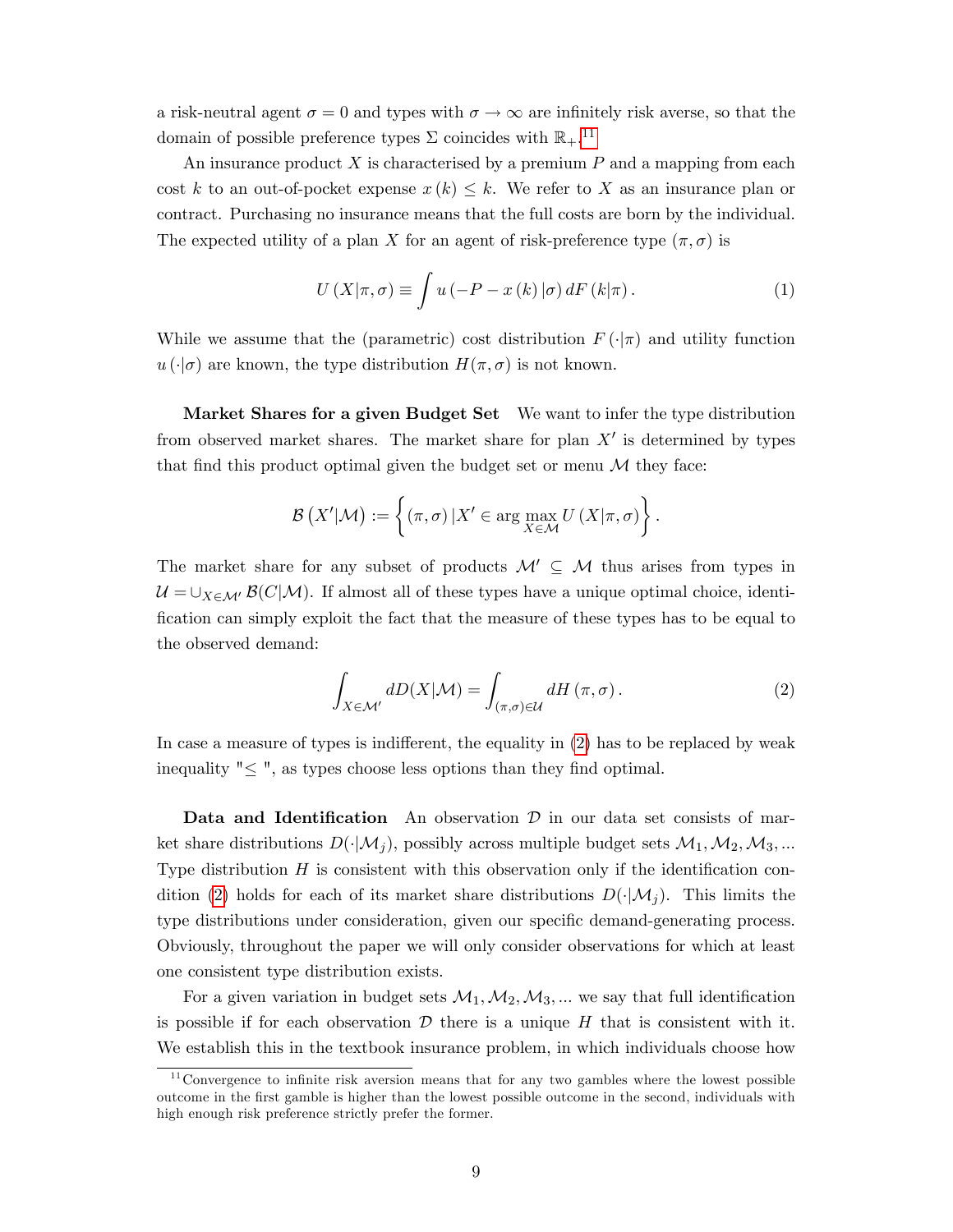much coverage to buy at a linear price. A more basic question relates to testing for the presence of heterogeneity. The early (theoretical) literature on insurance markets attributed variation in choices to heterogeneity in risks alone (given some homogeneous preference for risk), while the recent (empirical) literature has argued that preference heterogeneity is important. We therefore study whether one can in fact refute preference homogeneity: i.e., does there exist budget set variation and corresponding market share distributions such that any consistent type distribution  $H$  has at least two different preference types in its support?

More generally, we are interested in establishing bounds on the marginal distribution of preference and risk types. For example, for a given observation  $D$  we aim to establish a bound  $\alpha' > 0$  on the mass of consumers that have preference types weakly below  $\sigma'$ . That is, any type distribution that is consistent with  $\mathcal D$  has a marginal distribution  $H_{\sigma}$ over preference types such that  $H_{\sigma}(\sigma') \geq \alpha'$ . If one can then establish a second bound  $\alpha'' > 0$  on consumers that have risk types above some  $\sigma'' > \sigma'$ , this shows mass both on preferences above  $\sigma'$  and below  $\sigma'$  and, thus, the presence of preference heterogeneity. We say that we cannot reject preference homogeneity if, given the variation in budget sets, any observation can be rationalised with heterogeneity in risk alone, keeping the support over preference types to a singleton. Obviously, the same questions can be analysed for risk heterogeneity.

As it is useful for identification more generally, a bulk of our analysis aims to establish which type of budget set variation allows us to establish bounds on the marginal distributions.

# 3 Identification in a Stylised Model

We start by considering a stylised model in which individuals face binary risks and a binary choice. This stylised model helps us to demonstrate the potential for nonparametric identification of type heterogeneity using only choice data, but exploiting plan variation. In the next section, we then extend the model beyond binary risks and budget sets to settings that more closely resemble actual health insurance coverage choices to show the practical implementability of our choice-based approach.

Binary Risk and Choice Set Any individual (ex ante) faces a binary cost distribution  $k \in \{0, L\}$ , either losing L or nothing at all. For instance, the individual could become sick and require costly treatment, but faces no medical costs when healthy. The risk type  $\pi^i$  of agent i is simply his probability of incurring the cost L. Agent i chooses from a menu  $\mathcal{M}^i$  that offers the choice between two insurance options. We focus on the simplest case where individuals can either choose no insurance  $(\emptyset)$  or some insurance (X), i.e.,  $\mathcal{M}^i\text{=}\left\{\emptyset,X^i\right\}$ .

Since the risk is binary, a plan is fully determined by the premium  $P$  and the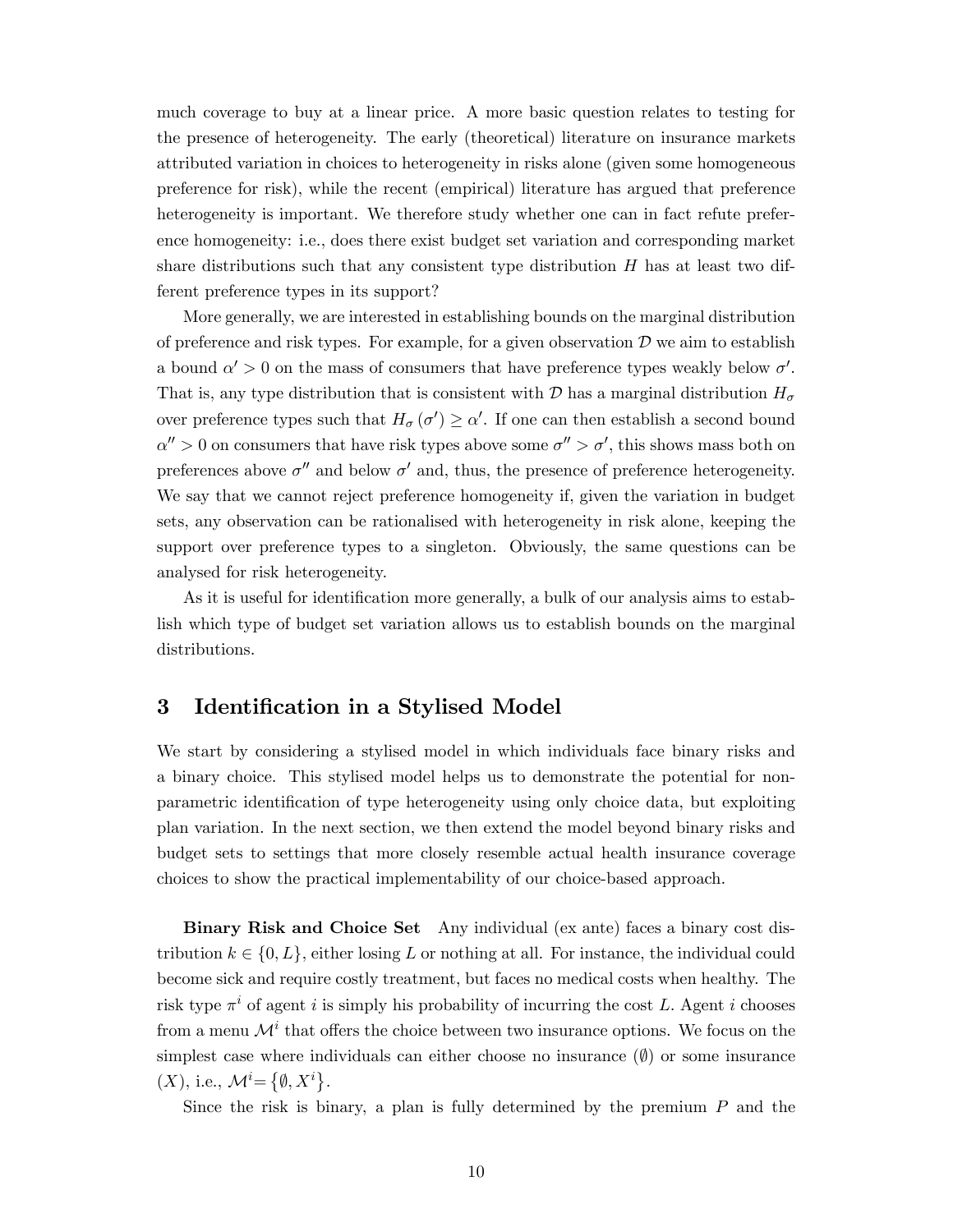coverage q paid in case of loss, where we restrict attention to  $P < q$  (as no plan with  $P \ge q$  will ever be chosen). The expected utility of a plan  $X = (P, q)$  simplifies to

$$
U(X|\pi,\sigma) = (1-\pi) u(-P|\sigma) + \pi u(-P - [L-q]|\sigma),
$$

while remaining uninsured gives utility

$$
U(\emptyset|\pi,\sigma)=(1-\pi)u(0|\sigma)+\pi u(-L|\sigma).
$$

An individual prefers plan  $X$  over remaining uninsured if and only if

<span id="page-10-2"></span>
$$
\frac{\pi}{1-\pi} \frac{u(-P - [L-q]|\sigma) - u(-L|\sigma)}{u(0|\sigma) - u(-P|\sigma)} \ge 1.
$$
\n(3)

The insurance plan entails a utility gain due to the coverage provided when the bad state realises (with probability  $\pi$ ), but entails a utility loss due to the premium paid, even when the good state realises. The ratio of the utility gain relative to the utility loss is increasing in the individual's risk aversion (Pratt, 1964). As a consequence, an individual's willingness to buy the plan is not only increasing in the risk type  $\pi$ , but also in her preference type  $\sigma$ . We use short-hand notation  $m<sub>g</sub>(X)$  and  $m<sub>b</sub>(X)$  to refer to the net pay-offs of a plan  $X$  in the good and bad state respectively.

For this binary choice environment, the main tool for analysis is the type frontier  $\mathcal{T}(\emptyset, X)$  which groups together all types that are indifferent between buying the plan X and remaining uninsured, i.e.,

$$
T(\emptyset, X) = \{(\pi, \sigma) | U(X | \pi, \sigma) = U(\emptyset | \pi, \sigma) \}
$$
  
=  $\mathcal{B}(\emptyset | \mathcal{M}) \cap \mathcal{B}(X | \mathcal{M}).$ 

Represented in  $(\pi, \sigma)$ -space, the type frontier is monotonically decreasing as shown in Figure [1.](#page-13-0) A risk-neutral individual ( $\sigma = 0$ ) is only willing to buy the plan if her loss probability exceeds the price per unit of coverage, i.e.,  $\pi \geq P/q$ . If the loss probability converges to 0, an individual must become infinitely risk-averse to be willing to buy the insurance plan.

Single-Crossing Property We assume a single-crossing property among the types on a type frontier  $\mathcal{T}(\emptyset, X)$ , similar to the one established in Barseghyan *et al.*  $(2013; 2018).$ <sup>[12](#page-10-0)</sup> While all individuals on the type frontier have the same willingness-topay for plan X, their marginal willingness-to-pay for additional coverage depends on their specific risk and preference combination. We consider families of utility functions with the following single-crossing property:

<span id="page-10-1"></span><span id="page-10-0"></span><sup>&</sup>lt;sup>12</sup> See Proposition 3 in Barseghyan *et al.* (2013) and Result 1 in Barseghyan *et al.* (2018).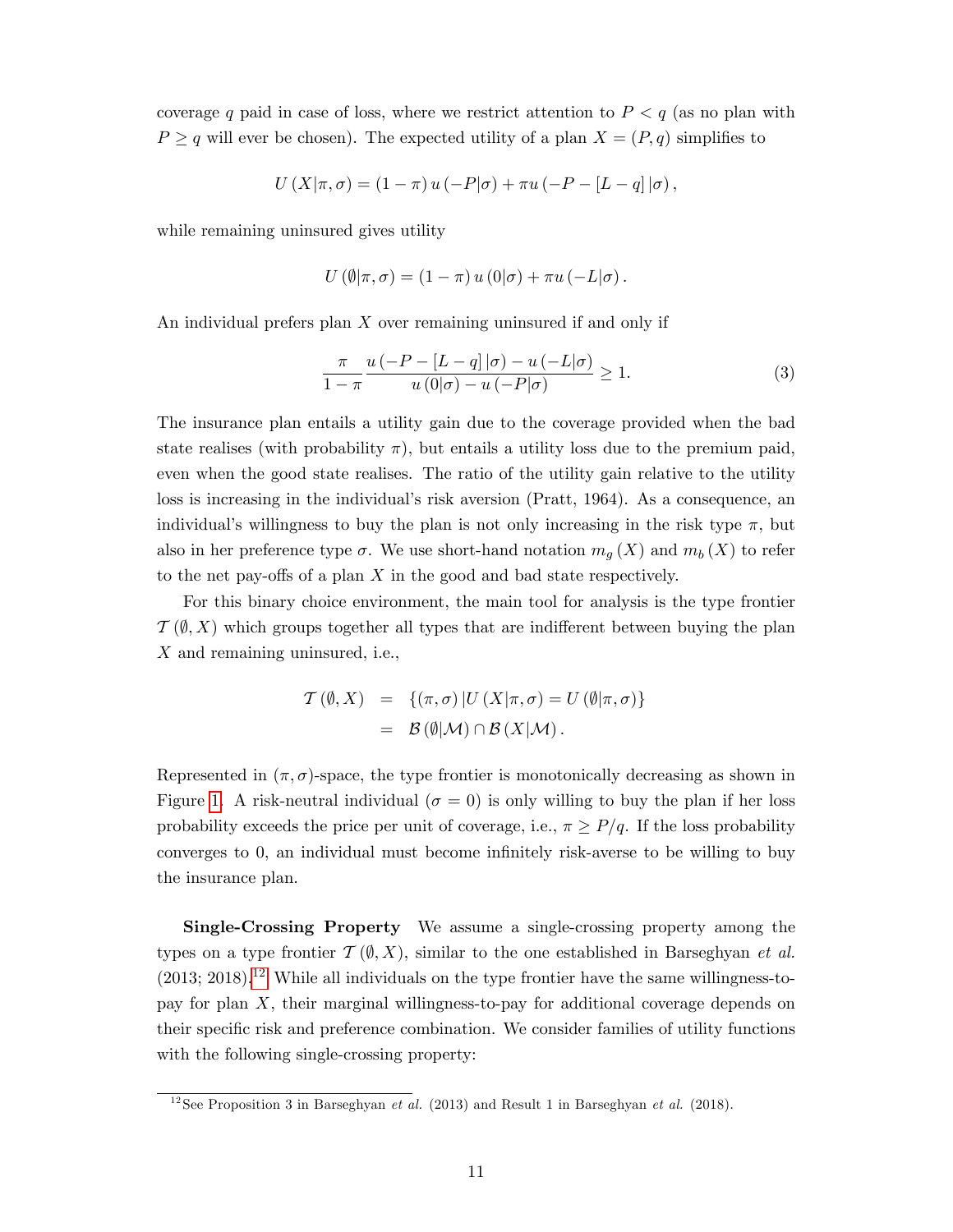**Assumption 1** Along the type frontier  $T(\emptyset, X)$  the marginal rate of substitution  $\pi$  $1-\pi$  $u'(m_b(X)|\sigma)$  $\frac{u(m_b(X))^{\sigma}}{u'(m_g(X))^{\sigma}}$  is increasing in  $\pi$ , and it converges to zero as  $\pi$  goes to zero.

We explicitly check this property for CARA preferences, which are typically adopted in the empirical insurance literature (see Appendix [A.1.2.1\)](#page-45-0). The single-crossing property arises because the marginal return to coverage is more rapidly decreasing for types with higher risk aversion. To illustrate this, we can approximate the marginal rate of substitution (MRS) between consumption in the good and bad state as:

<span id="page-11-1"></span>
$$
\frac{\pi}{1-\pi} \frac{u'(m_b(X)|\sigma)}{u'(m_g(X)|\sigma)} \cong \frac{\pi}{1-\pi} \left\{ 1 - \frac{u''(m_g(X)|\sigma)}{u'(m_g(X)|\sigma)} [m_g(X) - m_b(X)] \right\},\qquad(4)
$$

relying on the third and higher-order derivatives of the utility function being small. Like for the *total* willingness to pay, both a higher loss probability  $\pi$  and higher risk aversion  $\sigma$  increase the *marginal* willingness to pay for coverage. However, the relative weight of risk aversion in determining the marginal willingness to pay is smaller the more coverage the plan already provides (i.e., the smaller the consumption wedge,  $m_q(X) - m_b(X)$ .<sup>[13](#page-11-0)</sup> In the extreme case that a plan provides full insurance, the willingness to pay for the last unit of coverage equals the loss probability. The role played by the individualís risk aversion has become of second order. This also allows us to rank the willingness to pay for additional coverage amongst those types who have the same willingness to pay for X. For two types on the type frontier  $\mathcal{T}(\emptyset, X)$ , the type with higher risk aversion  $(\sigma' > \sigma)$  needs to face lower risk  $(\pi' < \pi)$  for the total willingness to pay to be the same. However, the difference in willingness to insure at the margin is more affected by the difference in risks than by the difference in preferences, implying that the willingness to pay at the margin is lower for the type with lower risk. The above logic holds close to full insurance for any preferences satisfying Expected Utility theory. Assumption [1](#page-10-1) restricts our focus to utility functions for which it holds for any coverage level (including CARA preferences).

The single-crossing property implies that we can replace contract  $X$  with a more generous, but more expensive contract  $X'$  such that there is a cut-off point on the type frontier  $\mathcal{T}(\emptyset, X)$  with all higher risks strictly preferring to buy the new plan and the others strictly preferring not to. As we will show next, these crossings of type frontiers are required to identify bounds on the marginal type distributions. Under Assumption [1,](#page-10-1) we can characterise the exact plan variation that leads to crossings of type frontiers. For preferences not satisfying Assumption [1,](#page-10-1) we may have to resort to different plan variation to obtain crossings and thus identification.

$$
-\frac{dm_g}{dm_b}|_{U(X|\pi,\sigma)} = \frac{\pi}{1-\pi} \times \exp\left(\sigma\left(m_g\left(X\right)-m_b\left(X\right)\right)\right),\,
$$

<span id="page-11-0"></span> $13$  For CARA preferences, which we use below, the MRS equals

again demonstrating the lower weight of risk aversion in the marginal value of coverage when a plan provides higher coverage. (Taking a Taylor expansion of the exponential term centred at 0, we obtain the first-order approximation in  $(4)$ .)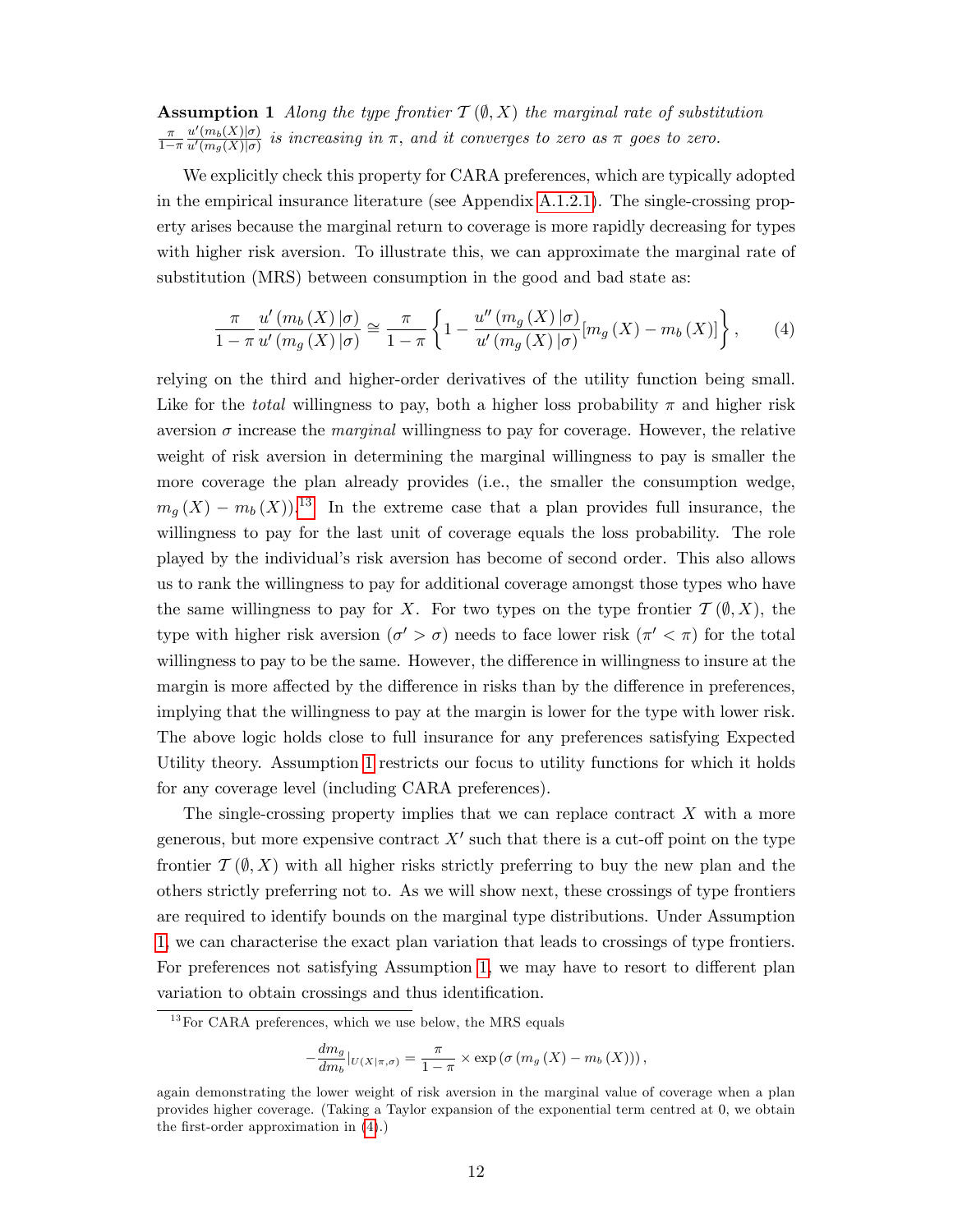## <span id="page-12-1"></span>3.1 Identification using Plan Variation

We first consider a situation where each individual faces the same menu  $\mathcal{M} = \{\emptyset, X\},\$ as shown in Figure [1.](#page-13-0) With a single cross-section of choices and associated observations  $z^i = \{C^i, \mathcal{M}\},\$  we cannot put meaningful bounds on the preference heterogeneity, nor on the risk homogeneity. Neither can we reject preference homogeneity nor risk homogeneity. The intuition is straightforward. The share of individuals buying insurance,  $\alpha = D(X|\mathcal{M})$ , corresponds to the mass of types that lie above the type frontier in the left panel of Figure [1.](#page-13-0) We cannot exclude that the variation in the choice to buy the plan is driven by heterogeneity in risk types only or by heterogeneity in preference types only. Fix the fraction  $\alpha$  of individuals who buy the plan.<sup>[14](#page-12-0)</sup> If agents have preference type  $\bar{\sigma}$  but differ in risks so that exactly  $1 - \alpha$  of them have a type below  $\bar{\pi}$ , exactly  $1 - \alpha$  would not buy insurance which would clearly rationalise the observed choices. This case is illustrated by the dashed density above the horizontal gray line, and the shaded area indicates the mass of individuals with risk type below  $\bar{\pi}$  that would not buy insurance. Alternatively we could have assumed that all agents have the same risk type  $\bar{\pi}$  but are heterogeneous in preferences such that exactly  $1 - \alpha$  of them have types below  $\bar{\sigma}$ . Again, such a type distribution would rationalise the observed choices, which is indicated by the dashed-dotted density above the vertical gray line, where again the gray area indicates those types that would not buy insurance. Therefore, we can rule out neither preference nor risk heterogeneity. Only very weak results can be obtained in this setting. Since individuals are risk-averse, only types with  $\pi \geq P/q$  would be willing to buy insurance. The share of uninsured individuals  $1-\alpha$  places a lower bound on the share of individuals with loss probability lower than  $P/q$ , i.e.,  $H_{\pi}(P/q) \geq 1-\alpha$ .

We now introduce discrete variation in the plans offered. We consider two plans  $X_h$  and  $X_l$ , where plan  $X_h$  provides more coverage than plan  $X_l$  (i.e.,  $q_h > q_l$ ). We continue to analyse binary menus  $\mathcal{M}_j = \{\emptyset, X_j\}$ , but different plans are offered to different cross-sections of individuals. Section [4.3](#page-24-0) shows that the same logic drives identification when the different plans are offered jointly to a single cross-section of individuals.

Consider two randomly selected cross-sections of individuals, where the first crosssection is offered the menu  $\mathcal{M}_h = \{ \emptyset, X_h \}$  and the second cross-section is offered the menu  $\mathcal{M}_l = \{\emptyset, X_l\}.$  The share of individuals buying insurance when each plan is offered separately equals  $\alpha_h = D(X_h|\mathcal{M}_h)$  and  $\alpha_l = D(X_l|\mathcal{M}_l)$  respectively.

If the high-coverage plan charges the same (or a lower) premium, it dominates the low-coverage plan. All types who would buy insurance when offered the lowcoverage plan also buy insurance when offered the high-coverage plan (i.e.,  $\mathcal{B}(X_l|M_l) \subset$  $\mathcal{B}(X_h|\mathcal{M}_h)$ . The high-coverage type frontier  $\mathcal{T}(\emptyset, X_h)$  is illustrated by the dotted line in the left panel of Figure [2.](#page-14-0) The type frontier lies below the low-coverage type frontier

<span id="page-12-0"></span><sup>&</sup>lt;sup>14</sup>In the right panel of Figure [1](#page-13-0) type  $(\bar{\sigma}, \bar{\pi})$  is chosen as an arbitrary point on the type frontier, implying that this type is indifferent between buying the contract or not.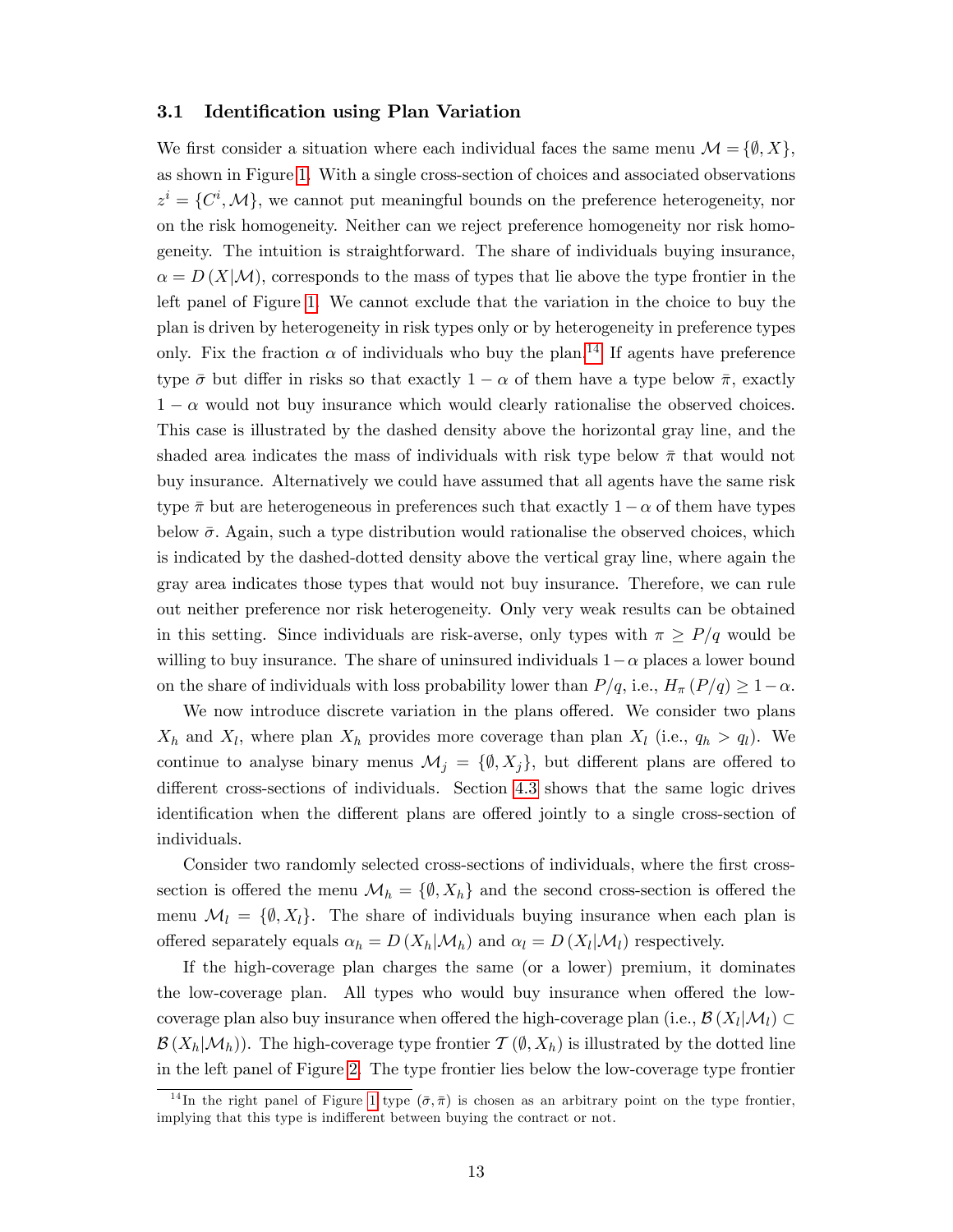

<span id="page-13-0"></span>Figure 1: The left panel shows the type frontier for a binary menu  $\mathcal{C} = \{\emptyset, X\}$  in  $(\pi, \sigma)$ space. Types above the frontier buy the plan, while types below the frontier remain uninsured. The right panel illustrates an indifferent type  $(\bar{\sigma}, \bar{\pi})$ . If all other individuals have the same risk type  $\bar{\pi}$  but a density of preferences as indicated by the dashed line, choices can be rationalised. Alternatively, all individuals could have same preference type  $\bar{\sigma}$ , but differ in risks as in the dashed-dotted density, and again choices can be rationalised.

 $\mathcal{T}(\emptyset, X_l)$  which is illustrated by the solid line. We can assign the observed increase in shares  $\alpha_h - \alpha_l$  to the types in between the two frontiers  $\mathcal{T}(\emptyset, X_l)$  and  $\mathcal{T}(\emptyset, X_h)$  (i.e., to  $\mathcal{B}(X_h|\mathcal{M}_h) \setminus \mathcal{B}(X_l|\mathcal{M}_l)$ . This would be useful for identifying bounds on heterogeneity in one dimension if we can exclude heterogeneity in the other dimension.[15](#page-13-1) However, with heterogeneity in both dimensions, this type of plan variation sheds limited light on the plausible heterogeneity in either dimension. The observed variation in plan choices could either be explained by risk variation or by preference variation only. The former is illustrated by the horizontal line in the left panel of Figure [2,](#page-14-0) on which all types share the same preference  $\bar{\sigma}$ . The risk distribution is simply chosen to ensure that a fraction  $1 - \alpha_h$  has low risk and buys neither contract, and fraction  $\alpha_h - \alpha_l$ has intermediate risks and only buys the higher coverage contract, while  $\alpha_l$  would buy either contract. Therefore, the observed plan shares do not allow us to put any bounds on the preference heterogeneity.

If the high-coverage plan  $X_h$  is offered at a higher premium, it becomes less attractive than the low-coverage plan to some individuals, but remains more attractive to others if the premium increase is relatively small (i.e.,  $\mathcal{B}(X_{j'}|\mathcal{M}_{j'}) \nsubseteq \mathcal{B}(X_j|\mathcal{M}_j)$  for  $j' \neq j$ ). Assumption [1](#page-10-1) implies that among those types that are indifferent at X, those with high risks prefer to buy more coverage. This implies that that the type frontiers cross only once, as shown in Lemma [1](#page-14-1) below and depicted in the right panel of Figure [2.](#page-14-0) The high-coverage type frontier  $\mathcal{T}(\emptyset, X_h)$ , depicted by the dotted curve, is a clockwise

<span id="page-13-1"></span> $^{15}$ Barseghyan et al. (2018) describe a similar identification strategy with only heterogeneity in preferences (see also Chiappori et al., 2019, and Gandhi and Serrano-Padial, 2015), but this relies on the absence of heterogeneity in risks.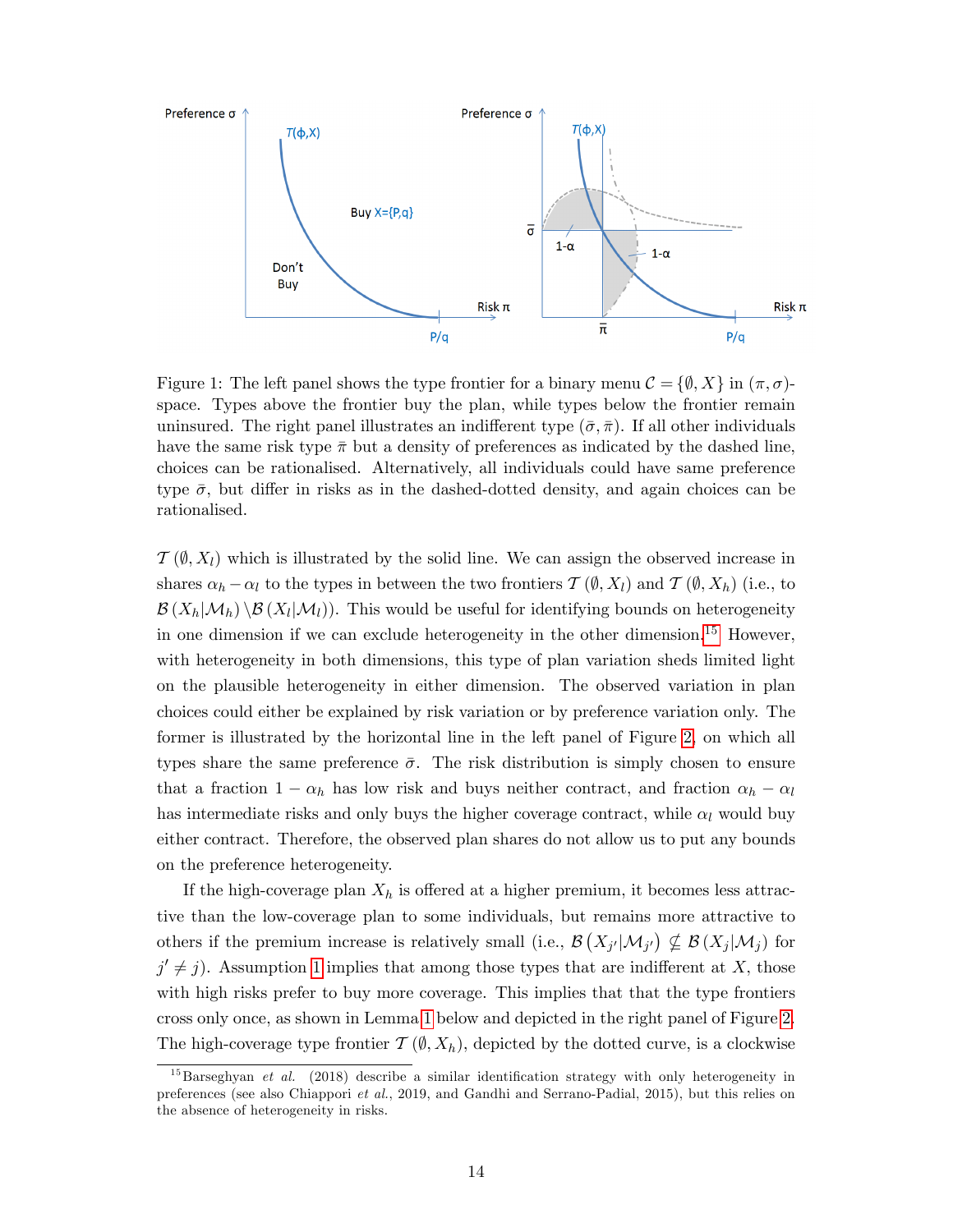

<span id="page-14-0"></span>Figure 2: The solid and dotted line in both panels show the type frontiers in  $(\pi, \sigma)$ space for the binary menu  $\mathcal{C} = \{\emptyset, X_l\}$  and  $\mathcal{C} = \{\emptyset, X_h\}$  respectively. In the left panel, the type frontiers do not intersect as the high-coverage plan charges the same (or a lower) premium and attracts all types that would also buy the low-coverage plan. In the right panel, the type frontiers intersect at  $(\bar{\pi}, \bar{\sigma})$ . The cheaper low-coverage plan charges a higher price per unit of coverage and differentially attracts types with high risk aversion and low risk.

"rotation" around  $(\bar{\pi}, \bar{\sigma})$  relative to the low-coverage type frontier  $\mathcal{T}(\emptyset, X_l)$ , depicted by the solid curve. Low risk types between the two curves (with  $\pi < \bar{\pi}$  and  $\sigma > \bar{\sigma}$ ) buy the cheaper low-coverage plan but would remain uninsured when offered the more expensive plan, while high risk types between the two curves (with  $\pi > \bar{\pi}$  and  $\sigma < \bar{\sigma}$ ) remain uninsured when offered the cheaper low-coverage plan, but buy insurance when the plan provides the additional coverage so long as the premium increase is not too high. Note that the risk-neutral individual on the type frontier of plan  $X_j$  has risk type  $\pi = P_j/q_j$ . Only if its price per unit of coverage remains lower than for the lowcoverage contract  $(P_h/q_h < P_l/q_l)$ , the high-coverage contract can differentially attract some types to buy insurance.

Clearly, we could now set identify an individual's type if we were to observe the individualís choice under the two menus. For example, an individual who switches out of the insurance plan when offered  $X_h$  rather than  $X_l$ , must have a risk type higher than  $\bar{\sigma}$  and a preference type lower than  $\bar{\pi}$ . In this case identification is rather straightforward. But since it is difficult in practice to observe multiple observations for the same individual, we rely only on observing choices across random cross-sections of individuals facing different menus. In that case, identification of types requires substantially more care since one cannot simply link a contract choice in the one crosssection to a contract choice in the other one. Still, observing the shares of individuals that choose the different contracts allows us to put bounds on the type distribution, as stated in the following Lemma:<sup>[16](#page-14-2)</sup>

<span id="page-14-2"></span><span id="page-14-1"></span><sup>&</sup>lt;sup>16</sup>This Lemma is related to Barseghyan *et al.* (2018); in their Result 1, they establish a single-crossing property under similar conditions, (illustrated in their Figure 4). Lemma [1](#page-14-1) here uses the single-crossing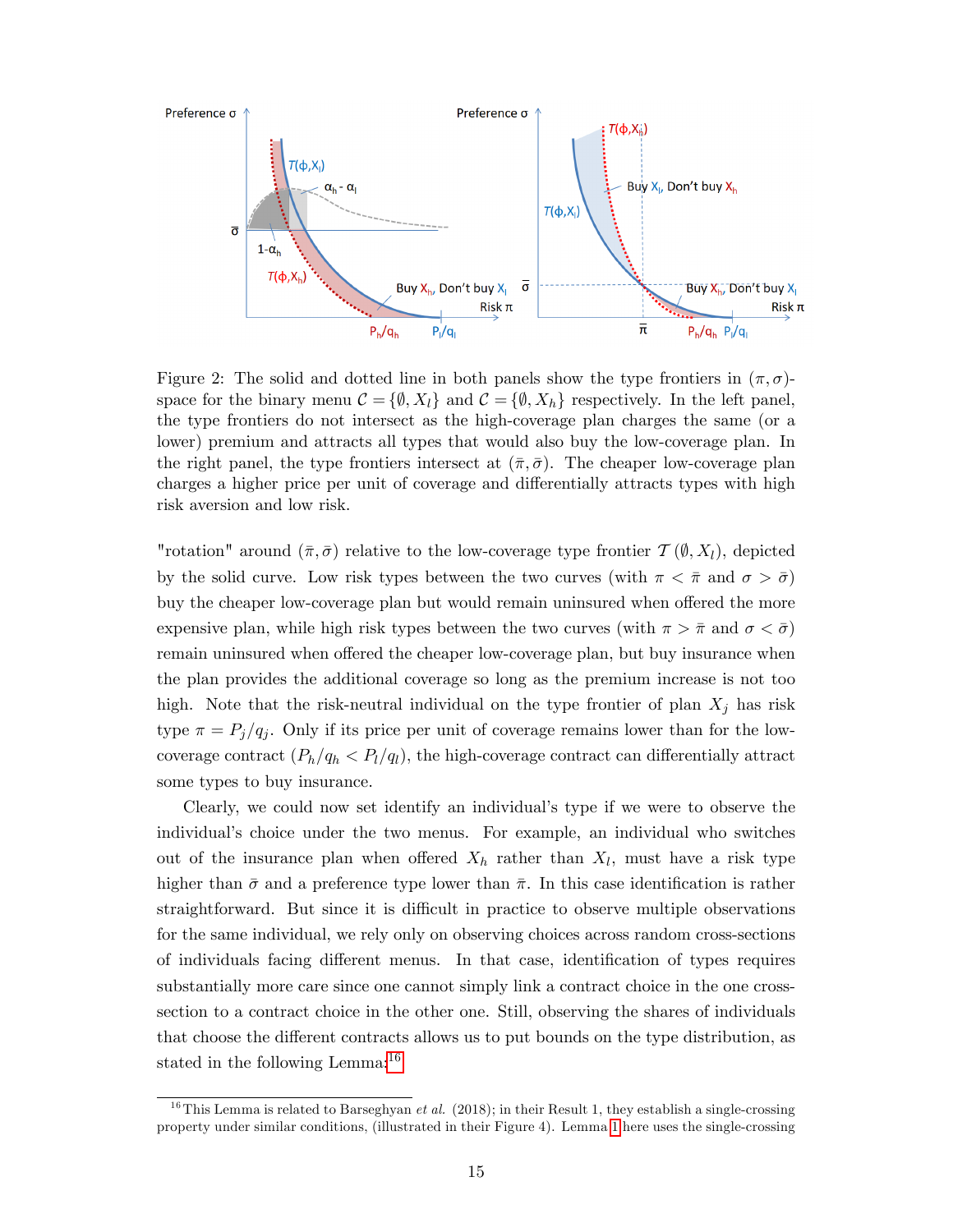**Lemma 1** Under Assumption [1,](#page-10-1) the type frontiers for the pairwise menus  $\{\emptyset, X_h\}$ and  $\{\emptyset, X_l\}$  with  $q_h > q_l$ , have a unique intersection  $(\bar{\pi}, \bar{\sigma})$  if and only if  $P_h > P_l$ , but  $P_l/q_l \geq P_h/q_h$ . Moreover,

$$
\int_{\pi \geq \bar{\pi}} \int_{\sigma \leq \bar{\sigma}} dH \geq \alpha_h - \alpha_l \geq - \int_{\pi \leq \bar{\pi}} \int_{\sigma \geq \bar{\sigma}} dH.
$$
\n(5)

## **Proof.** See appendix.  $\blacksquare$

Very low risk types along the type frontier for contract  $X_l$  have near zero marginal willingness to pay for insurance, so they will not buy the additional insurance offered by  $X_h$ . This ensures that the dotted curve in the right panel of Figure [2](#page-14-0) lies to the right of the solid curve at low risks. Moreover, by Assumption [1,](#page-10-1) the willingness to pay changes monotonically along the type frontier, so there can only be a unique type where the type frontiers cross: at that point all lower risks on the type frontier for contract  $X_l$  would buy the additional insurance while all higher risks would not. If  $P_l/q_l > P_h/q_h$ , for risk-neutral preference  $(\sigma = 0)$  the dotted curve has to be to the left of the solid one, and so there will be a crossing, as shown in the right panel of Figure [2.](#page-14-0) On the other hand, if the expensive insurance plan offers less coverage per dollar (i.e.,  $P_h/q_h > P_l/q_l$ ), the dotted curve would lie completely to the right of the solid curve.<sup>[17](#page-15-0)</sup> In this case the type frontiers no longer intersect as the low-coverage contract dominates the high-coverage contract, and plan variation does not allow us to put bounds on preferences by a similar logic as that depicted in the left panel of Figure [2.](#page-14-0)[18](#page-15-1)

The Lemma clearly describes the plan variation required for the type frontiers to intersect: the high-coverage plan needs to be more expensive, but provide coverage at a lower price per unit. If more people buy the high-coverage plan, the difference in plan shares  $\alpha_h - \alpha_l$  places a lower bound on the share of individuals with  $\pi > \bar{\pi}$  and  $\sigma < \bar{\sigma}$ . The additional coverage is relatively more attractive to individuals with higher risk than to individuals with higher risk aversion. If more people by the low-coverage plan, the difference  $\alpha_l - \alpha_h$  imposes a lower bound on the share of individuals with  $\pi < \bar{\pi}$ and  $\sigma > \bar{\sigma}$ . The exact shape of the type frontiers could help put tighter bounds on the joint distribution, but the more important observation is that the intersection of the frontiers enables placing bounds on the marginal distributions as well. For example, if the high-coverage plan is more popular, the share differential places a lower bound on the share of individuals with lower risk aversion, i.e.,  $H_{\sigma}(\bar{\sigma}) > \alpha_h - \alpha_l$ . This is in contrast to the case discussed before where plan variation induced a shift in the type frontier (left panel of Figure [2\)](#page-14-0) rather than a rotation (the right panel of Figure [2\)](#page-14-0).

property of contracts to identify bounds on the type distribution in the population, and also provides additional information: it shows the conditions needed on the contract (i.e.,  $P_l/q_l \geq P_h/q_h$ ) for the single-crossing property to be informative for risk averse preferences.

<span id="page-15-0"></span><sup>&</sup>lt;sup>17</sup>This is true since it lies to the right for both low and for high risks  $\pi$  (and can only cross once).

<span id="page-15-1"></span><sup>&</sup>lt;sup>18</sup>Only that here the labels between  $X_h$  and  $X_l$  are reversed.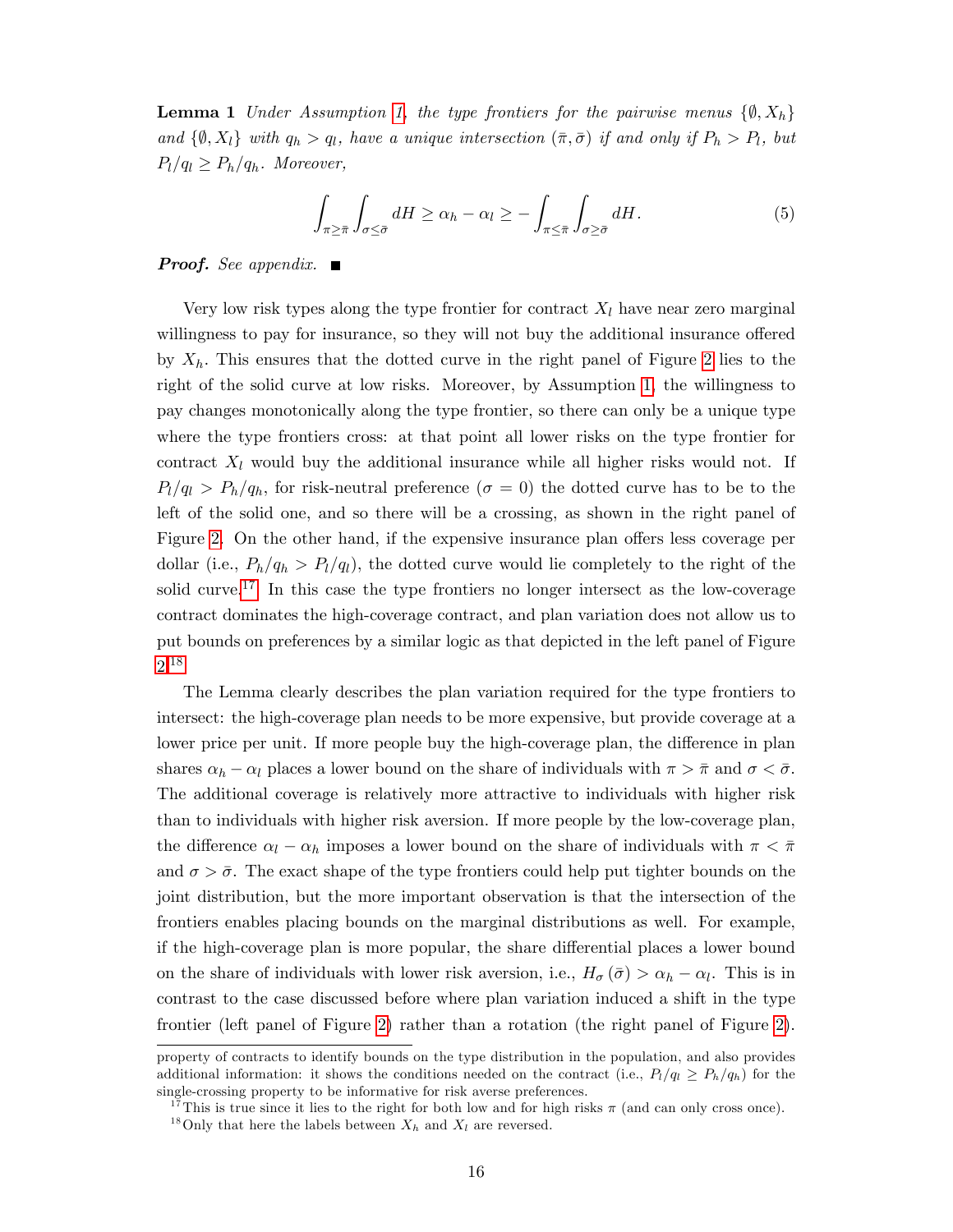Intersections of the type frontiers are crucial for identification and more intersections help us to further tighten the bounds on the marginal distributions to obtain partial identification:

<span id="page-16-1"></span>**Proposition 1** Consider a binary cost  $k \in \{0, L\}$  and observations on the share of consumers who buy insurance for different  $\mathcal{M}^i \in \{M_1, ..., M_J\}$ . There exist type distributions H for which we can (i) identify bounds on preference and risk heterogeneity with at least two appropriately chosen menus  $\mathcal{M}_1$  and  $\mathcal{M}_2$  and (ii) reject preference and/or risk homogeneity with at least three appropriately chosen menus  $\mathcal{M}_1, \mathcal{M}_2$  and  $\mathcal{M}_3$ .

#### **Proof.** See appendix.  $\blacksquare$

This proposition follows relatively straightforwardly from Lemma [1.](#page-14-1)[19](#page-16-0) Consider two menus  $\{\emptyset, X_l\}$  and  $\{\emptyset, X_h\}$  which generate type frontiers as depicted in the right panel of Figure [2,](#page-14-0) with crossing point  $(\bar{\pi}, \bar{\sigma})$ . Assume an underlying distribution of types such that more agents choose the low-coverage contract than the high-coverage contract. That means that there are more types in the shaded area above  $\bar{\sigma}$  (and below  $\bar{\pi}$ ) than in the shaded area below. This puts a lower bound on the number of agents with preference types above  $\bar{\sigma}$  (and below  $\bar{\pi}$ ), but does not yet rule out that all agents have the same preference or risk type. Consider now a third contract  $X'_{h}$  providing even higher coverage than  $X_h$  and the corresponding type frontier crossing the type frontier of the high-coverage contract  $X_h$  to the south-east of the intersection in the right panel of Figure [2](#page-14-0) ( $\bar{\pi}' > \bar{\pi}, \bar{\sigma}' < \bar{\sigma}$ ). If more agents buy insurance when offered this new generous contract than when offered the original high-coverage contract, we know that there exists a set of types in the underlying distribution that have preference types below  $\bar{\sigma}'$  (and risk type above  $\bar{\pi}'$ ). This places bounds on heterogeneity, since we can be sure that there are agents both with preferences above  $\bar{\sigma}$  and below  $\bar{\sigma}'$ . The same holds for risks.

Proposition [1](#page-16-1) suggests that more variation in insurance plans will further tighten bounds as the observation of each additional plan may provide an additional crossing relative to other plans.[20](#page-16-2) More and more intersections therefore create more and more information about the underlying type distribution. Still, since we only rely on observed market shares, it may not seem straightforward whether sufficient plan vari-

<span id="page-16-0"></span><sup>&</sup>lt;sup>19</sup>Barseghyan *et al.*'s (2013) Proposition 3 shows that choice with three contracts is necessary to establish an intersection of two type frontiers. In our Proposition, we add the link between the singlecrossing property and the population shares, such that with two appropriately chosen menus (hence three contracts), we can identify bounds on preference and risk. We further make the claim that three appropriately chosen menus (from four contracts or more) is sufficient - and in fact necessary - to reject homogeneity in the population.

<span id="page-16-2"></span> $20$ For example, the previous construction can reveal a minimum share of types in the north-west quadrant above  $(\bar{\pi}, \bar{\sigma})$  in the right panel of Figure [2](#page-14-0), but it does not yet reveal how close these types are to  $(\bar{\pi}, \bar{\sigma})$ . Adding a fourth contract with crossing point within the north-west quadrant close to  $(\bar{\pi}, \bar{\sigma})$  can put bounds on the number of types that are close. The same argument applies for contracts with crossing point within the south-east quadrant, but close to  $(\bar{\pi}', \bar{\sigma}')$ .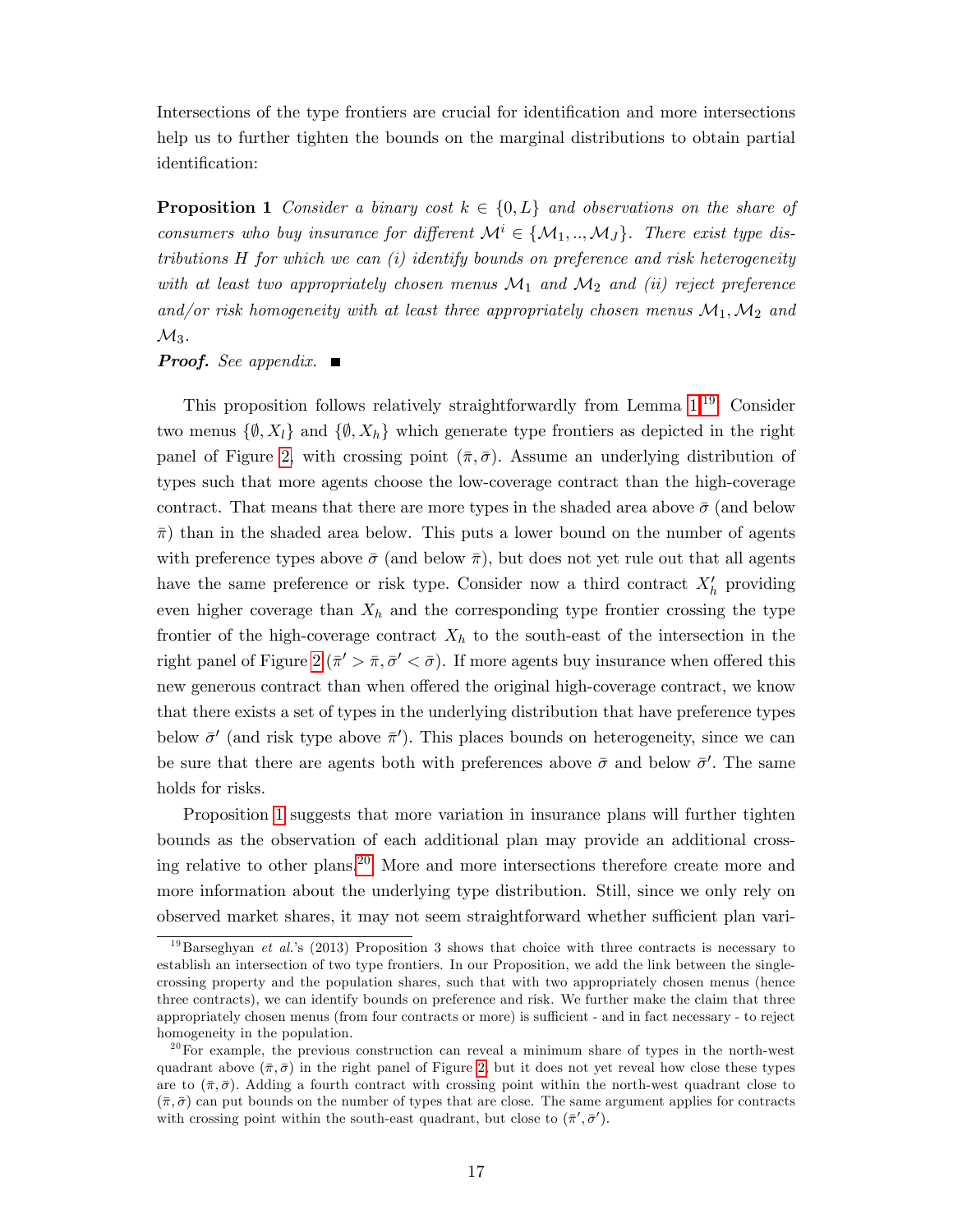ation can allow for full identification and whether this depends on the underlying type distribution. The next section will investigate exactly this.

## 3.2 Full Identification in the Textbook Model

The previous subsection demonstrated how plan variation can place non-parametric bounds on the distribution of preferences and risks. This subsection turns to the question whether variation in menus across otherwise identical populations can in principle be enough for the full identification of any type distribution  $H$ .

In our binary setting, recall that a plan  $X_n$  is fully characterised by the premium  $P_n$  and the amount of insurance  $q_n$ . Defining the unit price of insurance as  $p_n = P_n/q_n$ , one can equivalently characterise the plan by  $(p_n, q_n)$ . The question is whether enough variation in these two components identifies the underlying heterogeneity. This analysis can be split into two parts. First, one can consider plans with identical unit price  $p_n = \hat{p}$  and determine the fraction of agents that choose plan  $(\hat{p}, \hat{q})$  over any other plan  $(\hat{p}, q)$  through pairwise comparisons. Alternatively, one can ask individuals to directly choose their preferred plan amongst all plans  $(\hat{p}, q)$  with unit price  $\hat{p}$ . This alternative formulation entails less information, so identification here also implies identification under pairwise comparisons.<sup>[21](#page-17-0)</sup> The alternative formulation is exactly the set-up in textbook insurance models where individuals choose the optimal quantity of insurance at given unit price to cover a binary risk (see for example Kreps, 1990; Varian, 1992; Mas-Colell et al., 1995; Gravelle and Rees, 2004). In our notation, this corresponds to the selection of an insurance plan from a menu  $\mathcal{M}_{\hat{p}} = \{(P, q)|P/q = \hat{p}, q \in \mathbb{R}_+\}$ , and from choice data we can observe the fraction of agents  $D(q|\mathcal{M}_{\hat{p}})$  buying an unrestricted coverage level  $q \in \mathbb{R}_+$  offered at unit price  $\hat{p}$ , as well as the cumulative  $D(q|\mathcal{M}_{\hat{p}})$  of agents that choose a coverage level no larger than  $q$ . For notational convenience and to highlight the connection to standard results, we continue with this textbook model, instead of pairwise plan comparisons.[22](#page-17-1)

<span id="page-17-0"></span><sup>&</sup>lt;sup>21</sup> Intuitively, for a given agent, pairwise comparisons provide strictly more information, since it provides pairwise information even for choices that are not optimal for this particular agent. This intuition does not simply generalise for our comparison: in the textbook model one observes the optimal choice among many contracts for any given individual, while in the binary comparisons one does not see the preferred choice for one particular individual but only the relative attractiveness overall across individuals. Nevertheless, note that in the textbook model, for a given agent the optimal choice  $q^*$  is unique as his utility is strictly concave in q. Consider now an agent who has to choose between two options q' and q'' that are either both larger or both smaller than his optimal  $q^*$ . Because of concavity he prefers the choice that is closest to his optimal choice. Now consider a binary choice set  $\mathcal{M} = \{X_q, X_{q+\varepsilon}\}\$  where both options have same unit price p but  $X_q$  has quantity q while  $X_{q+\varepsilon}$  has quantity  $q + \varepsilon$ . By the preceding argument, all agents whose unconstrained choice  $q^*$  is below q prefer  $X^q$ , while those whose unconstrained choice is above  $q + \varepsilon$  prefer  $X_{q+\varepsilon}$ . For  $\varepsilon$  sufficiently small, the mass of agents that prefer the middle vanishes, and we have uncovered the fraction of agents that have optimal choices below q as those that choose  $X_q$ . Formally, considering a sequence of populations we have  $\lim_{\varepsilon\to 0} D(X_{q+\varepsilon}|\{X_q,X_{q+\varepsilon}\}) = \int^q D(x|\mathcal{M}_{\hat{p}})dx$ . So pairwise comparisons entail at least the information from the textbook model.

<span id="page-17-1"></span> $2<sup>22</sup>$  While, as mentioned before, pairwise plan comparisons provide in this setting at least the same information as what the textbook model provides, this is not generally true. We will discuss this further in Section [4.](#page-19-0)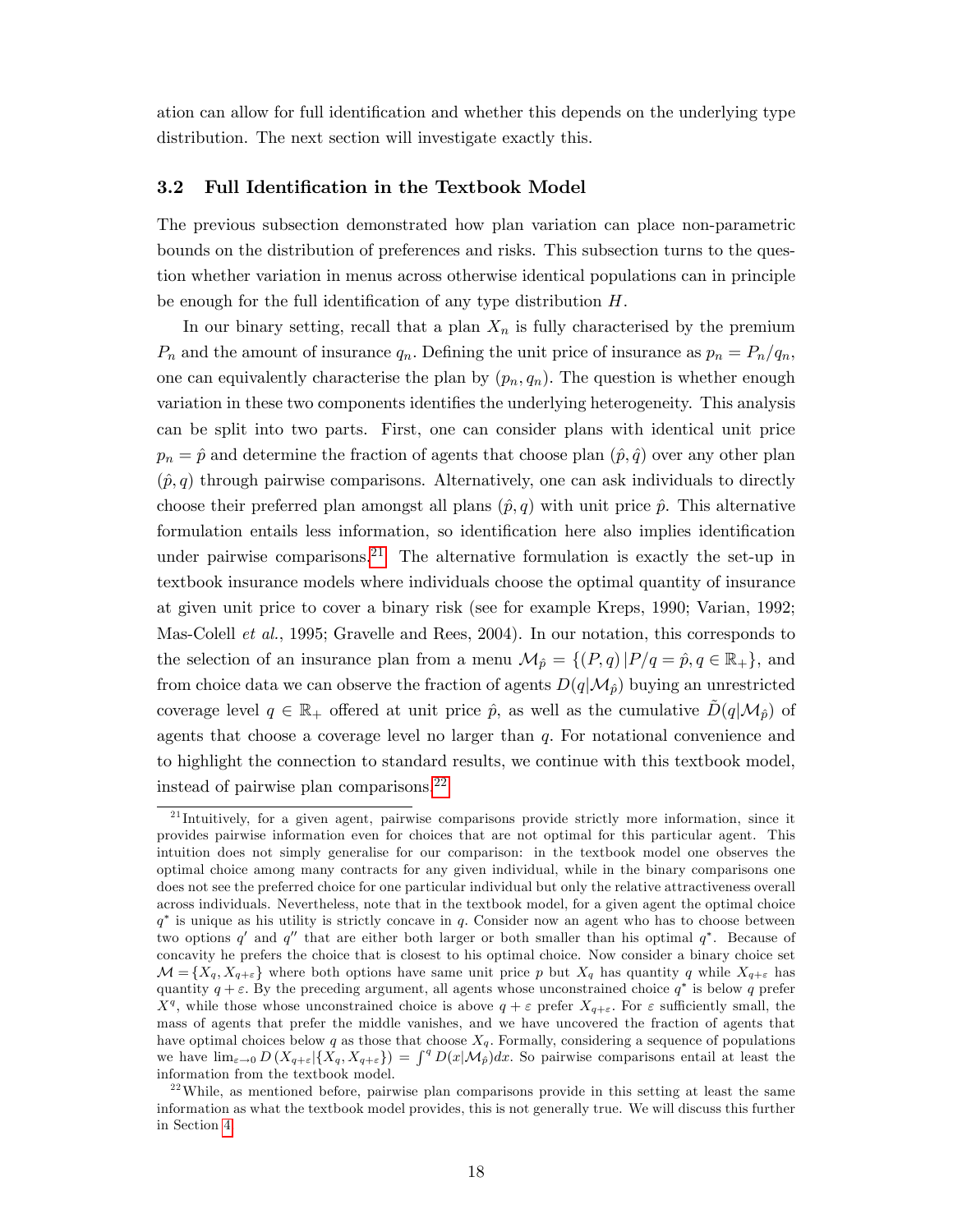This leads to the second step for identification: we also need variation in unit prices. Observing the fraction of individuals choosing between different coverage levels at constant unit price is not informative about risk or preference: following the logic of Lemma [1,](#page-14-1) the type sets  $\mathcal{B}(q|\mathcal{M}_{\hat{p}})$  for any available coverage choice q do not intersect as the price per unit of coverage remains constant, and we are in a choice environment akin to those depicted in the left panel of Figure [2.](#page-14-0) However, consider randomly assigning groups to different unit prices. That is, for a first random cross-section we observe their insurance choices from  $\mathcal{M}_{p_h}$  and for a second cross-section we observe choices from  $\mathcal{M}_{p_l}$ . Consumers with the same coverage choice for the price  $p_h$  may choose different coverage levels at the reduced price  $p_l < p_h$ . The difference in willingness to buy additional coverage as prices change depends on the difference in their preferences and risks. In particular, due to the decreasing returns to coverage, the type with higher risk aversion (but lower risk) will increase her coverage less when the price decreases to  $p_l$ . This implies that the type sets  $\mathcal{B}(q|\mathcal{M}_{p_h})$  will be flatter than the type sets  $\mathcal{B}(q|\mathcal{M}_{p_l})$ at their respective intersections and allows us to use the difference in coverage shares to disentangle the heterogeneity in risk and preferences.

The textbook model allows for a direct illustration of this intuition. An individual chooses the level of coverage such that the marginal rate of substitution for her type equals the rate at which transfers can be made between the good and the bad state (as implied by the unit price),

<span id="page-18-0"></span>
$$
\frac{\pi}{1-\pi} \frac{u'\left(m_b(q)\middle|\sigma\right)}{u'\left(m_g(q)\middle|\sigma\right)} = \frac{p}{1-p}.\tag{6}
$$

An individual buys more coverage than another because she faces a higher risk or because she is more risk-averse. The variation in coverage choices across individuals at a constant price p could therefore be entirely driven by heterogeneity in preferences or heterogeneity in risks alone. Now taking logs on both sides of equation [\(6\)](#page-18-0) and approximating  $\log [u'(m_b|\sigma)/u'(m_g|\sigma)] \cong -\frac{u''(m_g|\sigma)}{u'(m_g|\sigma)}$  $\frac{u^-(m_g|o)}{u'(m_g|\sigma)}$   $[m_g - m_b]$ , we find an individual's demand for coverage as a function of the unit price,

<span id="page-18-1"></span>
$$
q \cong A + B \log (p / [1 - p]) \tag{7}
$$

with

$$
A = L - \frac{\log\left(\frac{\pi}{1-\pi}\right)}{u''\left(m_g|\sigma\right)/u'\left(m_g|\sigma\right)} \text{ and } B = \frac{1}{u''\left(m_g|\sigma\right)/u'\left(m_g|\sigma\right)}.
$$
 (8)

While both higher risk and higher risk aversion increases coverage choices, the response to a change in the price only depends on risk aversion. Those with higher risk aversion tend to increase their coverage less and are thus less responsive to a change in the price.

The above approximation is exact for CARA preferences. For such preferences there is a one-to-one mapping between  $(A, B)$  and  $(\pi, \sigma)$ , since  $A = L + \log(\pi/(1 - \pi)) / \sigma$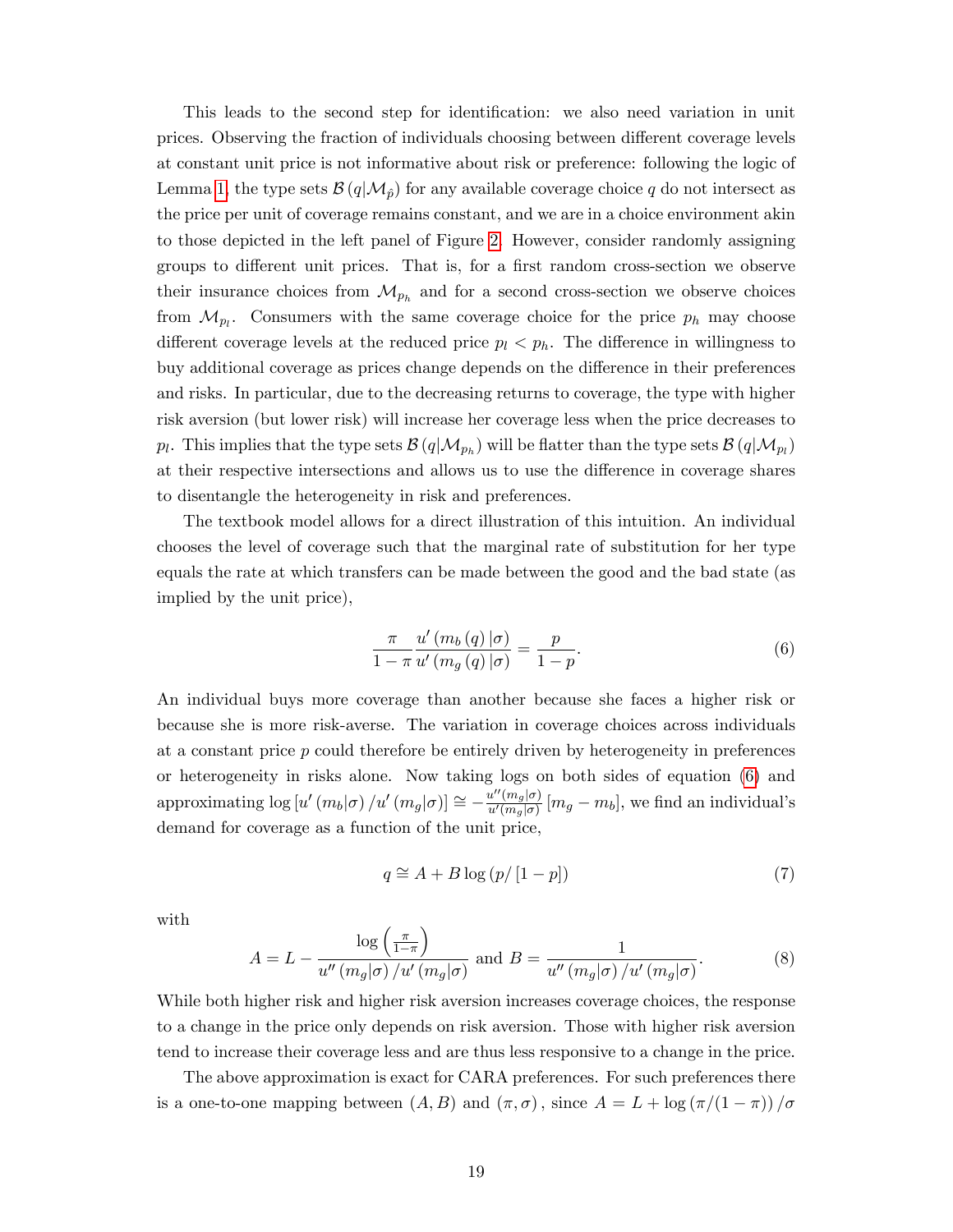and  $B = -1/\sigma$ . Therefore, the distribution H can be identified from the distribution of  $A$  and  $B$  in the population. We will show that sufficient price variation allows for such identification. The key step in this argument is to observe that prices determine the share of people with  $(A, B)$  for whom  $\alpha A + \beta B \leq t$  along any ray defined by  $\alpha$  and  $\beta$  and for any parameter t. In particular,

<span id="page-19-1"></span>
$$
\Pr(\alpha A + \beta B \le t) = \Pr\left(A + \frac{\beta}{\alpha} B \le \frac{t}{\alpha}\right) = D\left(\frac{t}{\alpha} | M_{p(\alpha,\beta)}\right),\tag{9}
$$

where  $D\left(\frac{t}{a}\right)$  $\frac{t}{\alpha}|M_{p(\alpha,\beta)}\rangle$  is the observed share of people that buy no more insurance than  $q = t/\alpha$  for for  $p(\alpha, \beta) \equiv \exp(-\beta/\alpha)/[1 + \exp(-\beta/\alpha)]$ . With sufficient price variation this can be observed for any level of  $\alpha, \beta$  and t. This amounts to observing the marginal distribution  $(9)$  of the weighted sum of A and B, for all possible weights.

The remaining question is whether we can learn the joint distribution over  $A$  and B from observing all such marginal distributions over the sums of A and B. Cai et  $al.$  (2005) provide an affirmative answer based on a proof in the space of characteristic functions which we replicate in the appendix to make our arguments self-contained. This yields the following insight:

<span id="page-19-2"></span>**Proposition 2** Consider a binary cost  $k \in \{0, L\}$ , a choice set  $\mathcal{M}_p$  with constant unit price and any type distribution H with CARA risk preferences. When observing the distribution of coverage choices in  $\mathcal{M}_p$  for each price  $p \in [0, 1]$ , the type distribution is fully identified.

**Proof.** See appendix.  $\blacksquare$ 

Full identification of the non-parametric type distribution requires observing coverage choices for the full support of prices. However, we can still uncover key moments of the respective distributions with limited (exogenous) price variation, in line with Proposition [1.](#page-16-1) Observing the distribution of coverage choices for two prices is sufficient to reject homogeneity in preferences, while three prices are sufficient to identify the variance in preferences. We show this formally in Appendix [A.1.2.2.](#page-46-0)

# <span id="page-19-0"></span>4 From Theory to Practice

In this section, we do three things to show how to implement our identification approach in practice. First, we move beyond binary risks and simple insurance plans. In practice, costs can take many values and insurance plans are often complex (including deductibles, co-insurance rates, out-of-pocket maxima). The increase in the dimensionality of the contract space provides additional opportunities for identification. Second, we briefly consider the use of claims data for identification and the additional assumptions this entails. We view our approach using plan variation as complementary to the standard approach using claims data, allowing the researcher to test and relax the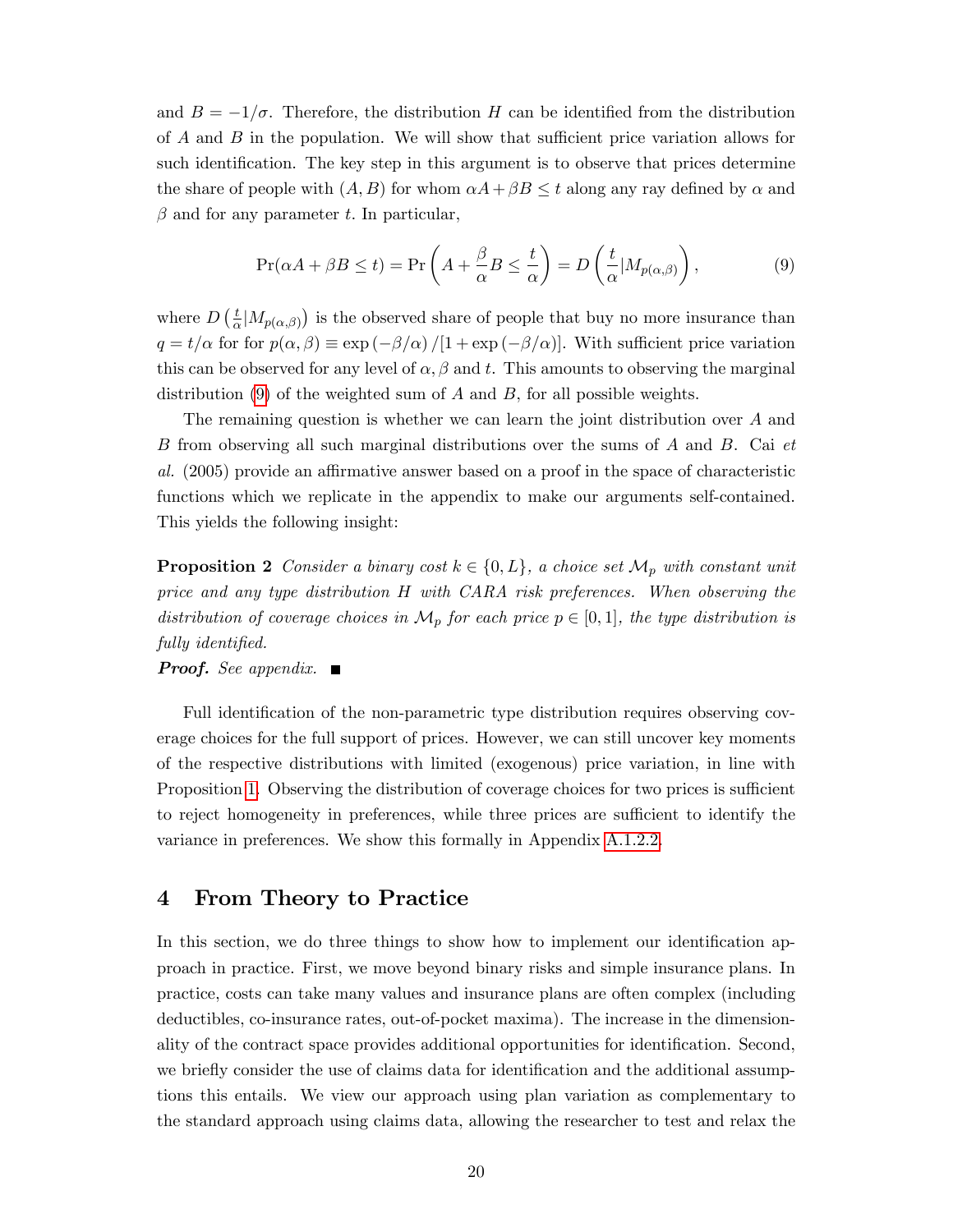assumption of rational expectations. Finally, we show how within-menu plan variation can be used for identification even if there is no *between-menu* plan variation (obtained via random variation in menus faced by similar individuals). Even choices from a single menu can be informative enough to place bounds on the distribution of types. This approach is particularly useful, as within-menu plan variation naturally arises in many settings, including in our empirical setting, while between-menu variation typically requires experiments or quasi-experimental variation.

#### 4.1 Plans and Expenses in Practice

We extend the previous insights for a known cost distribution  $F(k|\pi)$ , parametrised by the agent's unknown risk type  $\pi$ .<sup>[23](#page-20-0)</sup> When costs are continuous, a plan X can in principle specify any out-of-pocket expense  $x(k)$  for each possible cost  $k \in \mathbb{R}_+$ . We focus on three pre-dominant coverage features of insurance plans: a deductible D, below which all costs are paid out-of-pocket by the individual, an out-of-pocket maximum M above which the out-of-pocket expenses cannot increase, and a co-insurance rate  $\beta$ determining the individual's cost share in between. The out-of-pocket expense equals

$$
x(k) = \begin{cases} k & \text{for} \quad k \leq D, \\ D + \beta (k - D) & \text{for} \quad k \in \left[ D, \frac{1}{\beta}M - \frac{1 - \beta}{\beta}D \right], \\ M & \text{for} \quad k > \frac{1}{\beta}M - \frac{1 - \beta}{\beta}D. \end{cases}
$$

Simple Plans Covering High Expenses The logic for identification remains essentially identical to the arguments from the previous sections if contracts cover high but not low expenses: consider insurance plans that set the deductible equal to the out-of-pocket maximum (i.e.,  $Z \equiv D = M$ ). This induces full cost sharing below Z but no cost sharing above  $Z$ . Now, the setting resembles our stylised setting with binary risks studied before. The valuation of the insurance plan depends crucially on the probability  $1 - F(Z|\pi)$  that the coverage is received.

Both high risk aversion and high expected costs increase the willingness to pay for such a plan. We can compute the marginal willingness to reduce the threshold  $Z$  when the plan charges a premium  $P$ , which can be inverted to get an expression analogous to the marginal rate of substitution [\(4\)](#page-11-1) that guided our understanding in the binary risk case:

$$
\frac{\frac{dP}{dZ}|_{U(X|\pi,\sigma)}}{1 - \frac{dP}{dZ}|_{U(X|\pi,\sigma)}} = -\frac{\left[1 - F(Z|\pi)\right]u'(-P - Z|\sigma)}{\int_0^Z u'(-P - k|\sigma) f(k|\pi)dk}
$$
\n
$$
= -\frac{1 - F(Z|\pi)}{F(Z|\pi)} \frac{u'(-P - Z|\sigma)}{E[u'(-P - k|\sigma)]k \le Z;\pi]}.
$$
\n(10)

<span id="page-20-0"></span> $^{23}$ In principle, an agent's risk type can be multi-dimensional (e.g., mean and variance of lognormally distributed costs), but more plan variation would be needed to identify the different risk dimensions.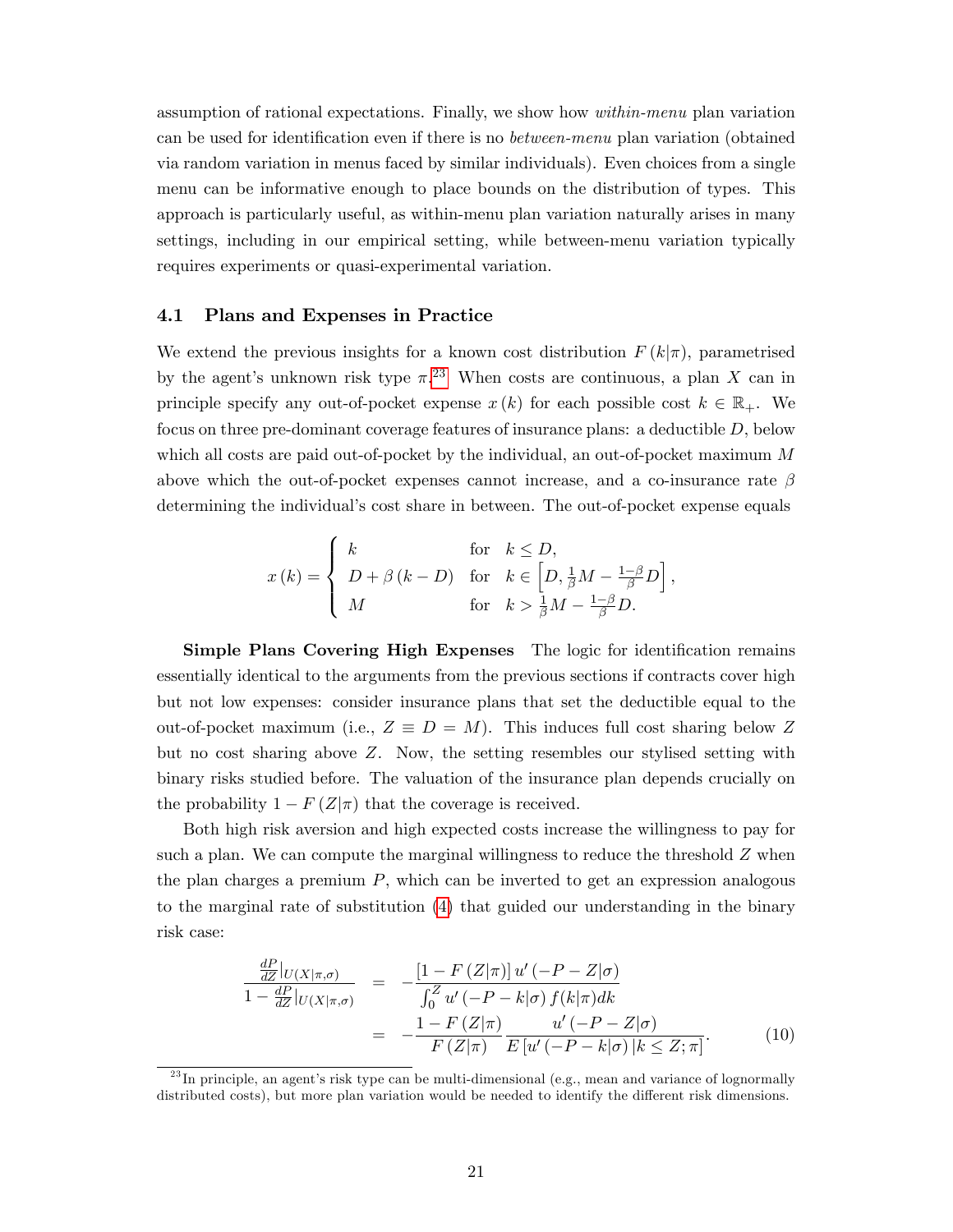The basic structure of this expression is very similar to [\(4\)](#page-11-1) in the binary case. When risk types are ranked in a first-order stochastic dominant way (i.e.,  $F(k|\pi_i) \leq F(k|\pi_i)$ for all  $k$ ), individuals with higher risk or higher risk aversion have a higher willingnessto-pay for additional coverage. However, the returns to coverage tend to decrease more rapidly for individuals with higher risk aversion. If among the marginal buyers of a plan, the marginal willingness to pay is indeed higher for those with higher risk but lower risk aversion, we can again invoke Lemma [1](#page-14-1) and establish rotations of the type frontiers by changing the coverage and price paid.<sup>[24](#page-21-0)</sup> Sufficient variation in prices and coverage allows us to uncover the underlying heterogeneity in the spirit of Proposition [2.](#page-19-2)

Plans Covering High vs. Low Expenses In practice, plans also differ in the type of expenses they cover: a plan could have lower deductible, but a higher out-of-pocket maximum, as well as different coinsurance rates. These different plan characteristics offer additional channels for identification.

The marginal expected utility from lowering the out-of-pocket expense  $x(k)$  for a given cost  $k$  equals

$$
dU(X|\pi,\sigma) = f(k|\pi) u'(x(k)|\sigma) dx.
$$

The willingness to purchase additional coverage depends on the probability of the underlying cost (which is determined by the risk type  $\pi$ ) and the utility from reducing the out-of-pocket expense (which is determined by the risk preference  $\sigma$ ).

Arbitrary non-linear insurance plans could vary the out-of-pocket expenses for each cost realisation k. Such plan variation allows separating heterogeneity in risk and preferences. Yet even standard insurance contracts provide valuable identification. Outof-pocket maxima, for example, affect the coverage for high expenses, while deductibles affect coverage for low expenses. For given risks, individuals with high risk aversion care more about reducing high out-of-pocket expenses than reducing low out-of-pocket expenses. In particular, a type with extreme risk aversion chooses based on the outof-pocket maximum and premium only, trying to reduce spending in the worst case, in which both are paid. As a result, decreasing the wedge between out-of-pocket maximum and deductible attracts the more risk-averse and discourages the less risk-averse types from buying insurance. This tends to rotate the decreasing type frontier counterclockwise.

How much individuals with different risk care about reducing the out-of-pocket maximum rather than the deductible depends on the likelihood ratio of the different expenses. Starting from a contract for which deductible and out-of-pocket maximum coincide at Z, the marginal willingness to reduce the deductible relative to the out-of-

<span id="page-21-0"></span><sup>&</sup>lt;sup>24</sup>Note that a risk-neutral type is indifferent about buying when  $(1 - F(Z|\pi)) E (k - Z|k > Z, \pi) =$ P. By analogy to the binary case, to obtain a crossing of the type frontiers, we would need the expected coverage to increase by more than the price for this indifferent risk-neutral type.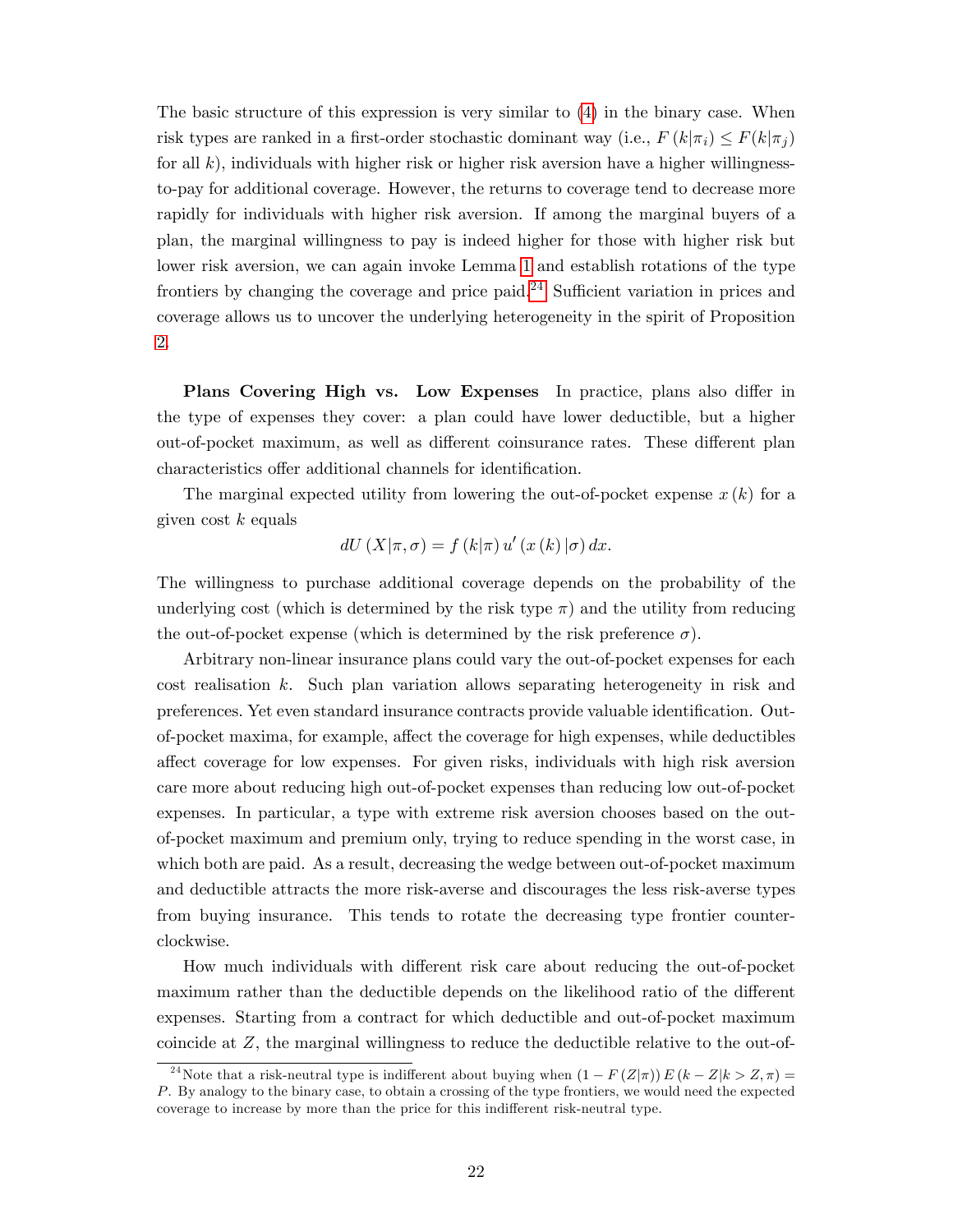pocket maximum simplifies to the product of co-insurance and hazard rate:

$$
\frac{dM}{dD}|_{U(X|\pi,\sigma)} = (1-\beta)\frac{f(Z|\pi)}{1-F(Z|\pi)}.\tag{11}
$$

If the hazard rate were to decrease for higher risk types, they care more about reduc-ing the out-of-pocket maximum.<sup>[25](#page-22-1)</sup> Decreasing the wedge between the out-of-pocket maximum and deductible then tends to rotate type frontiers clockwise.

A formal characterisation of the plan variation needed for identification (like the variation in  $P/q$  for the binary risk case) is challenging and would require specifying the feasible risk types  $F(\cdot|\pi)$  and preference types  $u(\cdot|\sigma)$ . Still, the insight that plan variation can help separating risk and preference types clearly extends beyond the binary risk case. We also illustrate this in our empirical application.

## <span id="page-22-0"></span>4.2 Using Claims Data

Our approach does not require the availability of claims data as we are not using information on realised costs. Claims data can help with the identification of preferences and risk heterogeneity, but this would always rely on two further assumptions.

The first is an assumption of rational expectations, or at least some model of how perceived risks relate to true risks. Most of the empirical literature studying insurance choices simply assumes rational expectations on risks. The importance of this assumption is well understood and some recent work has estimated models of risk distortions (e.g., Barseghyan et al., 2013). Our approach can be viewed as an alternative method to relax assumptions on the relation between perceived and true risks. When claims data is available and linkable to choice data, it could also be simply used - without further identifying assumptions - to compare the realised risks to the perceived risks as revealed by the contract choices. This allows investigating whether individuals assess their risks correctly or over-/under-estimate it.

The second is an assumption on the functional form of the type distribution. The key challenge is to infer the distribution of (ex ante) risk types from a distribution of (ex post) risk realisations. For example, in the binary risk case, let  $\pi_a \in (0,1)$  denote the average probability of a loss in the population. Without further information on peopleís insurance choices, the average loss probability is not helpful in identifying risk heterogeneity. In particular, individuals could all have the same risk type (i.e.,  $\pi^i = \pi_a$ for all *i*), all be certain to face the loss or not (i.e.,  $\pi^{i} = 1$  for share  $\pi_{a}$  of individuals and  $\pi^{i} = 0$  for the remaining share  $1 - \pi_{a}$  of individuals), or anything between as long as the average loss probability equals  $\pi_a$ . This identification problem, even under rational expectations, is a general one that extends beyond binary risks for any family

<span id="page-22-1"></span> $^{25}$ Note that when risk types are ranked by first-order stochastic dominance, the hazard rate and thus the marginal rate of substitution between  $D$  and  $M$  needs not to be monotone. A monotone likelihood ratio property for the risk types (i.e.,  $f(k+\varepsilon|\pi)/f(k|\pi)$  increasing in  $\pi$  for  $\varepsilon > 0$ ), however, would imply both a first-order stochastic dominance ranking and a monotone hazard rate function.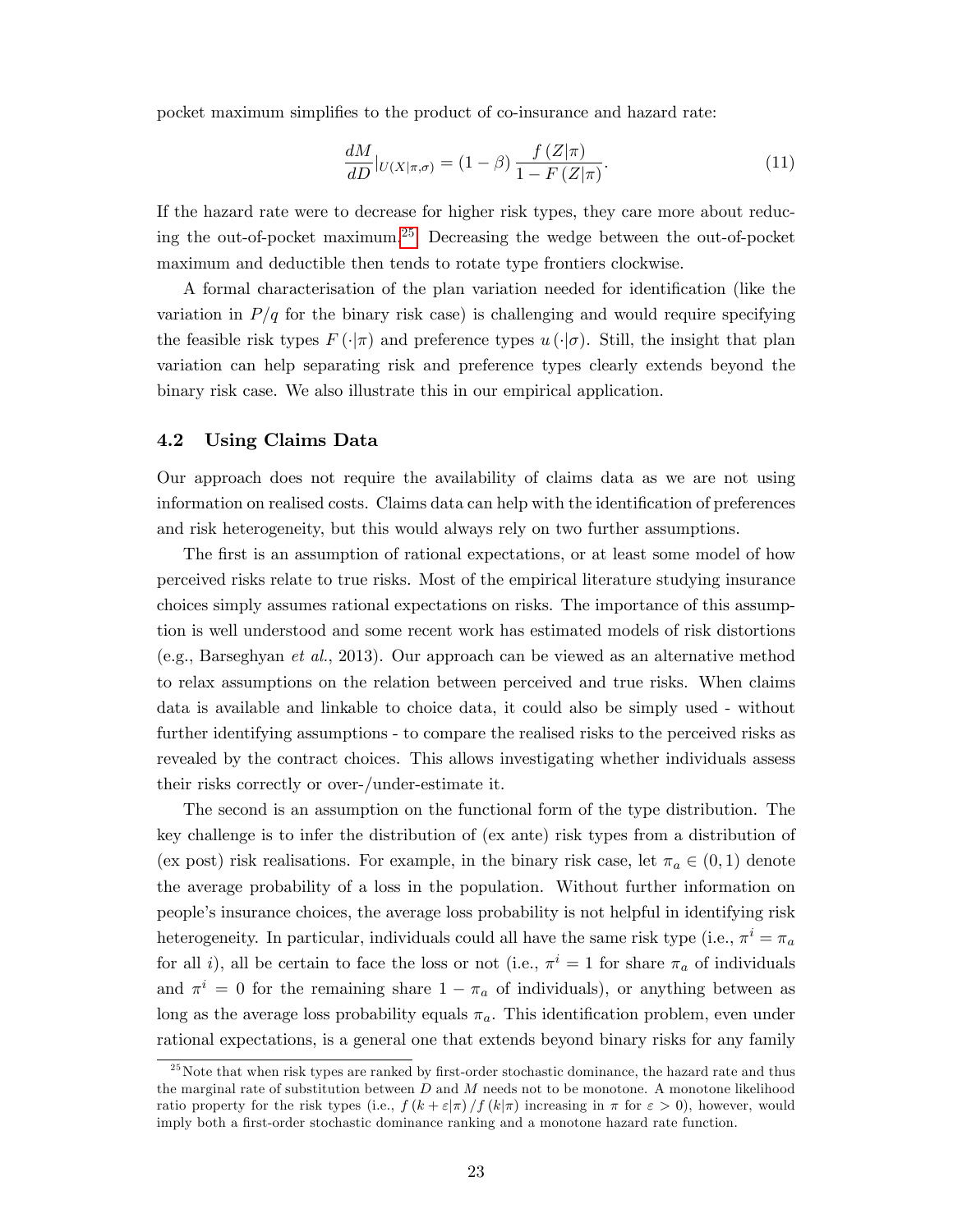of distribution functions that is convex in the sense that a convex combination of any two distributions is still in the family.[26](#page-23-0)

The joint observation of plan choices and cost realisations helps circumventing this problem, but only partially. For example, in our binary choice setting, let  $\pi_{\emptyset} = D(L|\emptyset)$ denote the average probability of a loss amongst individuals who do not buy insurance and let  $\pi_X = D(L|X)$  denote the average probability among individuals who buy a contract. If these probabilities are not the same, the population who buys insurance faces a different risk on average than those who do not. While we can reject homogeneity in risks, we cannot bound the risk distribution much more, as we cannot identify the risk heterogeneity among those making the same choice, who again could all have the same risks (i.e.,  $\pi = \pi_{\emptyset}$  for those who don't buy insurance) or might be more heterogeneous with same average. In fact, as long as there is adverse selection  $(\pi_X \ge \pi_{\emptyset})$ , we will not be able to rule out preference homogeneity.<sup>[27](#page-23-1)</sup> The same issue arises in the textbook model. Assuming CARA preferences, claims data can be sufficient to reject homogeneity in preferences, but will not allow identification of any additional moments capturing the variation in preferences. The issue is again that we cannot establish or reject homogeneity in preferences (nor in risk types) for the individuals choosing the same coverage level q at unit price p. The observed share of losses  $D(L|q, p)$  pins down only the average risk type among these individuals and a preference type that rationalises the coverage choice given this average risk type. Hence, there is no way to identify heterogeneity in preferences or risks beyond these average types that rationalise the respective coverage choices.

A standard approach in the literature is therefore to rely on parametric assumptions about the type distributions instead and to use cross-sectional risk realisations to identify the distribution of risk types under specific functional forms (see Barseghyan  $et$ al., 2018). Clearly, better data containing multiple observations of risk realisations for individuals or observables that help predicting an individual's risk type (e.g., Handel, 2013), or data from surveys eliciting beliefs about risks that help estimating perceived risks (e.g., Handel and Kolstad,  $2015$ ) could further relax this identification problem.

<span id="page-23-0"></span> $26$  For example, the convex combination of two normal distributions tends to have two peaks and is no longer normal. In this case the shape of the overall distribution of risks can identify the distribution of underlying types, but this relies very much on the choice of the underlying family of distributions. Putting structure on the risk distribution can be informative to varying degrees. Aryal et al. (2016) show that with the assumption of a Poisson distribution and information on the number of realised claims, non-parametric identification is possible. Then Aryal et al.  $(2010)$  show in the same set up that if risk is defined as having any realised claims, then the model is still not identified.

<span id="page-23-1"></span><sup>&</sup>lt;sup>27</sup>To see this, let  $\alpha$  be the share of individuals buying the plan, and let  $\sigma_X$  and  $\sigma_\emptyset$  be the preference types such that a person with either type  $(\pi_X, \sigma_X)$  and type  $(\pi_{\emptyset}, \sigma_{\emptyset})$  is indifferent to buying insurance. Any individual with intermediate preference type  $\hat{\sigma} \in (\sigma_X, \sigma_{\emptyset})$  would buy insurance when having the high risk type  $\pi^i = \pi_X$ , but not with low risk type  $\pi^i = \pi_{\emptyset}$ . Hence, even if one presumed that all individuals share the same intermediate preference type, one could still rationalise the observed choices and costs by simply assigning the risk type  $\pi_X$  to share  $\alpha$  of individuals and risk type  $\pi_{\emptyset}$  to the remaining share.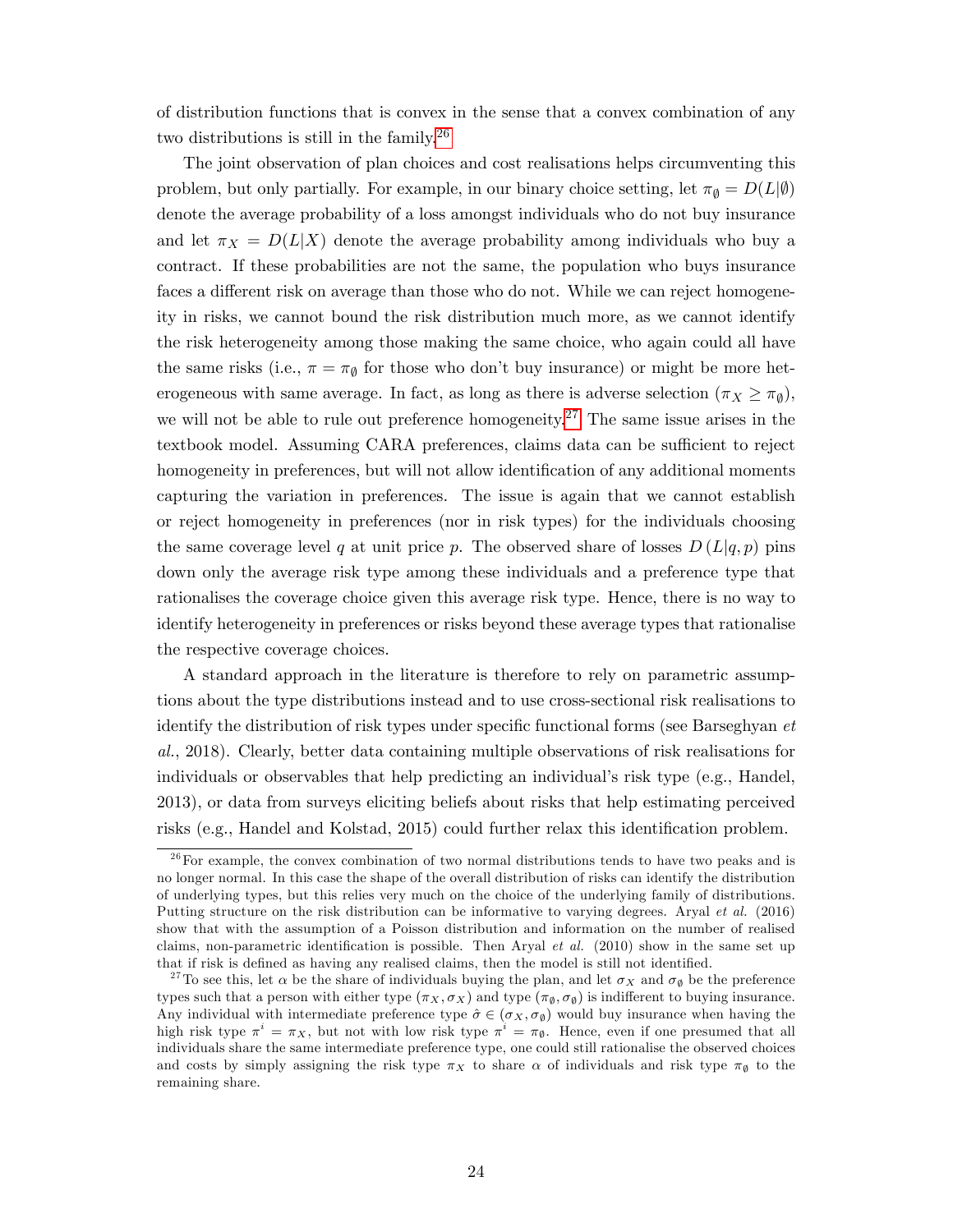## <span id="page-24-0"></span>4.3 Using Within-Menu Plan Variation

In practice, we often observe individuals picking a plan out of a menu providing the choice between several, different plans. We demonstrate how *within-menu* variation in plans can still be exploited for identification and link this to the *between-menu* variation in plans analysed before.

The first practical insight is that if identification is not possible for plans offered in different menus (i.e., from between-menu variation, as in our previous setting), identification is not possible either when these plans are offered together (i.e., from withinmenu variation). This is the case when type frontiers do not intersect, as in the left panel of Figure [2.](#page-14-0) Consider again our original binary risk setting, but now with contracts  $X_h$  and  $X_l$  offered together in a three-plan menu  $\mathcal{M} = \{\emptyset, X_l, X_h\}$ . If contract  $X_h$ provides more coverage at higher unit price (such that  $\mathcal{T}(\emptyset, X_h)$  lies above  $\mathcal{T}(\emptyset, X_l)$ ), identification is not possible using choices from this menu, as any different choice can be explained either by higher risk aversion or higher risk. Starting from a type that buys no insurance, an agent switches first to the low-coverage plan  $X_l$ , when increasing either her risk or preference type, and eventually to the high-coverage plan  $X_h$ .

The counterpart of this result is that plan variation that leads to identification across menus can also provide identification when plans are offered together in one menu. Consider any two plans  $X_j$  and  $X_{j'}$  for which the type frontiers  $\mathcal{T}(\emptyset, X_j)$  and  $\mathcal{T}(\emptyset, X_{j'})$  intersect, as illustrated before in the right panel of Figure [2.](#page-14-0) The type  $(\bar{\pi}, \bar{\sigma})$ at the intersection of the two frontiers is indifferent between all three options (including the outside option  $\emptyset$ ). This type  $(\bar{\pi}, \bar{\sigma})$  is a natural candidate to provide a bound on the support of one of the two plans.

We briefly illustrate this in our original binary risk setting. Consider again contracts  $X_h$  and  $X_l$ , but with  $X_h$  providing more coverage at lower price per unit. Figure [3](#page-25-0) plots the different type sets corresponding to the choice of each of the plans when the plans are offered within the same menu  $\mathcal{M} = \{\emptyset, X_l, X_h\}$ . The low-coverage plan provides an intermediate option, but as it charges a higher price per unit of coverage, this is only attractive to individuals with relatively high risk aversion (and relatively low risk type). Such individuals strongly value the basic coverage provided by the low-coverage plan, but place less value on the additional coverage provided by the high-coverage plan. Hence, when increasing the risk type of an individual with risk aversion higher than  $\bar{\sigma}$ , she will first switch from no insurance to the low-coverage plan before eventually switching to the high-coverage plan. In contrast, individuals with risk aversion lower than  $\bar{\sigma}$  will never buy the low-coverage plan. Their marginal valuation of coverage is more constant. As a consequence, these individuals remain uninsured when their risk type is low, but switch immediately to the high-coverage plan (charging a low price per unit) when their risk type is high.

In Figure [3](#page-25-0) this gives rise to an area above  $\bar{\sigma}$  where agents buy  $X_l$ , but not below. As a consequence, the share of individuals buying the low-coverage plan  $X_l$  places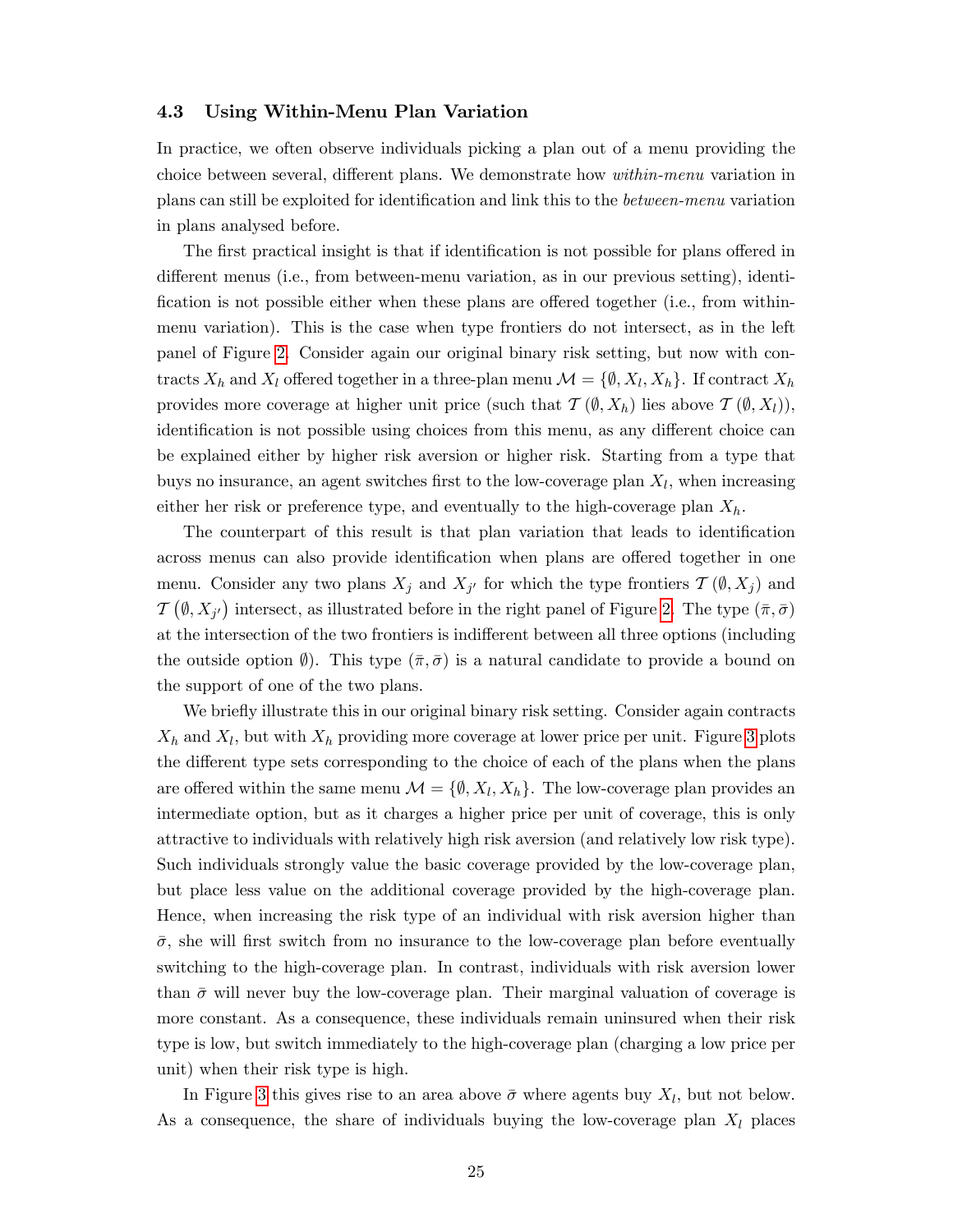

<span id="page-25-0"></span>Figure 3: The figure shows the choices for types in  $(\pi, \sigma)$ -space from the menu  $\mathcal{C} = \{ \emptyset, X_l, X_h \}.$  The lines show the type frontiers for any binary choice. All type frontiers intersect at  $(\bar{\pi}, \bar{\sigma})$ . Like in Figure [2,](#page-14-0) the low-coverage plan charges a higher price per unit of coverage and therefore differentially attracts types with high risk aversion (and low risk).

a lower bound on  $1 - H_{\sigma}(\bar{\sigma})$ . The following Lemma summarises identification using within-menu variation, in line with the potential of between-menu variation described in Lemma [1:](#page-14-1)

<span id="page-25-1"></span>Lemma 2 Under Assumption [1,](#page-10-1) the three type sets rationalising the respective plan choices from the menu  $\mathcal{M} = \{ \emptyset, X_l, X_h \}$  with  $q_h > q_l$  meet at a unique pair  $(\bar{\pi}, \bar{\sigma})$  if and only if  $P_h > P_L$  and  $P_l/q_l > P_h/q_h$ . Moreover,

$$
\int_{\pi \leq \bar{\pi}} \int_{\sigma \geq \bar{\sigma}} dH \geq D\left(X_l|\mathcal{M}\right).
$$

**Proof.** See appendix.  $\blacksquare$ 

Comparing Lemmas [1](#page-14-1) and [2,](#page-25-1) we note three important differences from observing plan shares when plans are offered jointly rather than pairwise. First, for a given set of plans, the market shares when all plans are offered jointly allow for tighter bounds, since for pairwise comparisons the bounds need to be constructed using share differentials. Second, with all plans offered jointly, the bounds only go in one direction (i.e.,  $\pi \leq \bar{\pi}$ ,  $\sigma \geq \bar{\sigma}$ ). This, however, is due to the contract space we consider. For example, extra risk in the payments of the coverage would discourage the more risk-averse types and allow for bounds in the opposite direction.[28](#page-25-2) In general, one-sided bounds are not an issue in more complex contractual environments for which the dimensionality exceeds the dimensionality of the type space as we demonstrate in our empirical application in the next section. Finally, we require the different plans to be offered jointly at the specified

<span id="page-25-2"></span><sup>&</sup>lt;sup>28</sup>That is, a random contract  $X_r$  that covers the loss in case of accident with probability  $r > 0$  would allow us to establish such bounds.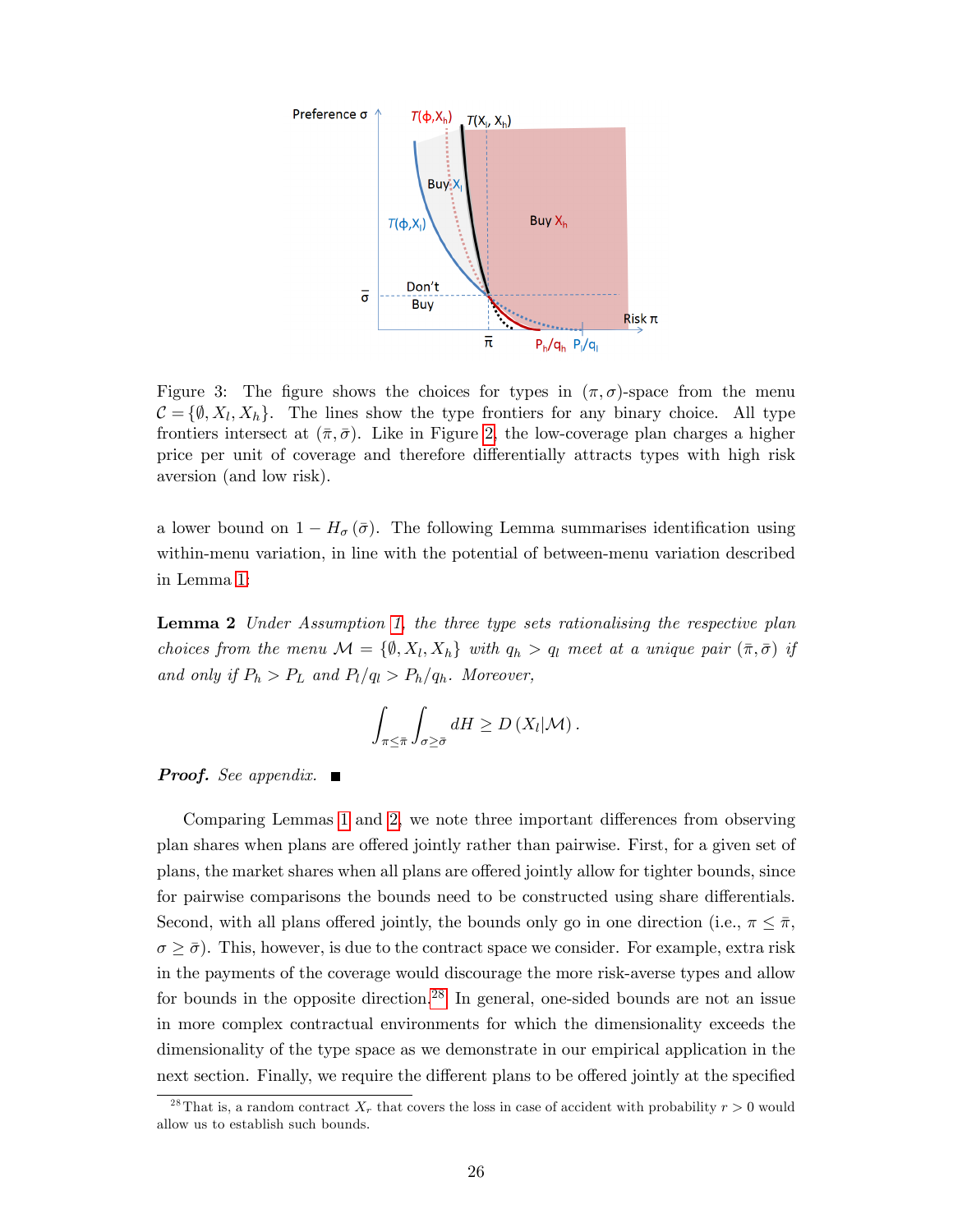prices. A concern in the absence of random variation is whether the menus offered in a market equilibrium contain the plan variation that is required for identification.<sup>[29](#page-26-0)</sup> By the same token, the fact that no random plan variation is needed is of course a major advantage for the applicability of the approach using within-menu variation. This is also what we exploit in our empirical application, in which the offered menu of health plans allows us to construct informative bounds. We turn to this now.

# 5 Application to Massachusetts' Health Insurance Exchange

In this section, we use health insurance plan choices by consumers on the Massachusetts Health Insurance Exchange (HIX) to illustrate our identification method. We use within-menu plan variation (as opposed to price variation) and derive informative bounds on the CDFs of risk preferences and expected costs of these consumers.

## 5.1 Exchange Context

Established by the 2006 Massachusetts Health Reform, the Massachusetts HIX was the forerunner of the HIXs established across the U.S. by the 2010 Affordable Care Act (ACA). Data from the Massachusetts HIX allow us to examine consumer choice from a menu with a variety of plans, offered at posted prices on a guaranteed issue, non-health rated basis. The menu was designed by the HIX regulator, while prices were set by individual insurers; premiums vary by plan tier and insurer. The exchange we study is unsubsidised and open to consumers with incomes over 300% of the federal poverty level who were not offered insurance through an employer. We restrict attention to consumers age 27-64; younger consumers are eligible for alternative plans while older consumers are eligible for Medicare. We further restrict attention to individual plans to avoid modelling household decision-making (see e.g. Adams et al., 2014). Our data come from January and February of 2010. We examine the choices of first-time choosers on the exchange to avoid modelling consumer inertia (Ericson, 2014; Handel, 2013). Additional details on consumer choice, including screenshots of the exchange website, are available in Ericson and Starc (2016), and the background of the exchange is described in detail in Ericson and Starc (2012a,b).

To purchase an exchange plan, a consumer first enters their demographic information (age and location). Based on the information provided, consumers are shown the six standardised<sup>[30](#page-26-1)</sup> benefit designs ("tiers"): bronze low, bronze medium, bronze high,

<span id="page-26-0"></span> $^{29}$ With only heterogeneity in binary risks (Rothschild and Stiglitz, 1976), we would expect the equilibrium plans providing more coverage to charge a higher price per unit of coverage (i.e.,  $P_l/q_l$  <  $P_h/q_h$ ). However, even in binary risk settings, multi-dimensional heterogeneity, but also regulatory interventions or fixed costs (Cawley and Philipson, 1999) may give rise to the plan variation required for identification.

<span id="page-26-1"></span> $30$  Ericson and Starc (2016) describes the standardisation process in more detail. The Massachusetts HIX tiers in this time period are slightly different from the ACA tiers—for instance, gold on the Massachusetts HIX is similar to Platinum on the ACA exchanges.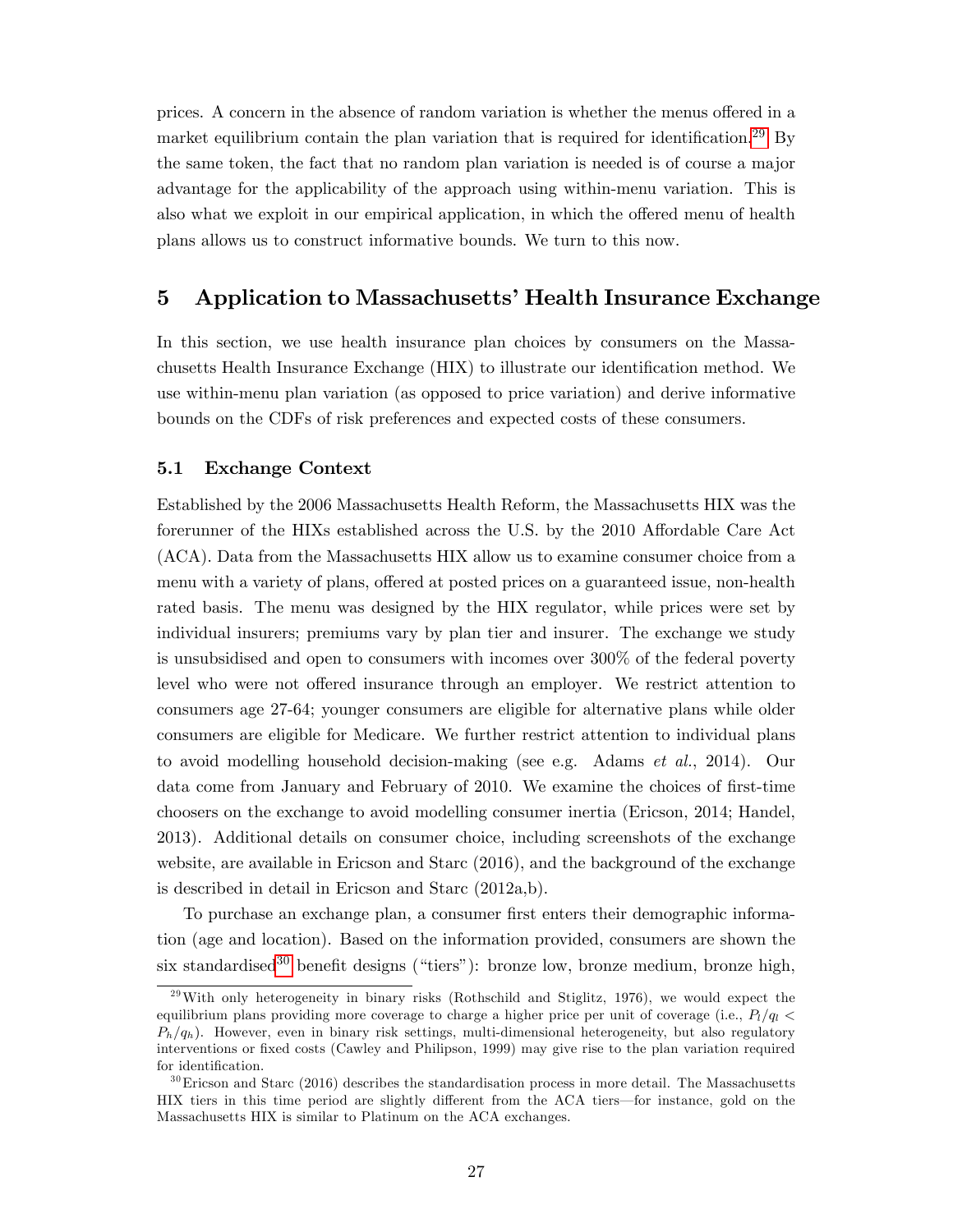silver low, silver high, and gold. Each metal tier has the same cost-sharing characteristics: for instance, all bronze low plans have a \$2000 deductible, 20% coinsurance for hospital charges, and a \$5000 out-of-pocket maximum. Similarly, all gold plans have the same financial features as each other. Each tier offers a higher actuarial value (the fraction of health care costs that would be insured for a representative sample of the population) than the tier below. Once picking a tier, consumers can then choose among different insurance carriers. Insurers are differentiated based on price and provider networks, but not based on plan design.

Due to modified community rating regulation, the premium for a given insurerplan combination can only vary by geography and age. In particular, premiums are only allowed to differ for each 5-year age group. Thus, there is menu of several plans differing in coverage tier and price that is offered to each 5-year age group.<sup>[31](#page-27-0)</sup> We use this within-menu plan variation for identification (as analysed in Subsection [4.3\)](#page-24-0).

#### 5.2 Choice Menu

In order to model consumer choice from the menu of plans, we translate each plan design into a simplified plan design characterised solely by a deductible  $D$ , a coinsurance rate  $\beta$ , and maximum out-of-pocket spending M. In a contract characterised solely by these parameters, an individual's out of pocket spending is simply a plan-specific function of their total spending. This simplification is motivated by the fact that contracts are in fact quite complex, with per-visit co-payments that vary based on service used and per admission charges to the hospital. Modelling choice from such a complex contract would require modelling a very detailed level of health care utilisation: for instance, how often consumers expect to use each type of specialist, each tier of prescription drug, and differentiating between expenditures for lab tests, durable medical equipment, allergy treatment, and inpatient spending. Our simplification procedure is also reasonable since it is unlikely that consumers observed, understood, and had well-formed expectations of the probability that they would use each of these varied services.

To translate the actual plan design into a simplified plan design  $X$ , we entered the original characteristics of each plan into the Center for Consumer Information & Insurance Oversight's (CCIIO) actuarial value calculator—including details such as per visit co-payments, which produced an estimated actuarial value (AV) for that plan. Then, we solve for the coinsurance rate (given that plan's actual deductible  $D$  and maximum OOP  $M$ ) that would produce the same AV for the simplified version of each plan characterised by  $(D, \beta, M)$ .<sup>[32](#page-27-1)</sup> We explore results using a variety of other

<span id="page-27-0"></span><sup>&</sup>lt;sup>31</sup>The discontinuities in price created by the 5-year age group pricing regulation provides arguably exogenous price variation for comparable populations around age cut-offs, but one would need a larger sample to achieve sufficient statistical power to use this *between-menu* plan variation (as analysed in Subsection [3.1\)](#page-12-1).

<span id="page-27-1"></span><sup>&</sup>lt;sup>32</sup> However, because the actual plans did indeed provide some coverage for spending below deductible (e.g. a \$100 doctorís visit resulted in a \$30 copay even if the deductible was not met), our method underestimated the degree of coinsurance. While the results were reasonably representative of the plans'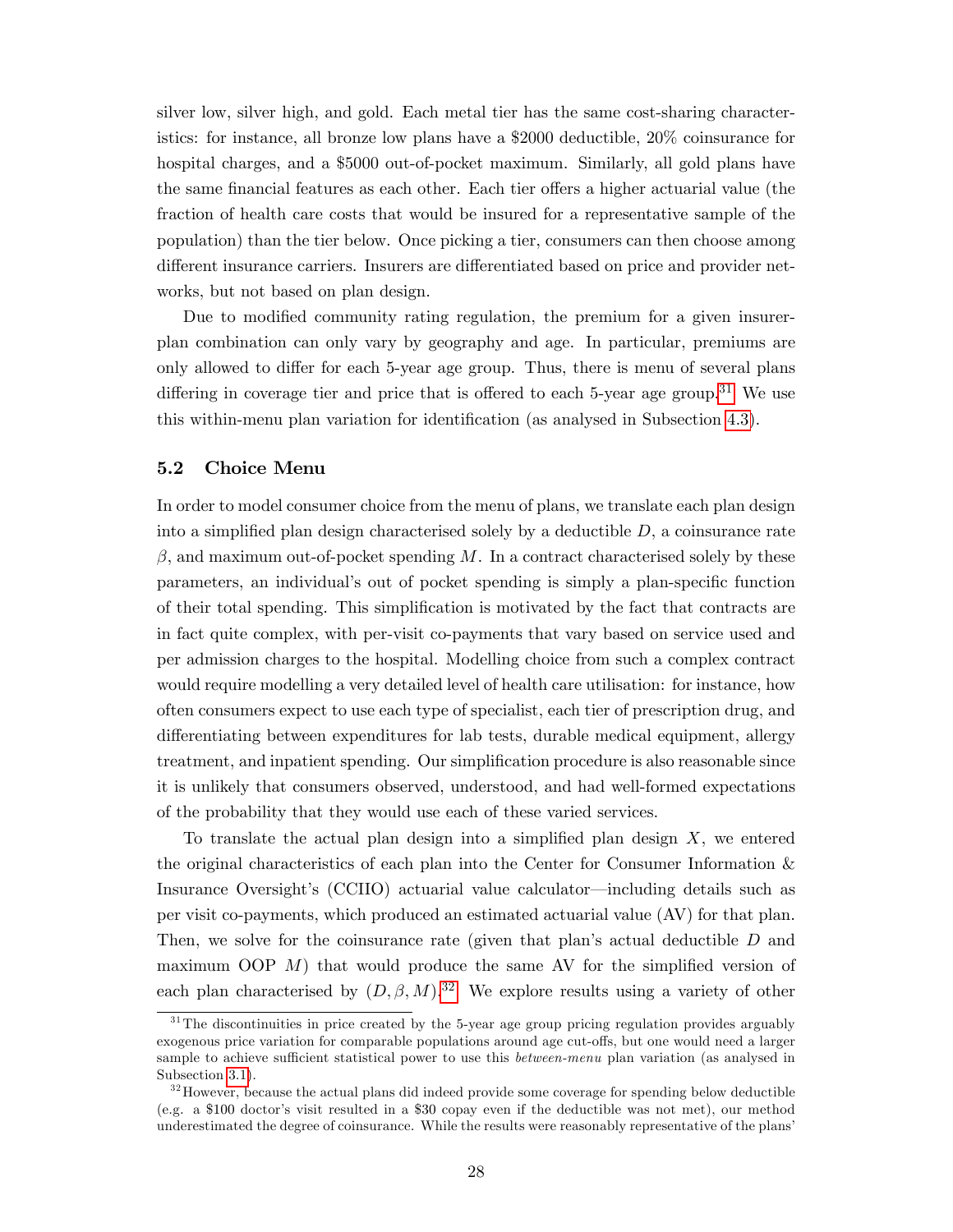alternative plan translations in the Empirical Appendix (see Appendix Figure [A.2\)](#page-14-0). Table [1](#page-40-0) presents the results of this exercise, while Table [A.1](#page-40-0) describes the detailed design of the plans as sold on the Massachusetts  $HIX<sup>33</sup>$  $HIX<sup>33</sup>$  $HIX<sup>33</sup>$  Premiums are different for each 5-year age group; we present the premiums for the lowest and highest priced age group, and focus our analysis on these groups.[34](#page-28-1)

Plans in the table are ordered by their actuarial value, from least to most generous. While the actuarial values of the Bronze plans are quite similar, the plans vary in where they apply coverage: Bronze High has a very low deductible but correspondingly higher coinsurance than Bronze Medium; all Bronze plans have the same maximum OOP. (Note that despite having a slightly higher actuarial value than Bronze Medium, Bronze High is priced slightly lower.) Silver Low is quite different as it has a lower maximum OOP, but a higher deductible relative to Bronze High. Silver High and Gold are quite similar again: both have zero deductible and a maximum OOP of \$2000. While Gold is more generous based on actuarial value and has a lower coinsurance rate, it has higher premiums.

While multiple insurers offer plans, we focus our analysis on the price menu of the most popular insurer (Neighborhood Health Plan), which has approximately 50% market share. (The price for each plan design varies across insurers; we have explored using the prices for other insurers, which give similar results.) In all cases, our results apply to the population of individuals who chose this insurer. We do not explicitly model individual's choice of insurers. Tighter bounds could be obtained by modelling individuals' pattern of substitution between insurers, but we have limited data to identify these patterns.[35](#page-28-2)

The final columns of Table [1](#page-40-0) present market shares for the plan designs, broken down by broad age groups. Though prices vary by 5 year age groups, we group those

characteristics, this method produced a 0% coinsurance rate for the Bronze Medium plan, even though this plan in fact did include cost-sharing after the deductible. We used a corrected coinsurance of 5% for Bronze Medium, based on dividing the \$500 hospital copay (as in the original plan characteristics) by the mean 2010 hospital stay cost of \$9700 (as reported in Pfuntner et al., 2013).

<span id="page-28-0"></span> $33\,\text{In}$  some months, a Silver Medium plan is also offered; when it is, we drop it from our plan menu, along with the small number of people who choose it from our calculation of market shares. Because the remainder of the individuals revealed they preferred one of the other plans to Silver Medium, our bounds are still describing the preferences and beliefs of our sample population. (The bounds we present are slightly looser than if we had used information about Silver Medium.)

<span id="page-28-1"></span><sup>&</sup>lt;sup>34</sup> Premiums are averaged over the two months (there is small variation between January and February) and across zipcodes for all people offered the Neighborhood Health Plan (most people live in the Boston region).

<span id="page-28-2"></span> $35$ Our model is consistent with a variety of different ways in which individuals trade off their preferred plan design versus price and preferred insurer. For instance, individuals could make a hierarchical decision, choosing their preferred insurer first (based on insurer network versus insurer's average price), then choosing their preferred plan design. Then, our results simply describe the population of people whose preferred insurer was Neighborhood Health Plan. Alternatively, an individual may have a more complex pattern of substitution—for instance, a Blue Cross Bronze High plan may be the closest substitute to a Neighborhood Health Plan Silver Low plan. In this case, our bounds on preferences and beliefs still describe the population of individuals whose preferred plan was offered by Neighborhood Health Plan, since the plan they chose was indeed revealed preferred to all other plans offered by this insurer.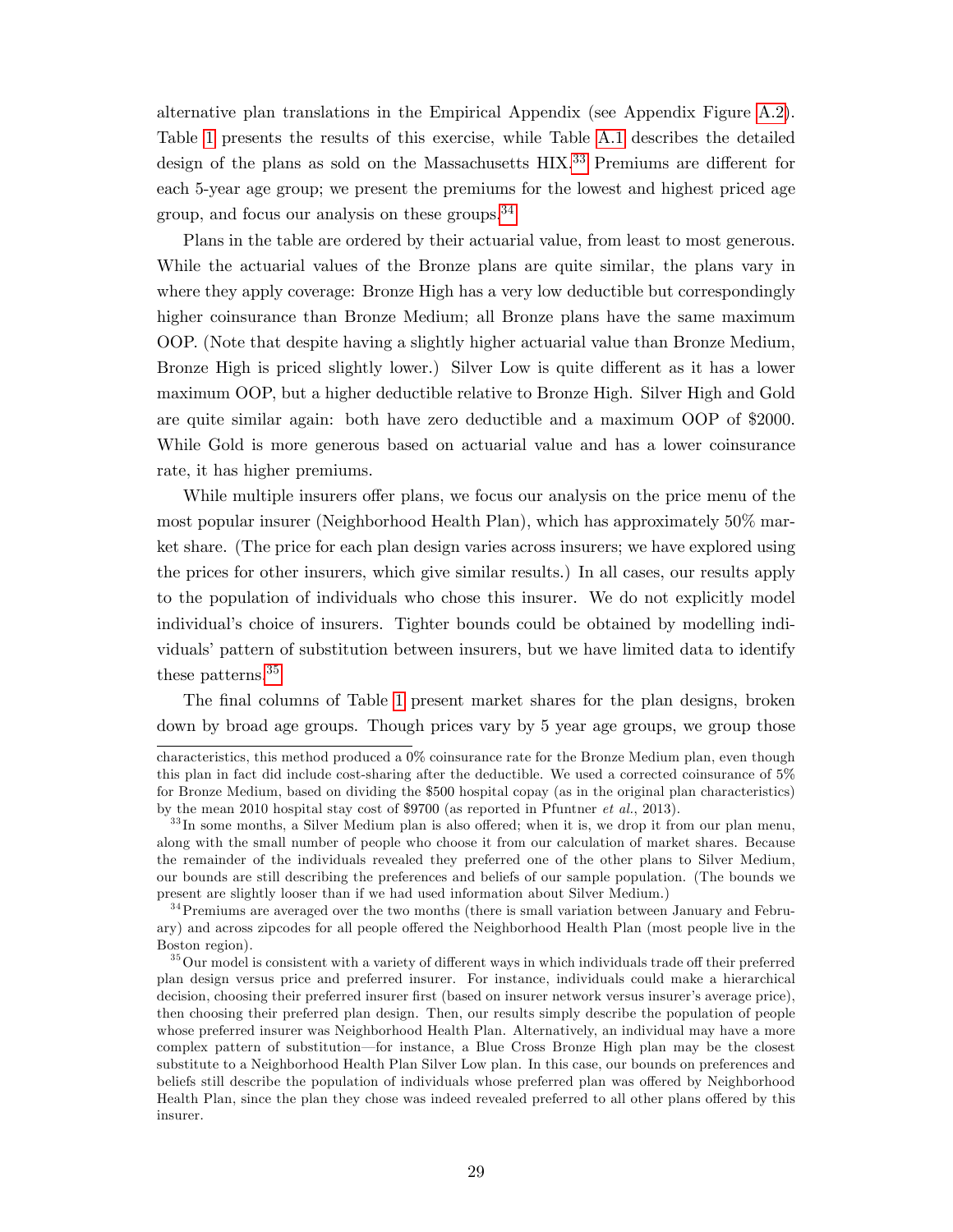above and below age 45 to get more accurate estimates of market shares (doing so reduced sampling error). See Appendix Table [A.2](#page-54-0) for detailed market shares within each 5 year age bin category.

## 5.3 Individual Model of Choice

We model individuals as having CARA utility over consumption:  $u(-P - x(k)) =$  $-\exp\left(\sigma\left(P+x\left(k\right)\right)\right)/\sigma$ , where OOP expenses  $x(k)$  are a function of the individual's healthcare spending  $k$  and the insurance plan they choose. Individuals vary on two dimensions. First, they vary in their CARA coefficient  $\sigma$ . Second, they vary in their beliefs about the distribution of their own healthcare spending. While there are many dimensions on which individuals might vary in their distributional beliefs, we summarise variation in expected claims in a single risk-type index,  $\pi$ . For each risk-type  $\pi$ , the expected claims distribution is assumed to follow a log normal distribution with  $mean = \pi$  and variance  $= \frac{\pi}{4053} \left[\frac{1}{2} \times 10451\right]^2$ .<sup>[36](#page-29-0)</sup> Note that variance of expenditures scales with the mean expected risk. We take the \$4053 mean spending number from the 2010 Medical Expenditure Panel Survey, persons with private insurance. The standard deviation of expenses is \$10451. Someone with  $\pi = 4053$  has the population average as his or her mean claim, but because individuals have information about their own risk type (age, gender, particular diseases, and expected patterns of care), we assume the individual's expected standard deviation is half the population standard deviation. Little is known about risk types and their structure. Under our assumptions, the variance of claims is lower for an individual with lower mean expected claims. We have explored alternative variance assumptions, including a model of constant variance of claims across all risk types.<sup>[37](#page-29-1)</sup> Note as well that we have assumed no moral hazard: expected healthcare spending is the same, regardless of which contract individuals choose.

To determine what can be learned from consumers choosing from the menu of options in Table [1,](#page-40-0) we construct a grid of  $(\pi, \sigma)$  pairs, with  $\sigma$  ranging from  $10^{-15}$ to  $0.5 \times 10^{-2}$  and  $\pi$  ranging from 1/100 the population expected claims (about \$40 in expected claims) to 5 times the population expected claims (about \$20; 000 in expected claims). Each  $(\pi, \sigma)$  pair represents a combination of expected healthcare costs and risk aversion. We then calculate the plan that maximises expected utility for each pair.

The first column of Figure [4](#page-33-0) displays the optimal plan choice for the youngest group (Panel A, upper panel) and oldest group (Panel B, lower panel). Recall that prices vary between age groups, and the older group faces a higher marginal cost of more generous coverage. For both groups, only individuals with relatively low expected costs choose the Bronze Low (dark black) plan: it is chosen for only the lowest value of  $\pi$  in Panel

<span id="page-29-0"></span><sup>&</sup>lt;sup>36</sup>The mean  $\pi$  and variance are functions of the underlying parameters of the lognormal distribution that can be written as  $\pi = \exp(\mu + \sigma^2/2)$  and variance  $= \exp(2\mu + \sigma^2) (\exp(\sigma^2) - 1)$ .

<span id="page-29-1"></span> $37$ Appendix Figure [A.1](#page-13-0) shows how choices would shift if alternative variance structures were assumed. Intuitively, higher variance at a given amount of expected costs tends to increase demand for insurance.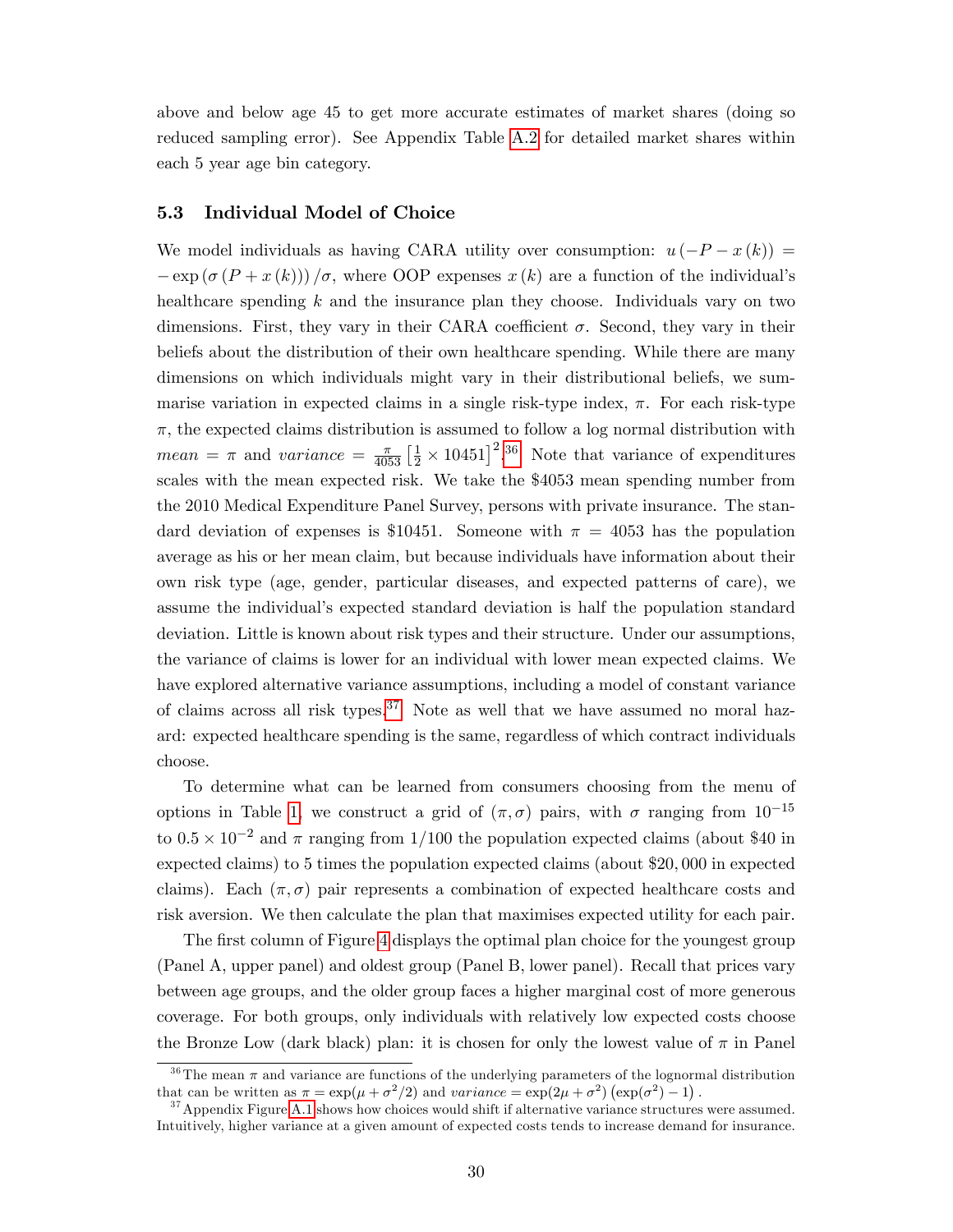A, and the lowest two values of  $\pi$  in Panel B. It is attractive for all individuals with such low expected costs regardless of risk aversion. Bronze Medium is similar to Bronze Low but with a lower coinsurance rate and priced slightly higher. It is only chosen by the older consumers at this set of relative prices (it does not appear in Panel A), and attracts relatively risk averse, but low-risk individuals. Bronze High is the most popular plan with a market share of 40:2% and 29:0% for the young and old respectively. The plan is attractive to relatively risk-neutral individuals with a wide range of expected claims, and to low expected-cost individuals with a wide range of risk aversion. The plan has a low deductible (\$250 vs. \$2000 for the other Bronze plans) and is cheaper than Bronze Medium, but has a higher co-insurance rate above the deductible.

Turning to Silver plans, we find that individuals with the highest expected costs choose Silver Low rather than Silver High; individuals with intermediate expected costs choose Silver High. While the two silver plans have the same maximum OOP, the Silver High plan has a lower deductible but higher coinsurance; from the perspective of risk averse individuals, paying for first dollar coverage is less valuable than paying for lower coinsurance. Despite the fact that Silver Low is preferred for many  $(\pi, \sigma)$  pairs, the market share of Silver Low is relatively small: only about 3%. This indicates that there is not a large subset of the population with both very high risk aversion and very high expected claims.

Finally, note that no one in this menu chooses a Gold plan: its only advantage over Silver High is lower coinsurance, but it has substantially higher premiums. Thus, even though the Gold plan has the highest actuarial value, it exposes individuals to a worse worst-case scenario than the Silver plans. Someone who hits the maximum OOP of \$2000 in both Silver High and Gold will spend more in the Gold plan due to the higher premiums (an additional \$1392 at the premiums faced by older individuals). This explains why Gold is actually less attractive than Silver for someone who is very risk averse and expects to hit the OOP maximum.[38](#page-30-0)

#### 5.4 Bounds from Plan Choices

Since Figure [4](#page-33-0) shows the optimal plan choice for each  $\pi$  and  $\sigma$  pair, we can combine its results with the plan shares in Table [1](#page-40-0) to construct bounds on the CDFs of  $\pi$  and  $\sigma$ . Intuitively, about 20% of the younger age group chose bronze low; since bronze low is only rationalisable for the lowest value of expected claims, at least 20% of the population must fall in this risk type, providing a lower bound on the CDF.[39](#page-30-1) Column

<span id="page-30-0"></span><sup>38</sup>The market share of Gold is relatively small (only 8% for the old), but non-zero. In exploratory analysis, we do Önd that the plan becomes rationalisable under certain menus and variance assumptions.

<span id="page-30-1"></span><sup>&</sup>lt;sup>39</sup>We do not find values of  $\pi$ ,  $\sigma$  that rationalise the choices of Bronze Medium and Gold for the younger group. When we present our CDFs, we rescale them to represent the CDF for the population who chose one of the rationalised plans. In an alternative parameterisation discussed in the appendix, we are able to rationalise Bronze Medium for a limited range of risk aversion parameters (high-variance specification, Panel B of Appendix Figure [A.1\)](#page-13-0).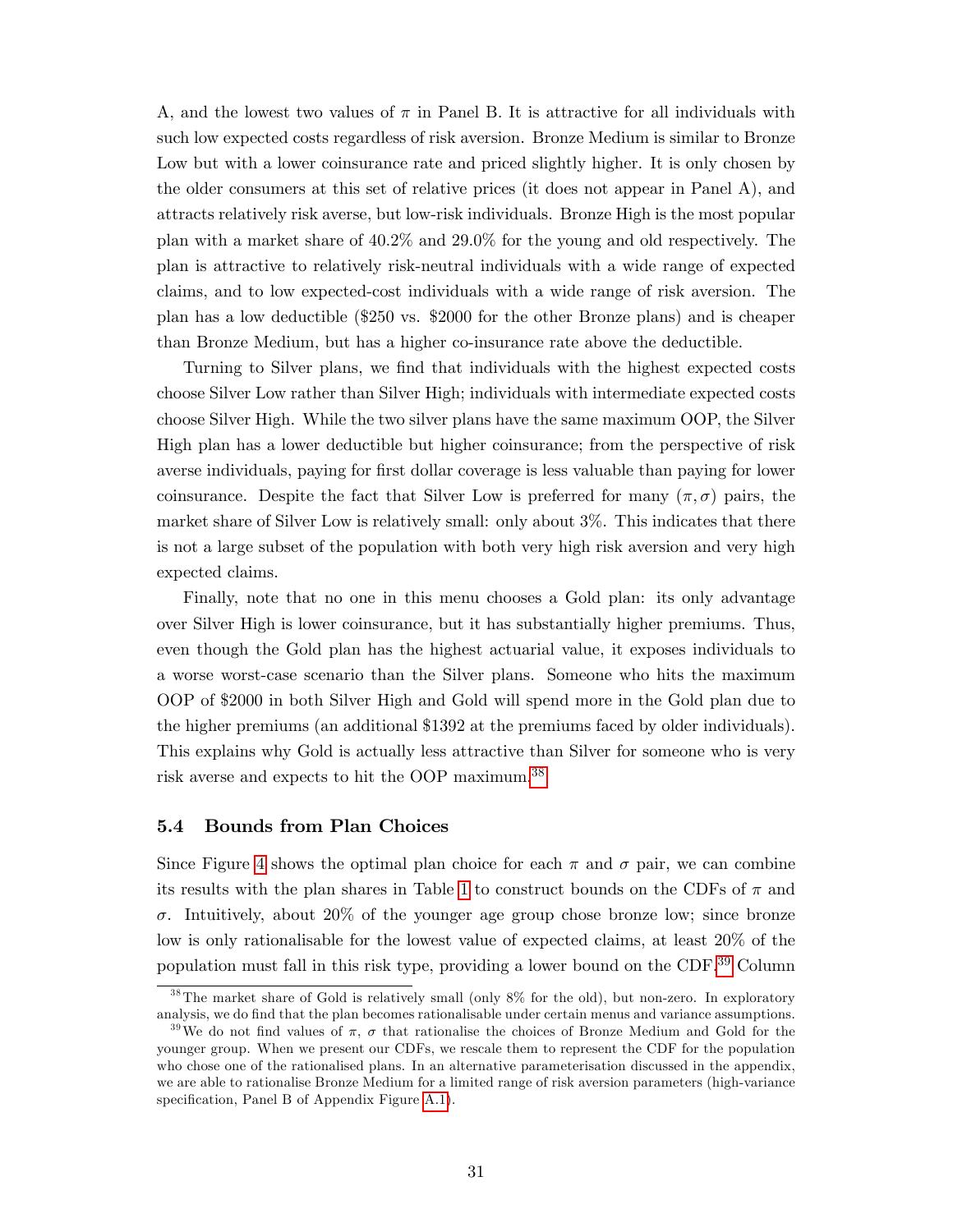2 of Figure [4](#page-33-0) presents CDFs of  $\pi$  and  $\sigma$  independently.<sup>[40](#page-31-0)</sup> The upper panel shows that choice provides virtually no restriction on the distribution of risk preferences in the population facing the young prices. Any single choice of the risk aversion parameter  $\sigma$ (except the most risk neutral one) could rationalise all the choices. The only restriction on the distribution is that individuals choosing Silver Low cannot have the most risk neutral value of  $\sigma$ . This bound, however, is coming from our restriction on the domain of risk types, having assumed that an individual's expected claims cannot exceed \$20,000.

The bottom panel of Figure [4](#page-33-0) shows that there must be at least some relatively risk-averse individuals to rationalise choice for older individuals given the prices they face. The bound is coming from the difference in plan features between Bronze and Silver plans which differentially attract types along the risk and preference dimension. Bronze Medium offers relatively generous coverage for intermediate costs and only attracts types with risk aversion  $\sigma \ge \bar{\sigma}_I = 9.32 \times 10^{-4}$ . Types with lower risk aversion should either buy Bronze High, providing more generous coverage for low costs, or Silver Low, providing more generous coverage for high costs. Similarly, we find that Silver High only attracts types with risk aversion  $\sigma \ge \bar{\sigma}_{II} = 0.0011.^{41}$  $\sigma \ge \bar{\sigma}_{II} = 0.0011.^{41}$  $\sigma \ge \bar{\sigma}_{II} = 0.0011.^{41}$ 

In line with Lemma [2,](#page-25-1) the share of older individuals with risk aversion greater than  $\bar{\sigma}_{II} = 0.0011, 1 - H_{\sigma}(\bar{\sigma}_{II}),$  is at least as high the market share of Silver High and thus provides an upper bound on the CDF. The share of individuals with risk aversion above  $\bar{\sigma}_I = 9.32 \times 10^{-4}$  is at least the sum of the market shares of Silver High and Bronze Medium, providing a tighter upper bound on the CDF for this lower level of risk aversion. Despite our informative upper bound on the CDF, we cannot reject homogeneity in risk preferences since we cannot place a lower bound on the CDF for  $\sigma < \bar{\sigma}_{II} = 0.0011$ . As a consequence, we can fit a degenerate CDF that jumps from zero to one for risk-aversion levels above  $\bar{\sigma}_{II} = 0.0011$ . Note that the offered plans do not place any lower bound on the CDF for the preference range shown in Figure [4.](#page-33-0) So while we can reject that all individuals would have relatively low risk aversion, we cannot reject that all individuals have some relatively high yet homogeneous risk aversion.

Turning to the distribution of risk types  $(\pi)$ , we note that for each bound on risk aversion coming from the plan variation corresponds to a bound on risk as well. For example, Bronze Medium attracts types who not only have relatively high risk aversion  $(\sigma \geq \bar{\sigma}_I)$ , but also expect low costs  $(\pi \leq \bar{\pi}_I = $1170)$ . Types with higher expected costs prefer the higher actuarial value of Bronze High or Silver depending on their risk preferences. The same is true for Silver High, which only attracts types with expected expenses  $\pi \leq \bar{\pi}_{II} = \$1067$ . In addition, the choice of Bronze Low, which provides

<span id="page-31-0"></span> $^{40}$ In the Appendix, we also perform a bootstrap analysis to assess how sampling error would affect our bounds. See Appendix Figure A.3.

<span id="page-31-1"></span><sup>&</sup>lt;sup>41</sup>Types with lower risk aversion and relatively low risk should buy Bronze, providing lower coverage but at substantially lower premium. Types with lower risk aversion but high risk should again buy Silver Low.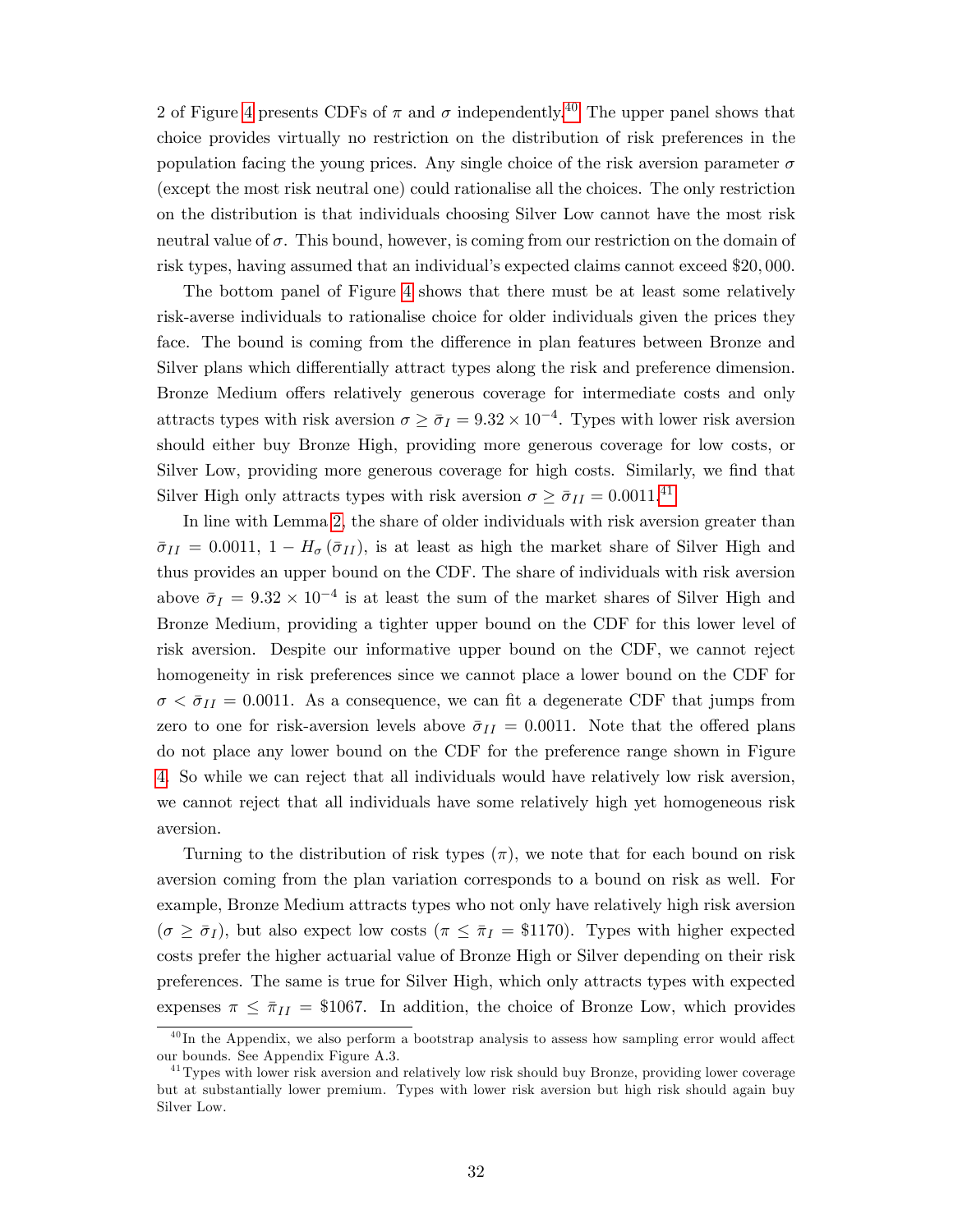the lowest coverage, can only be rationalised for types with very low expected costs  $(\pi \leq \bar{\pi}_{III} = $383)$ . The cumulative market shares of Bronze Low, Silver High and Bronze Medium provide a lower bound on the CDF of expected costs at respectively  $\bar{\pi}_{III}, \bar{\pi}_{II}$  and  $\bar{\pi}_{I}$ . This is illustrated in the bottom figure of Column 2 of Figure [4](#page-33-0)

For the distribution of risk types, the market shares can also be used to provide upper bounds on the CDF. When risk preferences cannot exceed the extremely risk averse<sup>[42](#page-32-0)</sup>  $\sigma = 0.005$ , as illustrated in Column 1 of Figure [4,](#page-33-0) we find strictly positive lower bounds on the support of expected expenses for each of the plan choices other than Bronze Low. The market shares for these plans allow us to construct upper bounds on the CDF of expected costs. Note that when we relax the constraint on the preference domain, we still Önd informative lower bounds on the support for some plans. For example, for the older individuals, Silver High (Bronze Medium) will only attract types with expected expenses above \$1069 (\$383), regardless of what their risk preferences could be.[43](#page-32-1)

The derived upper and lower bounds on the CDF imply that we can reject homogeneity in expected expenses. (We cannot Öt a degenerate CDF jumping from 0 to 1 for some  $\pi$ .) Hence, while we can rationalise the different plan choices with only heterogeneity in expected expenses, we cannot do it with only heterogeneity in risk preferences. Note that we have considered a wide candidate range for  $(\sigma, \pi)$ . To the extent you are willing to put further restrictions on the range of reasonable parameters, tighter bounds can be obtained.

#### 5.5 Discussion

A large empirical literature has argued that heterogeneity in risk preferences is a key feature of insurance markets and explains why adverse selection is a minor issue in several markets. The implementation of our non-parametric approach does not allow us to validate this claim in our empirical context. We cannot reject that all individuals have the same preferences, while they must differ in their (perceived) risks. However, the non-parametric bounds on risk preferences, using only plan variation, do not allow us to distinguish between quite extreme forms of preference heterogeneity either. A more structural approach could help to tighten bounds on preferences and prove complementary to our approach, but the tighter bounds would rely on the validity of the imposed structure.

For comparison, Figure [5](#page-34-0) plots our bounds on CARA preferences for the old group with some well-known examples in the insurance literature of parametric estimates of CARA distributions using standard random utility models. These estimates are

<span id="page-32-0"></span><sup>&</sup>lt;sup>42</sup>For  $\sigma = 0.005$ , an individual is indifferent between getting \$139 for certain and a 50-50 gamble for \$10,000 or \$0.

<span id="page-32-1"></span> $^{43}$ Since in the high-variance specification in Panel B of Appendix Figure [A.1,](#page-13-0) we can only rationalise Bronze Medium for a limited range of risk aversion parameters, the market share of Bronze Medium provides both a lower and upper bound on the CDF of risk types and preference types.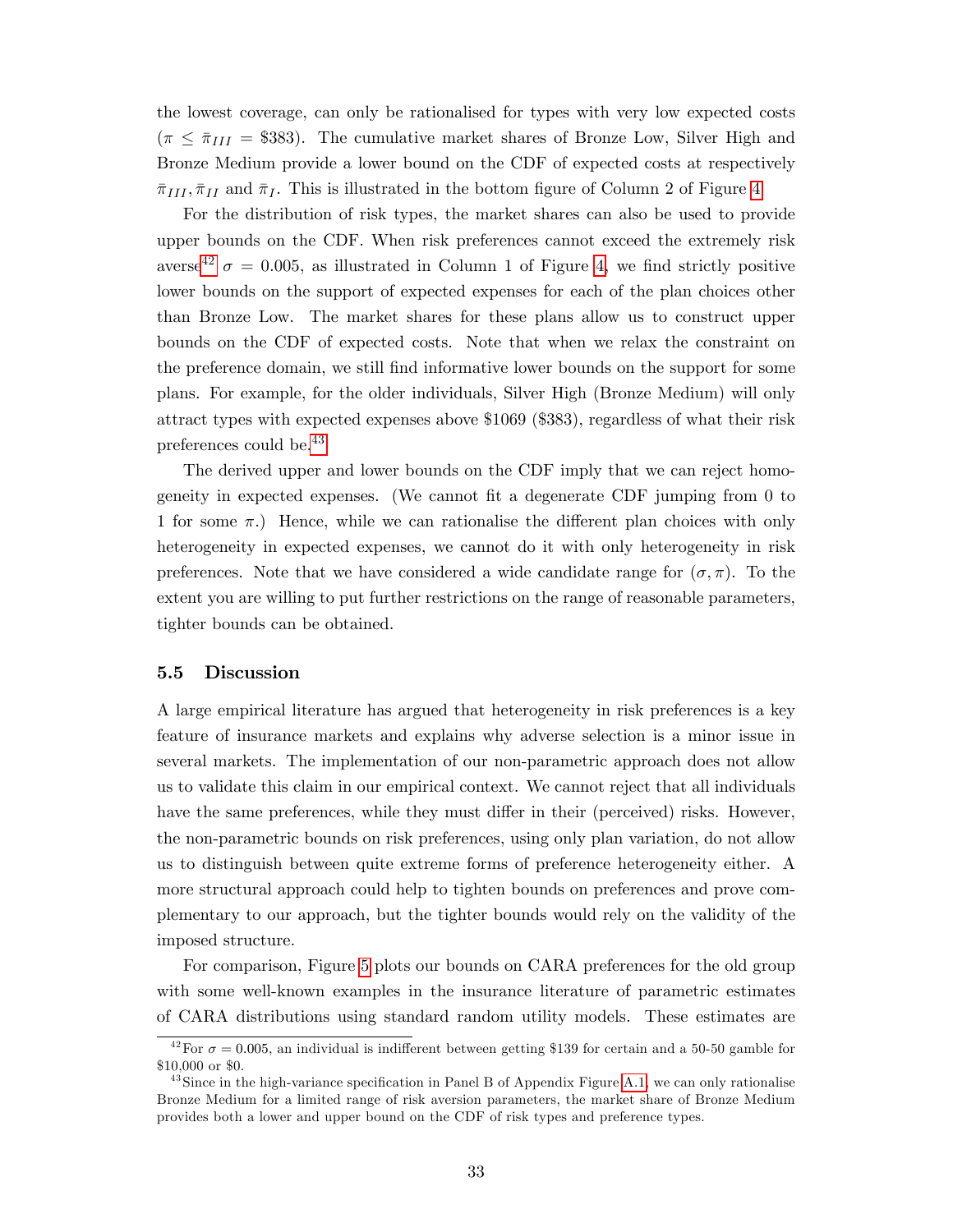

<span id="page-33-0"></span>Figure 4: Choices and Implied Bounds on Risk Preferences and Risk Perceptions. Note: "Plan Choices" column presents the utility maximising plan for each  $\pi$ ,  $\sigma$  type. "Implied CDFs" combine market shares of each plan with optimal plan choices to derive lower and upper bounds on the distributions of  $\pi$  and  $\sigma$  for the population of people who choose one of the plans shown in the "Plan Choices" column.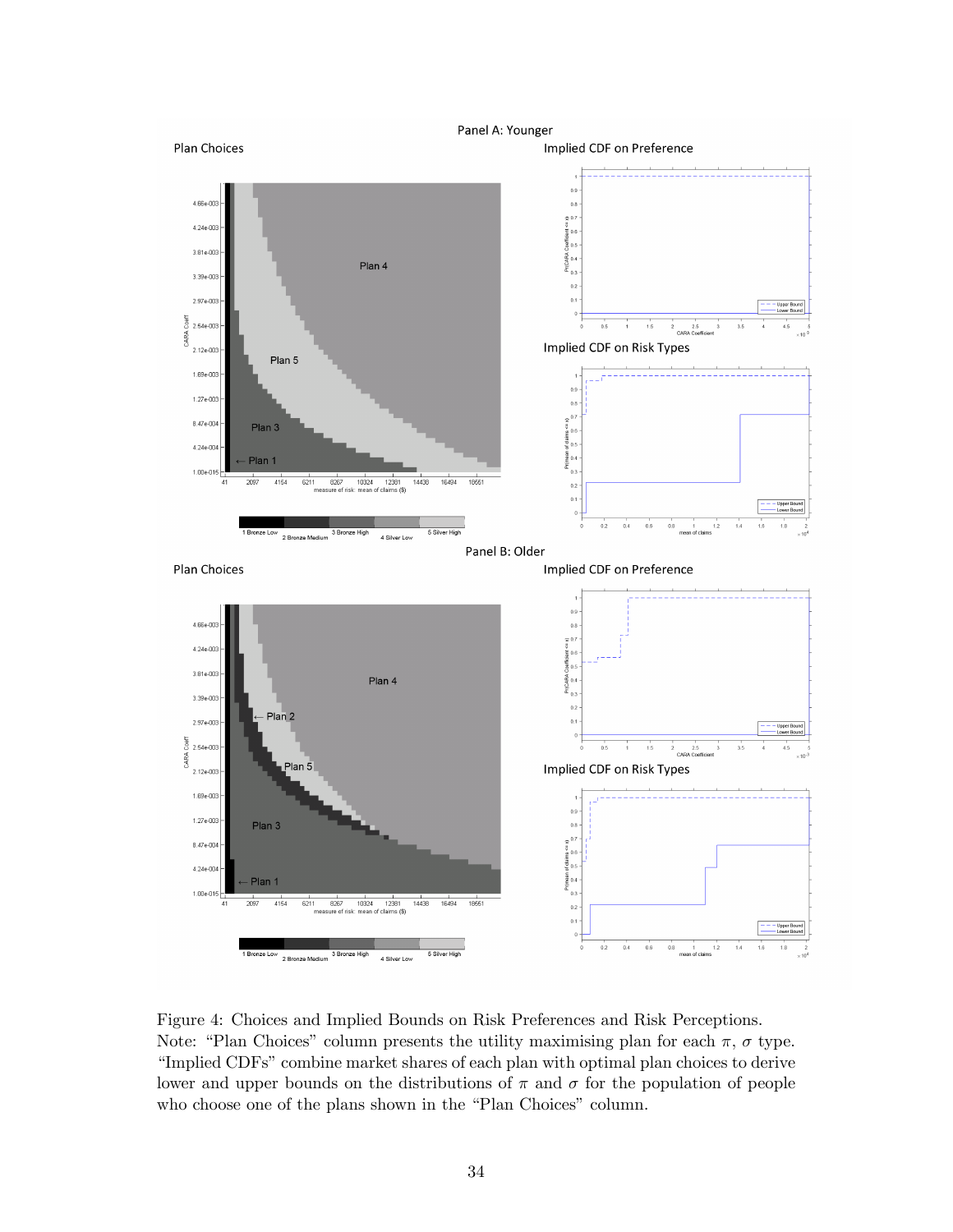

<span id="page-34-0"></span>Figure 5: Comparing Bounds on Risk Preferences for Older Individuals on the Massachusetts HIX to Estimates from the Literature

obtained from different contexts and potentially very different populations. Our bounds do not reject the vast dispersion in risk aversion estimated by Cohen and Einav (2007), but are also consistent with the more homogeneous distribution estimated in Handel and Kolstad (2015). Interestingly, this is no longer true for the estimates in Handel and Kolstad (2015) obtained by augmenting the standard random utility model with survey data on information frictions. This could indicate that it is not sufficient to account for people's risk perceptions, and that our expected utility model should be augmented with other informational or behavioural frictions to provide consistent and tighter bounds on preference heterogeneity. Finally, more plan variation would allow us to further tighten bounds as well. The regulation of plan features or prices could provide promising variation for identification.<sup>[44](#page-34-1)</sup>

# 6 Conclusion

This paper has shown how to identify both consumer risk preferences and their risk perceptions, using only insurance choice data. Our method uses variation in insurance plans that differentially attracts individuals along the preference and risk type dimensions, exploiting the fact that marginal willingness to buy insurance is more rapidly

<span id="page-34-1"></span> $44$ The discussed price variation across age groups would be useful for identification in combination with within-menu plan variation. Comparing the type sets at the young prices and the old prices reveals that changes in prices change the parameter values that bound the support of particular plans. When the price variation is exogenous, plan share differentials may be attributable to particular parameter ranges and thus provide further bounds.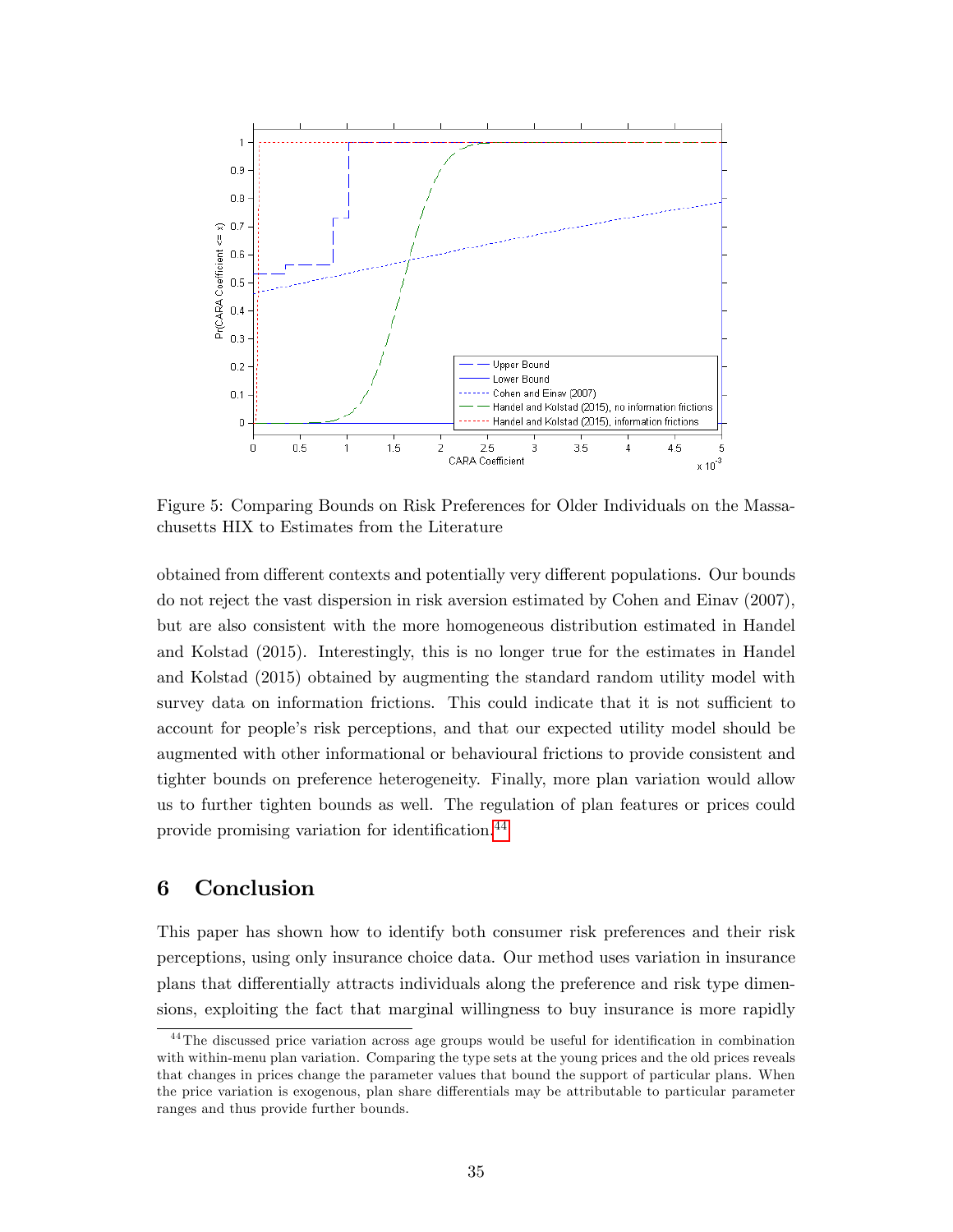decreasing in coverage for individuals with high risk aversion (but low risk) than for individuals with low risk aversion (but high risk).

Our approach allows us to relax strong assumptions about (rational) expectations and parametric type distributions, as well as to identify preferences and risk perceptions when claims data is unavailable. We applied our method to the Massachusetts HIX. For these individuals, we can reject homogeneity in risks, but not homogeneity in preferences. We estimate bounds on the distribution of preferences that are consistent with other papers, but provide limited power for identification. We also highlight the type of variation that is necessary to obtain tighter bounds on the distribution of preferences, which may be useful for experimentalists eliciting preferences. Future empirical work could pair our approach with claims data to directly test the assumption of rational expectations about individualsídistribution of insurance claims, since the accuracy of risk perceptions is relevant for welfare and policy analysis in insurance markets (Handel et al., 2019; Spinnewijn, 2017). Moreover, future theoretical work could change the micro-foundations of the choice model (e.g., by adding loss aversion or ambiguity aversion) and then analyse which type of plan variation would allow to identify the primitives of that model.

Ericson: Boston University Kircher: University of Edinburgh Spinnewijn: London School of Economics Starc: Wharton School

# 7 References

Abaluck, J., and Gruber, J. (2011). 'Choice inconsistencies among the elderly: evidence from plan choice in the Medicare Part D program', American Economic Review, vol.  $101(4)$ , pp.  $1180-1210$ .

Adams, A., Cherchye, L., De Rock, B., and Verriest, E. (2014). 'Consume now or later? Time inconsistency, collective choice, and revealed preference', American Economic Review, vol. 104(12), pp. 4147-83.

Altonji, J., Arcidiacono, P., and Maurel, A. (2016). The analysis of field choice in college and graduate school: Determinants and wage effects', in (Hanushek, E.A., Machin, S., and Woessmann, L., eds.) Handbook of the Economics of Education, vol. 5, pp. 305-396, Elsevier.

Aryal, G., Perrigne, I., and Vuong, Q. (2010). 'Nonidentification of insurance models with probability of accidents', Working Paper.

Aryal, G., Perrigne, I., and Vuong, Q. (2016). 'Identification of insurance models with multidimensional screening', Working Paper.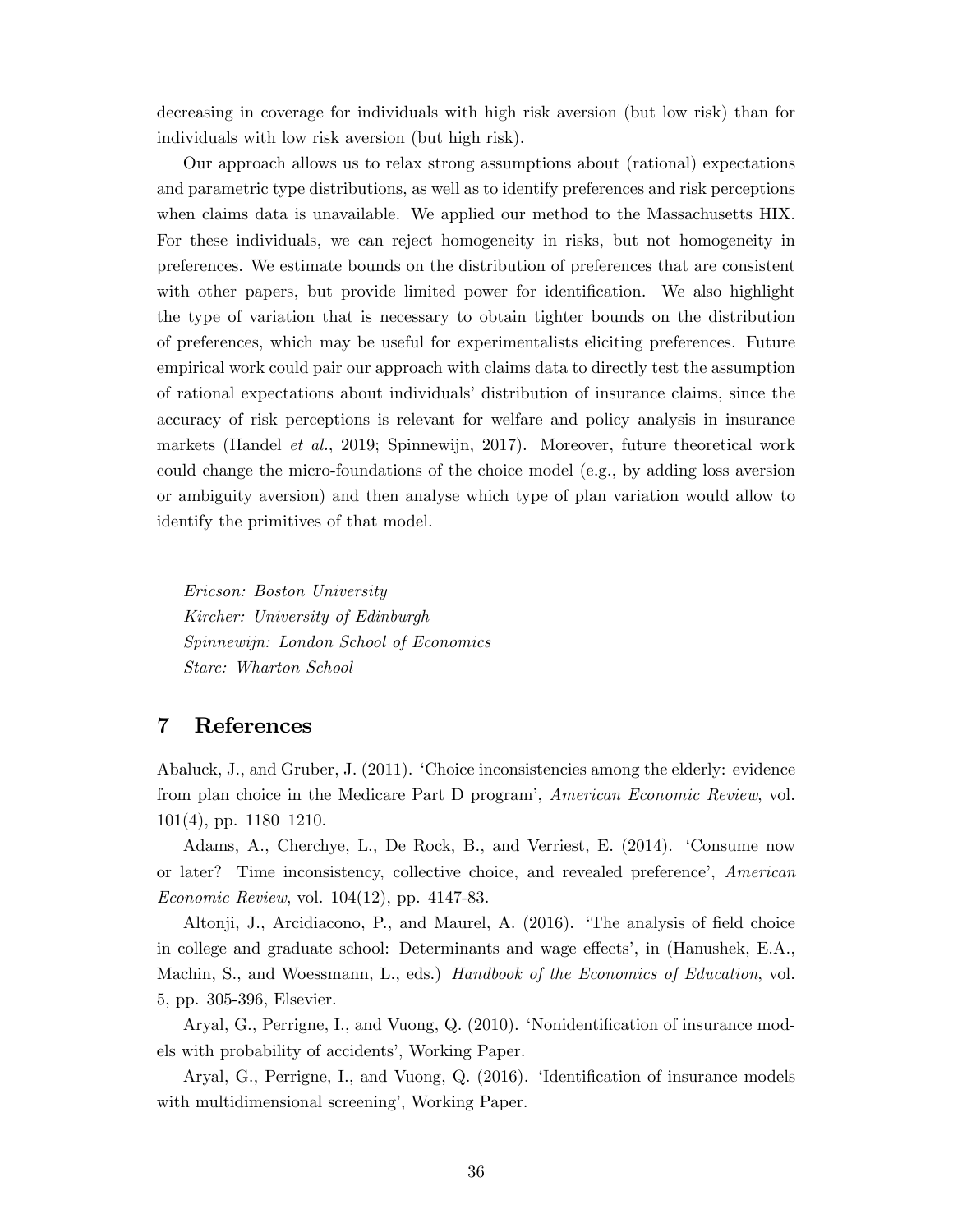Azevedo, E., and Gottlieb, D. (2017). ëPerfect competition in markets with adverse selection', *Econometrica*, vol.  $85(1)$ , pp. 67-105.

Barseghyan, L., Molinari, F., O'Donoghue, T., and Teitelbaum, J. (2013). 'The nature of risk preferences: Evidence from insurance choices', American Economic Review, vol. 103(3), pp. 2499-2529.

Barseghyan, L., Molinari, F., O'Donoghue, T., and Teitelbaum, J. (2018). 'Estimating risk preferences in the field', Journal of Economic Literature, vol.  $56(2)$ , pp. 501-564.

Barseghyan, L., Molinari, F., and Teitelbaum, J. (2016). 'Inference under stability of risk preferencesí, Quantitative Economics, vol. 7(2), pp. 367-409.

Bhargava, S., Loewenstein, G., and Sydnor, J. (2015). ëDo individuals make sensible health insurance decisions? Evidence from a menu with dominated options', NBER Working Paper 21160.

Berry, S., and Haile, P. (2014). 'Identification in differentiated products markets using market level data', *Econometrica*, vol. 82, pp. 1749-1798.

Berry, S., and Haile, P. (2016). 'Identification in differentiated products markets', Annual Review of Economics, vol. 8, pp. 27-52.

Briesch, R.A., Chintagunta, P.K., and Matzkin, R.L. (2012). 'Nonparametric discrete choice models with unobserved heterogeneity', Journal of Business  $\mathcal C$  Economic Statistics, vol. 28(2), p. 291-307.

Bundorf, K., Levin, J. and Mahoney, N. (2012). ëPricing and welfare in health plan choice', American Economic Review, vol.  $102(7)$ , pp. 3214-3248.

Cabral, M. and Mahoney, N. (2019). ëExternalities and taxation of supplemental insurance: A study of Medicare and Medigap', American Economic Journal: Applied Economics, vol. 11(2), pp. 37-73.

Cai, Q., C. Zhang and Peng, C. (2005). ëLearning probability density functions from marginal distributions with applications to gaussian mixtures', *Proceedings of* International Joint Conference on Neural Networks, Montreal, Canada, pp. 1148-1153.

Caplin, A., and Dean, M. (2015). ëRevealed preference, rational inattention and costly information acquisition<sup>'</sup>, American Economic Review, vol.  $105(7)$ , pp. 2183-2203.

Cawley, J. and Philipson, T. (1999). ëAn empirical examination of information barriers to trade in insurance', American Economic Review, vol. 89 (4), pp. 827-46.

Chetty, R., and Finkelstein, A. (2013). Social insurance: Connecting theory to data', in (Auerbach, A.J., Chetty, R., Feldstein, M., and Saez, E., eds) the Handbook of Public Economics, vol. 5, pp. 111-193, Elsevier.

Chetty, R. (2006). 'A new method of estimating risk aversion', American Economic Review, vol. 96(5), pp. 1821-1834.

Chiappori, P., and Salanié, B. (2013). 'Asymmetric information in insurance markets: Predictions and tests', in (Dionne, G., ed.) Handbook of Insurance, 2nd edition,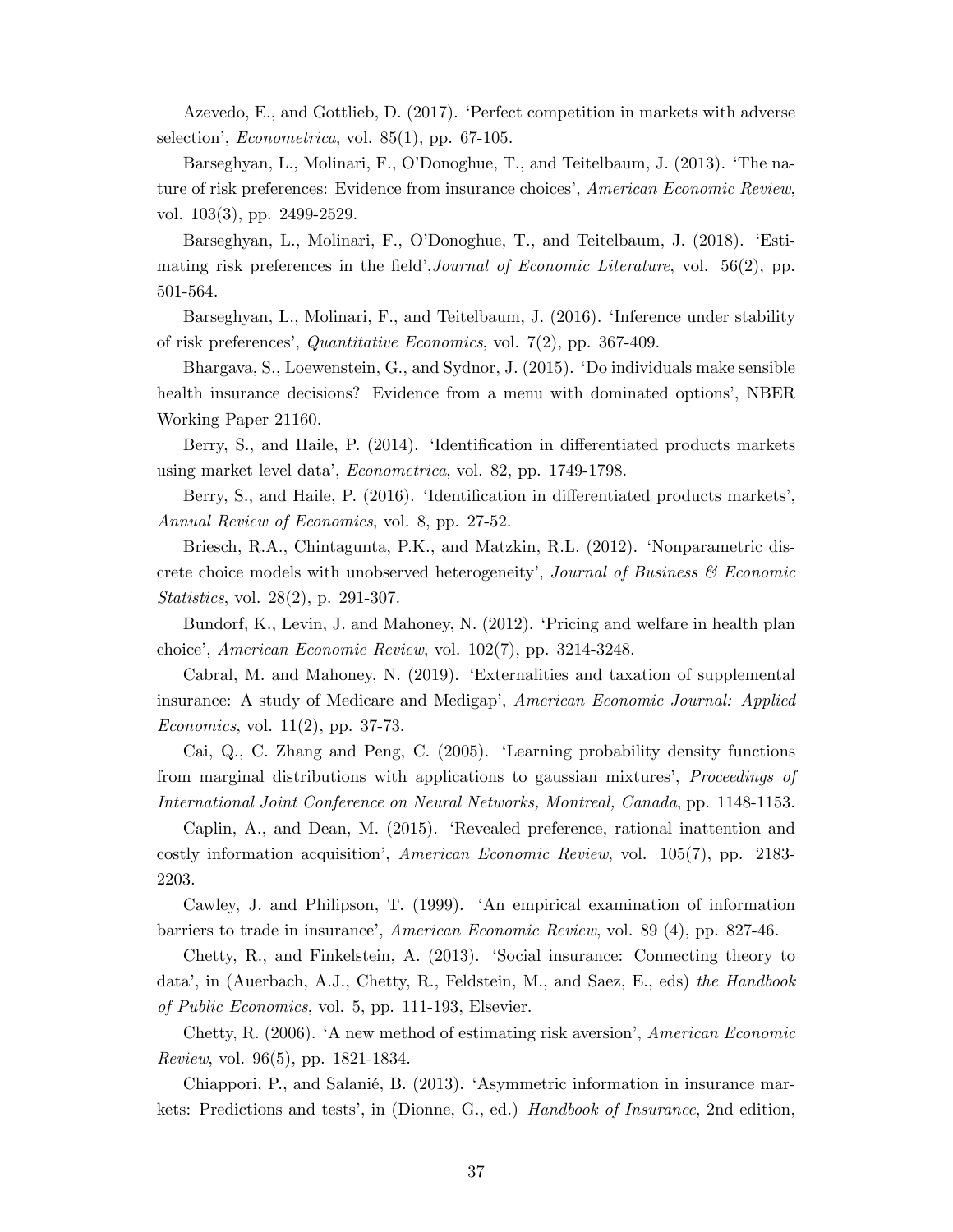pp. 397-422, Springer.

Chiappori, P., Gandhi, A., Salanié, B., and Salanié, F. (2009). 'Identifying preferences under risk from discrete choices', American Economic Review  $P\&P$ , vol. 99(2), pp. 356-362.

Chiappori, P., Salanié, B., Salanié, F., and Gandhi, A. (2019). 'From aggregate betting data to individual risk preferences',  $Econometrica$ , vol. 87(1), pp. 1-36

Choi, S., Fisman, R., Gale, D. and Kariv, S. (2007). 'Consistency and heterogeneity of individual behavior under uncertaintyí, American Economic Review, vol. 97(5), pp. 1921-1938.

Cohen, A., and Einav, L. (2007). ëEstimating risk preferences from deductible choiceí, American Economic Review, vol. 97(3), pp. 745-788.

Cohen, A., and Siegelman, P. (2010). ëTesting for adverse selection in insurance markets', Journal of Risk and Insurance, vol. 77(1), pp. 39-84.

Crawford, I. (2010). 'Habits revealed', *Review of Economic Studies*, vol. 77(4), pp. 1382-1402.

Crawford, I., and De Rock, B. (2014). 'Empirical revealed preference', Annual Review of Economics, vol. 6, pp. 503-524.

Crawford I., and Pendakur, K. (2013). 'How many types are there?', *Economic* Journal, vol. 123, pp. 77-95.

Cutler, D., Finkelstein, A., and McGarry, K. (2008). ëPreference heterogeneity and insurance markets: Explaining a puzzle of insurance', American Economic Review, vol. 98(2), pp. 157-162.

Dafny, L., Gruber, J., and Ody, C. (2015). 'More insurers lower premiums,' American Journal of Health Economics, vol 1(1), pp. 53-81.

Dean, M., and Martin, D. (2016). 'Measuring rationality with the minimum cost of revealed preference violations', Review of Economics and Statistics, vol. 98(3), pp. 524-534.

Dohmen, T., Falk, A., Huffman, D., Sunde, U., Schupp, J. and Wagner, G. G. (2011). ëIndividual risk attitudes: Measurement, determinants, and behavioral consequences,' Journal of the European Economic Association, vol. 9, pp. 522-550.

Einav, L., Finkelstein, A., and Cullen, M. (2010). ëEstimating welfare in insurance markets using variation in prices', Quarterly Journal of Economics, vol. 125(3), pp. 877-921.

Einav, L., Finkelstein, A., and Levin, J. (2010). ëBeyond testing: Empirical models of insurance marketsí, Annual Review of Economics, vol. 2, pp. 311-336.

Einav, L., Finkelstein, A., Pascu, I., and Cullen, M.R. (2012). ëHow general are risk preferences? Choices under uncertainty in different domains', American Economic Review, vol. 102(6), pp. 2606-38.

Einav, L., Finkelstein, A., and Schrimpf, P. (2010). ëOptimal mandates and the welfare cost of asymmetric information: Evidence from the U.K. annuity market',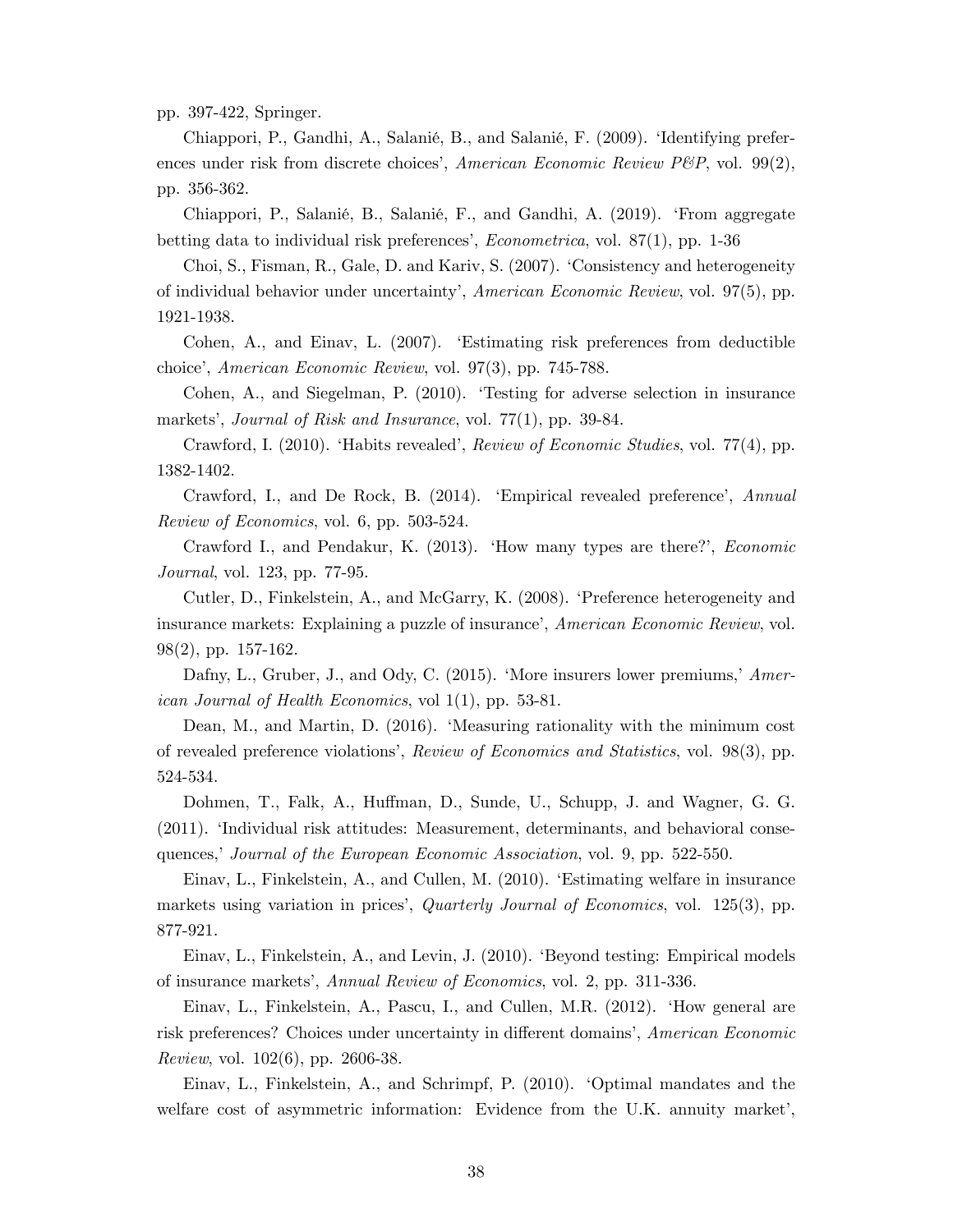Econometrica, vol. 78(3), pp. 1031-1092.

Ericson, K.M. (2014). 'Consumer inertia and firm pricing in the Medicare Part D prescription drug insurance exchangeí, American Economic Journal: Economic Policy, vol. 6 (1), pp. 38-64.

Ericson, K.M., and Starc, A. (2012a). ëDesigning and regulating health insurance exchanges: Lessons from Massachusetts', *Inquiry: The Journal of Health Care Organi*zation, Provision, and Financing, vol. 49 (4), pp. 327-38.

Ericson, K.M., and Starc, A. (2012b). 'Heuristics and heterogeneity in health insurance exchanges: Evidence from the Massachusetts Connector', American Economic Review P&P, vol. 102 (3), pp. 493-97.

Ericson, K.M. and Starc, A. (2015). ëPricing regulation and imperfect competition on the Massachusetts Health Insurance Exchange', Review of Economics and Statistics, vol. 97(3), pp. 667-682.

Ericson, K.M., and Starc, A.  $(2016)$ . 'How product standardization affects choice: Evidence from the Massachusetts Health Insurance Exchange', Journal of Health Economics, vol. 50, pp 71-85.

Gandhi, A., and Serrano-Padial, R. (2015). 'Does belief heterogeneity explain asset prices: The case of the longshot biasí, Review of Economic Studies, vol. 82(1), pp. 156-186 .

Gravelle, H., and Rees, R. (2004). Microeconomics, Prentice Hall.

Grubb, M. (2015). 'Behavioral consumers in industrial organization: An overview', Review of Industrial Organization, vol. 47(3), pp. 247-258.

Gruber, J., and McKnight, R. (2016). ëControlling health care costs through limited network insurance plans: Evidence from Massachusetts state employees', American Economic Journal: Economic Policy, vol. 8(2), pp. 219-50.

Handel, B. (2013). ëAdverse selection and inertia in health insurance markets: When nudging hurts', *American Economic Review*, vol. 103 (7), pp. 2643-2682.

Handel, B., and Kolstad, J. (2015). ëHealth insurance for humans: Information frictions, plan choice, and consumer welfare', American Economic Review, vol.  $105(8)$ , pp. 2449-2500.

Handel, B., Kolstad, J., and Spinnewijn, J. (2019). 'Information frictions and adverse selection: Policy interventions in health insurance markets', Review of Economics and Statistics, vol.  $101(2)$ , pp. 326-340.

Ichimura, H., and Thompson, S.B. (1998). 'Maximum likelihood estimation of a binary choice model with random coefficients of unknown distribution<sup>'</sup>, *Journal of* Econometrics, vol. 86(2), pp. 269-295.

Johnson, E., Hershey, J., Meszaros, J., and Kunreuther, H. (1993). ëFraming, probability distortions, and insurance decisions', *Journal of Risk and Uncertainty*, vol.  $7(1)$ , pp. 35-51.

Kowalski, A., Congdon, W., and Showalter, M. (2008). ëState health insurance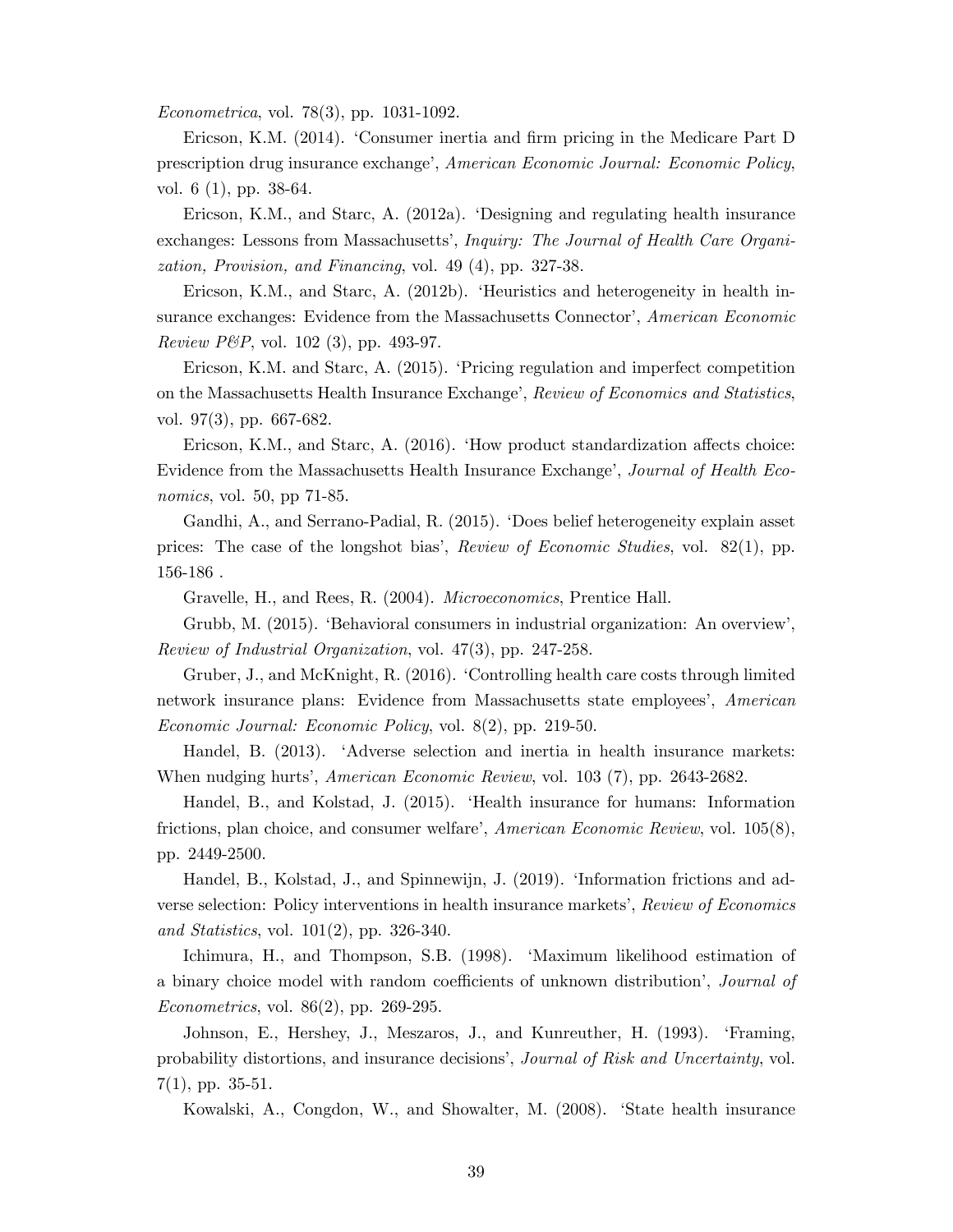regulations and the price of high-deductible policies', Forum for Health Economics  $\mathcal{C}$ Policy, vol.  $11(2)$ .

Kreps, D.M. (1990). A course in microeconomic theory, Princeton University Press. Lieber, E. (2017). 'Does it pay to know the prices in health care?', American Economic Journal: Economic Policy, vol. 9(1), pp. 154-179.

Loewenstein, G. , Friedman, J.Y., McGill, B., Ahmad, S., Linck, S., Sinkula, S., Beshears, J., Choi, J.J., Kolstad, J., Laibson, D., Madrian, B.C., List, J.A., and Volpp, K.G. (2013). 'Consumers' misunderstanding of health insurance', *Journal of Health* Economics, vol. 32(5) pp. 850-862.

Manski, C. (2004). 'Measuring expectations', *Econometrica*, vol. 72(5), pp. 1329-1376.

Mas-Colell, A., Whinston, M., Green, J. (1995). Microeconomic Theory, Oxford University Press. New York, NY.

McFadden, D. (1973). 'Conditional logit analysis of qualitative choice behavior', in (Zarembka, P., ed) Frontiers in Econometrics, pp. 105-142, Academic Press.

McFadden, D. (2005). 'Revealed stochastic preference: A synthesis', *Economic* Theory, vol. 26, pp. 245-264.

Pfuntner, A., Wier, K. and Steiner, C. (2013). ëCosts for hospital stays in the United States, 2011', HCUP Statistical Brief #146.

Pratt, J.W. (1964). 'Risk aversion in the small and in the large', *Econometrica*, vol.  $32(1/2)$ , p. 122-136.

Rothschild, M. and Stiglitz, J. (1976). ëEquilibrium in competitive insurance markets: An essay on the economics of imperfect information<sup>'</sup>, Quarterly Journal of Economics, vol. 90, pp. 630-649.

Skinner, J.  $(2007)$ . 'Are you sure you're saving enough for retirement?', *Journal of* Economic Perspectives, vol. 21(3), pp. 59-80.

Spinnewijn, J. (2017). 'Heterogeneity, demand for insurance and adverse selection', American Economic Journal: Economic Policy, vol. 9(1), pp. 308-343.

Starc, A. (2014). 'Insurer pricing and consumer welfare: Evidence from Medigap', RAND Journal of Economics, vol. 45(1), pp. 198-220.

Sydnor, J. (2010). '(Over)insuring modest risks', American Economic Journal: Applied Economics, vol. 2(4), pp. 177-99.

Varian, H. (1992). Microeconomic Analysis, W. W. Norton & Company.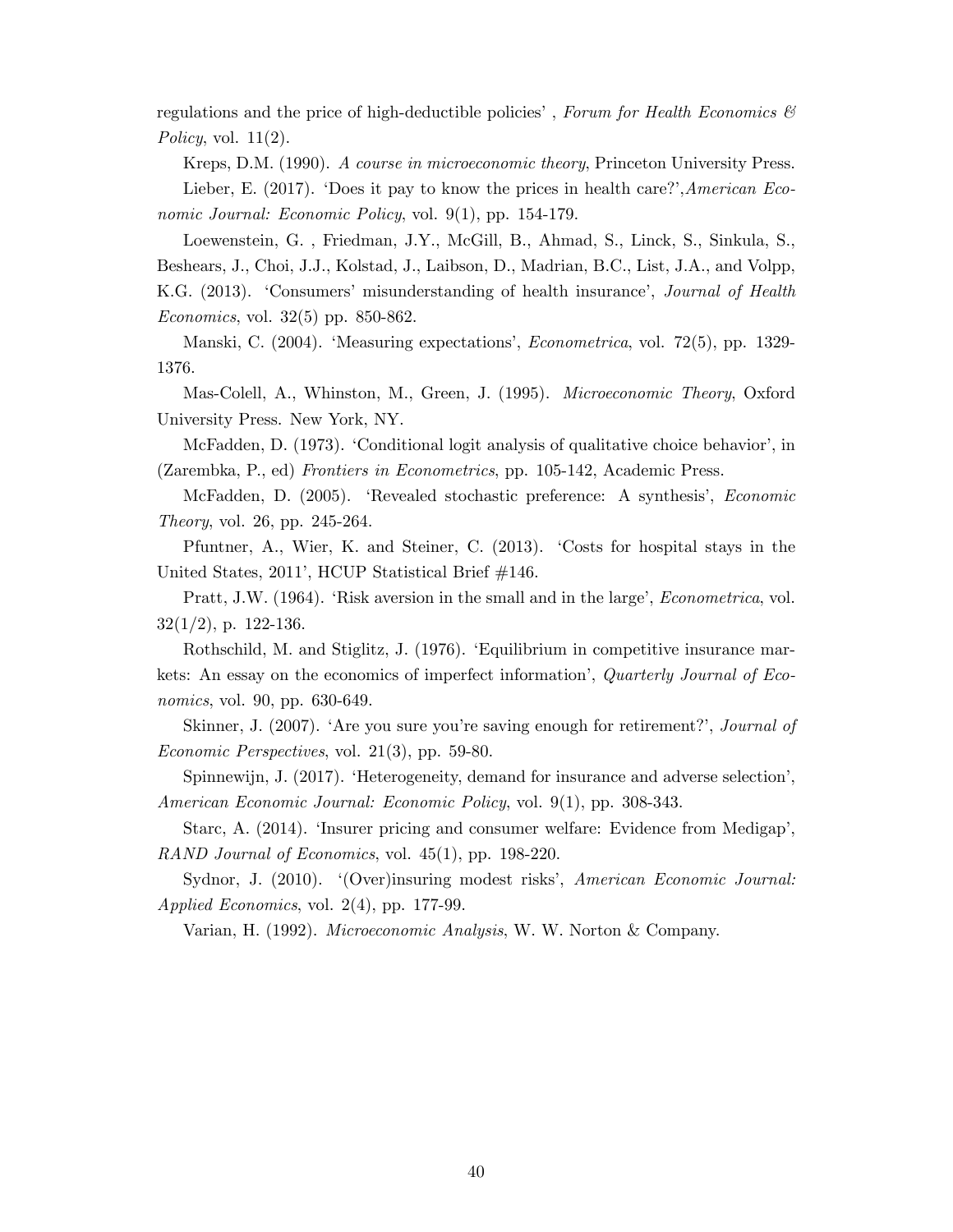|               |                |             |             |      | Monthly Premium |        | Market Share |           |
|---------------|----------------|-------------|-------------|------|-----------------|--------|--------------|-----------|
|               | Deductible     | Coinsurance | Max OOP     | AV   | Youngest        | Oldest | Under 45     | Over $45$ |
| Bronze Low    | 2000           | 11.20%      | 5000        | 73.1 | \$193           | \$388  | 17.9%        | 19.9%     |
| Bronze Medium | 2000           | $5.00\%$    | 5000        | 79.8 | \$210           | \$420  | $7.0\%$      | 14.9%     |
| Bronze High   | 250            | 15.40%      | 5000        | 85.2 | \$202           | \$405  | $40.2\%$     | 29.0%     |
| Silver Low    | 1000           | $2.50\%$    | 2000        | 85.6 | \$273           | \$540  | $3.4\%$      | $2.9\%$   |
| Silver High   | $\overline{0}$ | 12.20%      | 2000        | 92.2 | \$275           | \$543  | 19.6%        | 25.4%     |
| Gold          | $\theta$       | 10.30%      | <b>2000</b> | 93   | \$336           | \$659  | 12.0%        | 8.0%      |

<span id="page-40-0"></span>Table 1: HIX Plan Menu

Note: Deductible and maximum OOP are taken directly from the original plan design. Coinsurance rate calculated as defined in the text. Actuarial values are calculated from original <sup>p</sup>lan design using the CCIIO calculator. Premiums and market shares arefor Neighborhood Health Plan, Jan. and Feb. 2010. Premiums are averaged across the two sample months and across ZIP codes.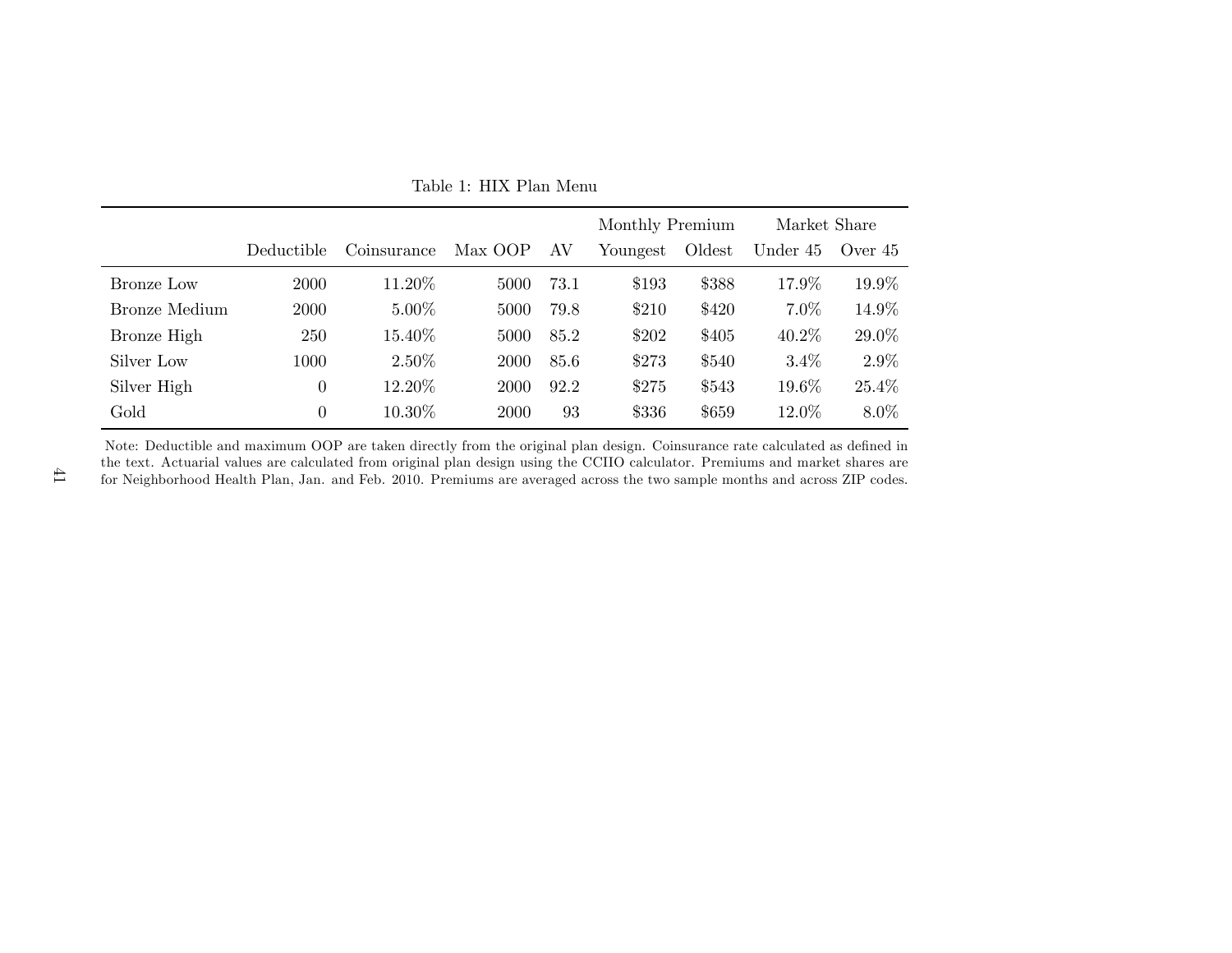# Online Appendix for "Inferring Risk Perceptions and Preferences using Choice from Insurance Menus: Theory and Evidence"

Keith Marzilli Ericson Philipp Kircher Johannes Spinnewijn Amanda Starc

# A.1 Theory Appendix

## A.1.1 Proofs

## Proof of Proposition [1](#page-16-1)

This proof provides rigor to the outline in the main text. Using Lemma [1,](#page-14-1) we can find two menus  $\{\emptyset, X_h\}$  and  $\{\emptyset, X_l\}$  with  $q_h > q_l$  that intersect at an interior intersection  $(\bar{\pi}, \bar{\sigma})$ . If  $\alpha_h = D(X_h | \{\emptyset, X_h\})$  is higher than  $\alpha_l = D(X_l | \{\emptyset, X_l\})$ , we know that  $H_{\sigma}(\bar{\sigma}) \ge \alpha_h - \alpha_l$  and thus  $H_{\sigma}(\sigma) \ge \alpha_h - \alpha_l$  for any  $\sigma \ge \bar{\sigma}$  since the CDF is (weakly) increasing. At the same time,  $1 - H_{\pi}(\bar{\pi}) \ge \alpha_h - \alpha_l$  and thus  $H_{\pi}(\pi) \le$  $H_{\pi}(\bar{\pi}) \leq 1 - [\alpha_h - \alpha_l]$  for any  $\pi \leq \bar{\pi}$ . Hence, the plan share difference  $\alpha_h - \alpha_l$  provides a lower bound on the CDF of preferences (for  $\sigma \geq \bar{\sigma}$ ) and its complement an upper bound on the CDF of risks (for  $\pi \leq \bar{\pi}$ ). Similarly, if  $\alpha_h < \alpha_l$ , the plan share difference  $\alpha_l - \alpha_h$ places an upper bound on the CDF of preferences (for  $\sigma \leq \bar{\sigma}$ ) and its complement an upper bound on the CDF of risks (for  $\pi \geq \overline{\pi}$ ). Hence, any permissible distribution with  $\alpha_h \neq \alpha_l$  places a bound on the marginal CDFs.

Consider now a third menu  $\{\emptyset, X_h'\}$ , where the plan  $X_h'$  provides more coverage than the previous high-coverage plan  $X_h$  (i.e.,  $q'_h > q_h > q_l$ ). If the price of the new plan were set at  $P'_{h}$  such that the price per unit of coverage remains unchanged relative to the old high-coverage plan  $(P'_h/q'_h = P_h/q_h)$ , the type  $(\bar{\pi}', \bar{\sigma}')$  that is indifferent between these two plans is the risk-neutral type  $(P_h/q_h, 0)$ , while otherwise Assumption 1 implies that the type frontier  $\mathcal{T}\{\emptyset, X_h'\}$  would be strictly steeper and therefore strictly above the type frontier of the previous plan  $\mathcal{T}\{\emptyset, X_h\}$ . Instead of this price, assume the price  $P'_h$ is set slightly lower so that  $P'_h/q'_h < P_h/q_h$  but still  $P'_h/q'_h \approx P_h/q_h$ . The risk-neutral type  $(P_h/q_h, 0)$  now strictly prefers the new plan over the old high-coverage plan, but by continuity the intersection  $(\bar{\pi}', \bar{\sigma}')$  between  $\mathcal{T} \{\emptyset, X_h'\}$  and  $\mathcal{T} \{\emptyset, X_h\}$  remains close to  $(P_h/q_h, 0)$ . Since the intersection  $(\bar{\pi}, \bar{\sigma})$  between the original plans  $\mathcal{T} \{\emptyset, X_h\}$  and  $\mathcal{T}\{\emptyset, X_l\}$  was placed in the interior of the type space, it had strictly higher risk-aversion and strictly lower risk than this risk-neutral type, and we have  $\bar{\sigma} > \bar{\sigma}'$  and  $\bar{\pi} < \bar{\pi}'$ .

If now for a permissible distribution more agents choose the low contract  $X_l$  over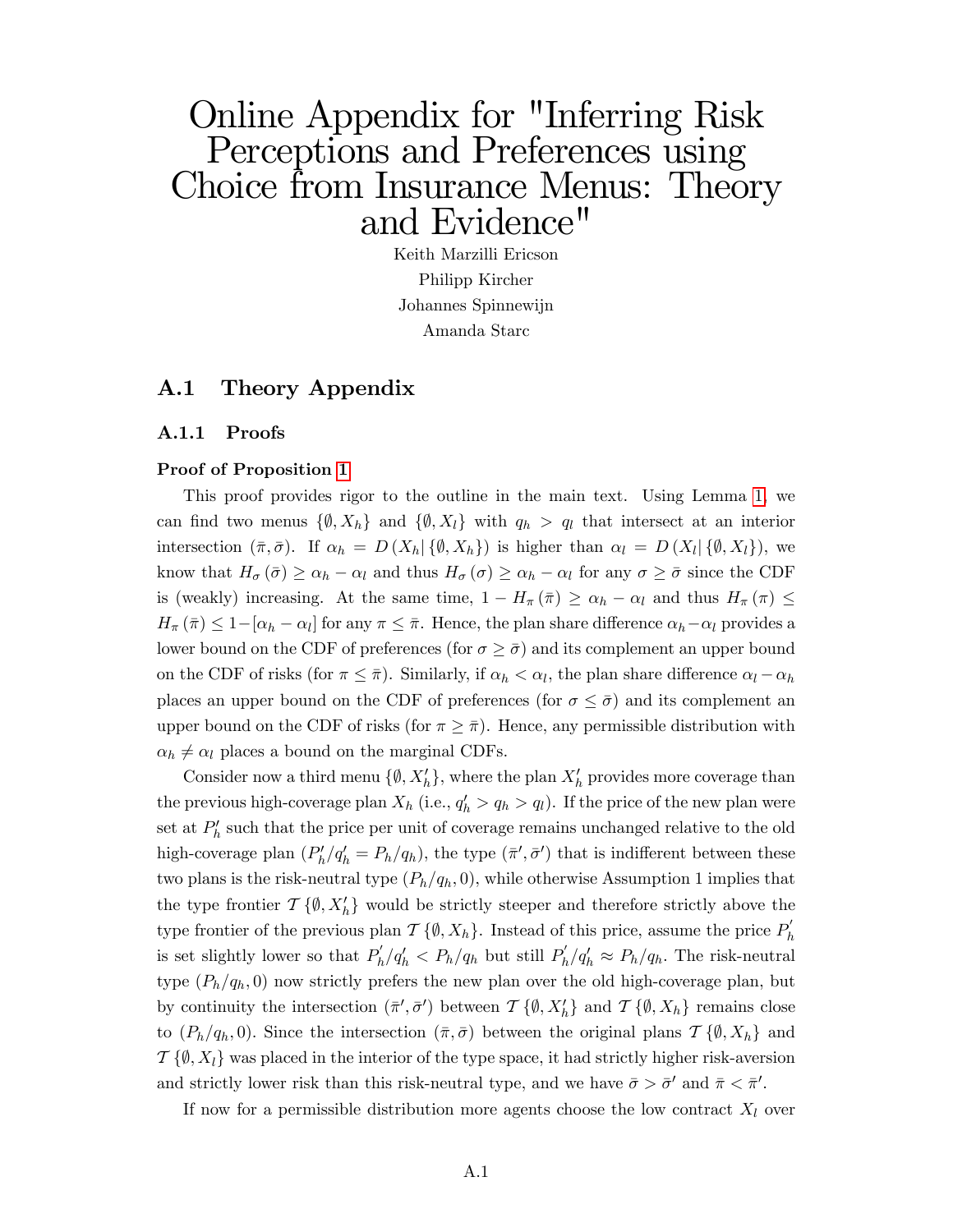no insurance than choose the high contract  $X_h$  over no insurance  $(\alpha_l > \alpha_h)$ , but also more agents choose the new contract  $X'_{h}$  over no insurance than those that choose the old high contract over no insurance  $(\alpha_h < \alpha'_h \equiv D(X'_h | \{\emptyset, X'_h\}))$ , we will have that  $H_{\sigma}(\bar{\sigma}) \leq 1 - [\alpha_l - \alpha_h] < 1$  while  $H_{\sigma}(\bar{\sigma}') \geq \alpha'_h - \alpha_h > 0$  by the logic of the first paragraph of this proof. Since a CDF is weakly increasing and  $\bar{\sigma}' < \bar{\sigma}$ , we cannot Öt a degenerate CDF between this lower and upper bound. That is, the lower bound becomes binding at  $\bar{\sigma}'$ , before the upper bound stops binding at  $\bar{\sigma}$ . We can thus reject homogeneity in preferences. The same is true for risks.

The final step in the proof is to show that such a distribution exists. To do this, define for any risk  $\pi$  the preference  $\sigma_l(\pi)$  that makes the person indifferent between no insurance and the low contract, i.e.,  $(\pi, \sigma_l(\pi)) \in \mathcal{T} \{ \emptyset, X_l \}$ , when it exists. Otherwise,  $\sigma_l(\pi) = 0$ . Define  $\sigma_h(\pi)$  ( $\sigma'_h(\pi)$ ) analogously via indifference between no insurance and the high insurance (new higher insurance) contract. The non-empty set of types  $\Delta_{l,h} = \{(\pi,\sigma)|\sigma_h(\pi) > \sigma > \sigma_l(\pi)\}\$  then prefer the low contract to no insurance which they prefer to the original high contract. Similarly, the non-empty set of types  $\Delta_{h',h} =$  $\{(\pi,\sigma)|\sigma_h(\pi) > \sigma > \sigma'_h(\pi)\}\$ prefer the new contract to no insurance which they prefer to the old high coverage contract. Now we can construct a type distribution  $H$  by placing strictly positive mass on types both in  $\Delta_{l,h}$  and in  $\Delta_{h',h}$ , but nowhere else. This implies that  $\alpha_l > 0, \alpha'_h > 0$  but  $\alpha_h = 0$ , which fulfils the premise of the previous paragraph (as do an uncountable number of other distributions with less stark properties).

## Proof of Proposition [2](#page-19-2)

Equation [\(9\)](#page-19-1) in the main text showed that  $F_{(\alpha,\beta)}(t) = \Pr(\alpha A + \beta B \le t)$  is observed for all  $\alpha, \beta$  and t. So we observe the marginal distribution  $F_{(\alpha,\beta)}$  of  $\alpha A + \beta B$ , for all  $\alpha, \beta$ . Therefore we know its characteristic function  $\hat{F}_{(\alpha,\beta)}(\tau)$  for all  $\alpha$  and  $\beta$ . We are interested in the joint cumulative distribution function  $F(A, B)$  over A and B, or equivalently in its characteristic function  $F(a, b)$ .

The following just recalls the definition of the characteristic function for a random vector in  $\mathbb{R}^k$  with cumulative distribution function  $G(x)$  with  $x \in \mathbb{R}^k$ . Its characteristic function  $\hat{G}(\omega)$  with  $\omega \in \mathbb{R}^k$  is defined as

$$
\hat{G}(\omega) = \int e^{i\omega^T x} dG(x)
$$

where  $\omega^T$  is the transpose of  $\omega$  and i is the imaginary unit.

The remaining identification follows the proof in Cai  $et \ al.$  (2005). At any value of  $\alpha$  and  $\beta$  we can apply the definition of the characteristic function twice (once for the two-dimensional random vector and once for the one-dimensional marginal random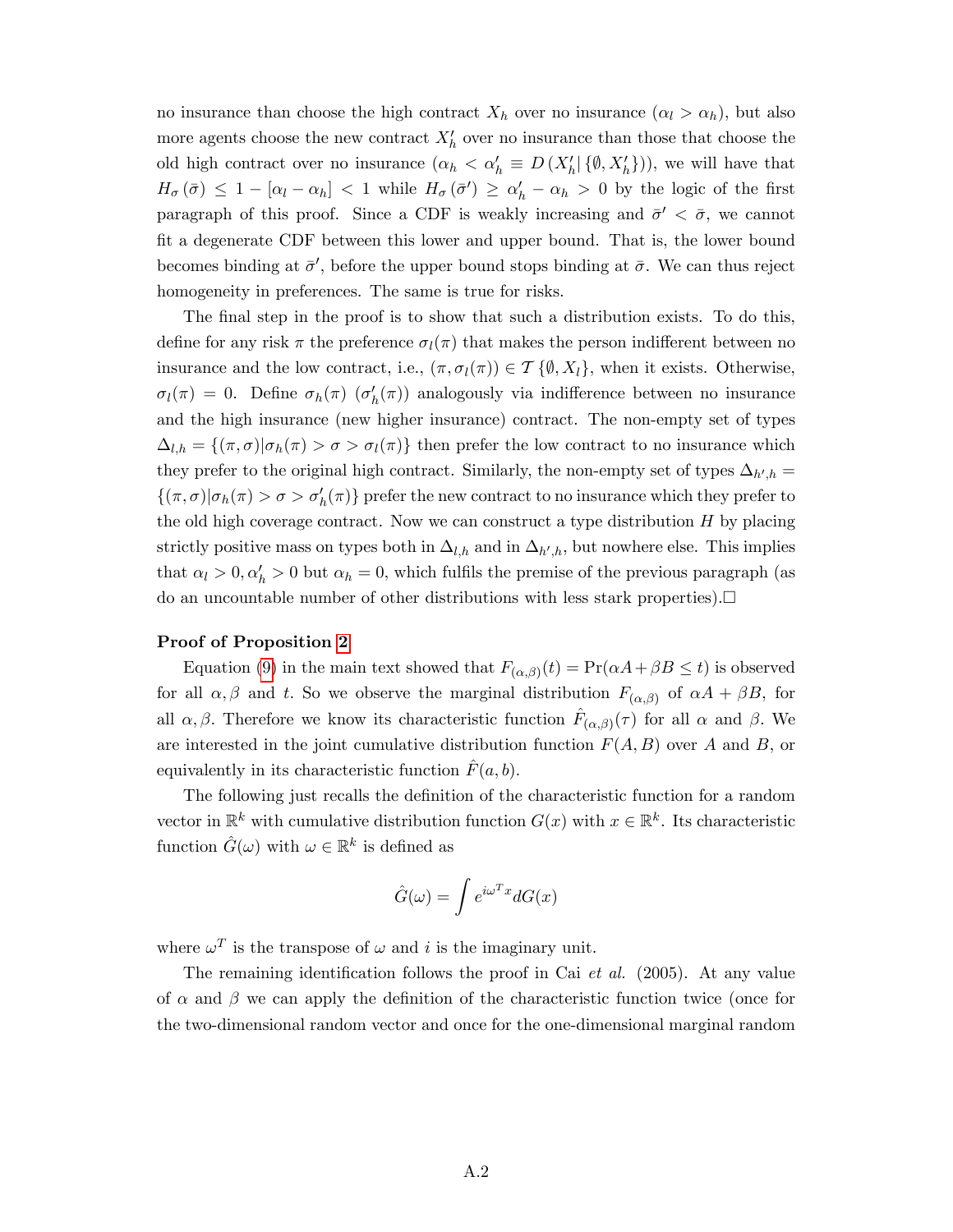vector) to obtain

$$
\hat{F}(\alpha \tau, \beta \tau) = \int e^{i(\alpha \tau A + \beta \tau B)} dF
$$

$$
= \int e^{i\tau(\alpha A + \beta B)} dF = \hat{F}_{(\alpha, \beta)}(\tau).
$$

Therefore,  $\hat{F}_{(\alpha,\beta)}(1)$  varied over all  $\alpha$  and  $\beta$  identifies  $\hat{F}(\alpha,\beta)$  and therefore identifies  $F(A, B)$ . Finally, by the one-to-one mapping between  $(A, B)$  and  $(\pi, \sigma)$  in case of CARA preferences, this identifies the distribution of risk and preference types as well.  $\Box$ 

#### Proof of Lemma [1.](#page-14-1)

This proof follows the outline in the main text. We consider the type frontiers for two menus  $\mathcal{M}_h = \{\emptyset, X_h\}$  and  $\mathcal{M}_l = \{\emptyset, X_l\}$  with  $q_h > q_l$ . We first establish that if the two type frontiers intersect, they only intersect once and the high-coverage type frontier  $\mathcal{T}(\emptyset, X_h)$  is a clockwise rotation of the low-coverage type frontier  $\mathcal{T}(\emptyset, X_l)$ . Denote the type at which the two frontiers intersect by  $(\bar{\pi}, \bar{\sigma})$ . Consider the case where  $q_h = q_l + \varepsilon$  for some small  $\varepsilon$ . By Assumption 1, any type with higher risk  $\pi$  (lower preference  $\sigma$ ) on  $\mathcal{T}(\emptyset, X_l)$  than the type at the intersection, who is indifferent between the high-coverage and low-coverage plan, has higher marginal willingness to pay for the additional coverage. Therefore, they strictly prefer  $X_h$  to both  $X_l$  and  $\emptyset$ , which they are indifferent about. Hence, the type frontier  $\mathcal{T}(\emptyset, X_h)$  lies to the left of  $\mathcal{T}(\emptyset, X_l)$ for  $\pi > \bar{\pi}$  and  $\sigma < \bar{\sigma}$ . Any type with lower risk  $\pi$  (higher preference  $\sigma$ ) has lower willingness to pay for the additional coverage and thus strictly prefers  $X_l$  and  $\emptyset$  to  $X_h$ . Hence, the type frontier  $\mathcal{T}(\emptyset, X_h)$  lies to the right of  $\mathcal{T}(\emptyset, X_l)$  for  $\pi < \bar{\pi}$  and  $\sigma > \bar{\sigma}$ . This proves that  $\mathcal{T}(\emptyset, X_h)$  intersects  $\mathcal{T}(\emptyset, X_l)$  once and clockwise, if the two intersect. Now for a larger difference in coverage, we can find a sequence of contracts  $X_k$  with coverage  $q_k$  and price  $P_k$ , starting from  $X_l$  and converging to  $X_h$ , such that type  $(\bar{\pi}, \bar{\sigma})$ is indifferent among any two contracts. The reasoning above now applies for any two consecutive contracts. Our sequence thus corresponds to a sequence of type frontiers that intersect only once and imply clockwise rotations around  $(\bar{\pi}, \bar{\sigma})$ . Hence, this is also true for  $\mathcal{T}(\emptyset, X_h)$  relative to  $\mathcal{T}(\emptyset, X_l)$ .

We now establish when the two type frontiers intersect. Consider first the case  $P_h/q_h > P_l/q_l$  (i.e., the average price per unit is higher for the high-coverage contract  $X_h$ ). This implies that the risk-neutral type with  $\pi = P_l/q_l$  strictly prefers  $X_l$  and  $\emptyset$ (which he is indifferent about) to buying  $X_h$ . Hence, the type frontier  $\mathcal{T}(\emptyset, X_h)$  lies to the right of the type frontier  $\mathcal{T}(\emptyset, X_l)$  for  $\sigma = 0$ . This implies that the two frontiers cannot intersect, since  $\mathcal{T}(\emptyset, X_h)$  would be a clockwise rotation of  $\mathcal{T}(\emptyset, X_l)$  and thus to the left of it for  $\sigma = 0$  in case the type frontiers were to intersect.

Consider now the case that  $P_h/q_h \leq P_l/q_l$ . In this case, the risk neutral type with  $\pi = P_l/q_l$  prefers  $X_h$  above  $X_l$  and  $\emptyset$ . Moreover, since the marginal willingness to pay for the additional coverage converges to zero when moving up along the frontier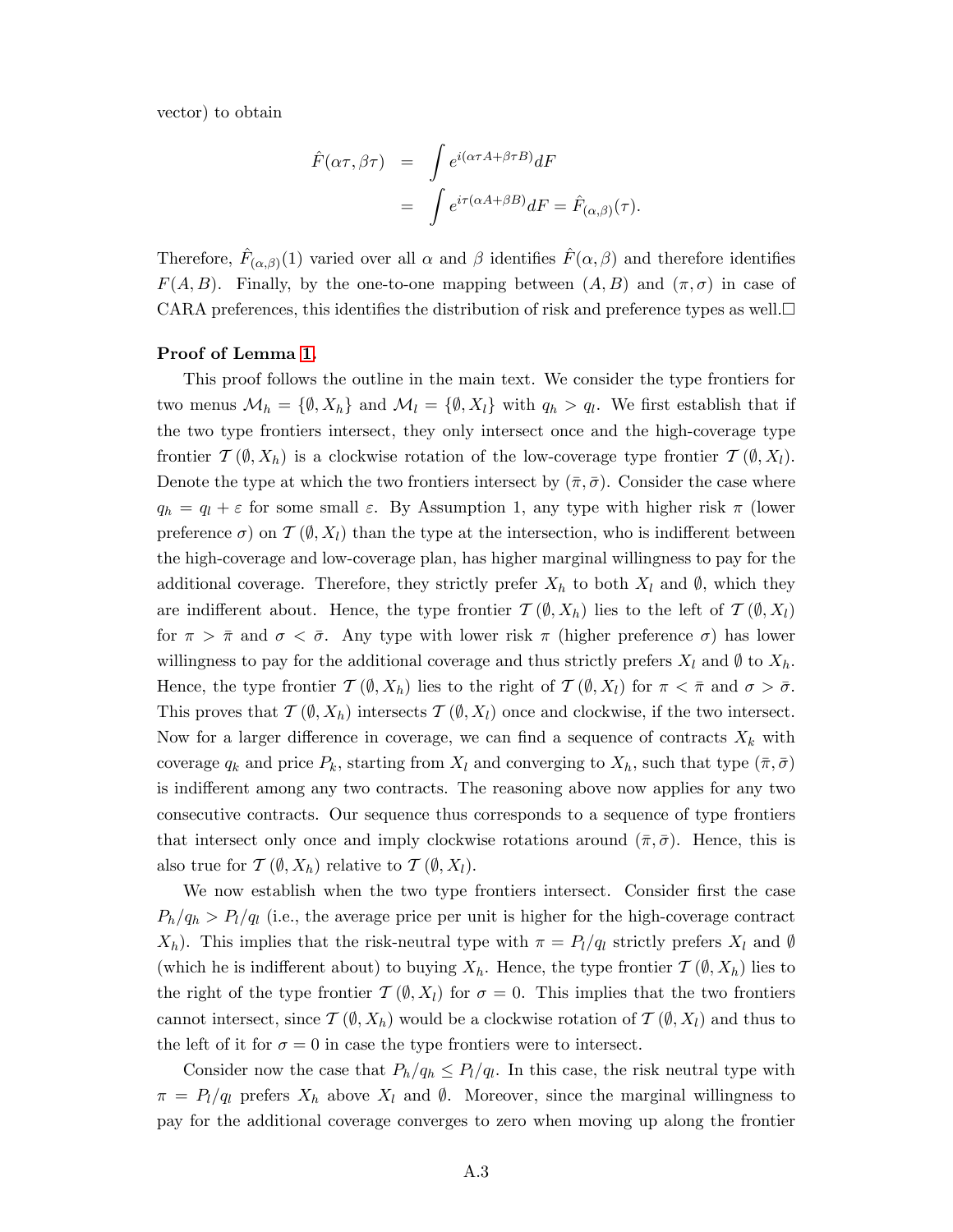$\mathcal{T}(\emptyset, X_l)$ , there is a type with sufficient low risk (and high preference) that prefers  $X_l$ (and thus  $\emptyset$ ) above  $X_h$  as long as  $P_h > P_l$ . Hence, the two type frontiers intersect. However, if  $P_h \leq P_l$ , all types on  $\mathcal{T}(\emptyset, X_l)$  strictly prefer  $X_h$  above  $X_l$  and thus  $\emptyset$ . The two type frontiers again do not intersect. This proves the first part of the Proposition.

Since  $\mathcal{T}(\emptyset, X_h)$  is a clockwise rotation of  $\mathcal{T}(\emptyset, X_l)$  around  $(\bar{\pi}, \bar{\sigma})$ , the high-coverage contract  $X_h$  differentially attracts types with high risk, but low preference. Types that prefer  $X_h$  above  $\emptyset$ , but  $\emptyset$  above  $X_l$  (i.e.,  $\mathcal{B}(X_h | \{\emptyset, X_h\}) \setminus \mathcal{B}(X_l | \{\emptyset, X_l\})$ ), need to have preference  $\sigma \leq \bar{\sigma}$  and risk  $\pi \geq \bar{\pi}$ . Only individuals with such types could rationalise that plan  $X_h$  attracts a larger share of the population than plan  $X_l$ . Similarly, types that prefer  $X_l$  above  $\emptyset$ , but  $\emptyset$  above  $X_h$  (i.e.,  $\mathcal{B}(X_l|\{\emptyset, X_l\})\setminus \mathcal{B}(X_h|\{\emptyset, X_h\})$ ), need to have preference  $\sigma \geq \bar{\sigma}$  and risk  $\pi \leq \bar{\pi}$ . Only these types could rationalise that plan  $X_l$ attracts a larger share of the population than plan  $X_h$ . Hence, we have

$$
\int_{\pi \geq \bar{\pi}} \int_{\sigma \leq \bar{\sigma}} dH \geq \int_{\mathcal{B}(X_h|\{\emptyset, X_h\}) \setminus \mathcal{B}(X_l|\{\emptyset, X_l\})} dH
$$
\n
$$
\geq \int_{\mathcal{B}(X_h|\{\emptyset, X_h\}) \setminus \mathcal{B}(X_l|\{\emptyset, X_l\})} dH - \int_{\mathcal{B}(X_l|\{\emptyset, X_l\}) \setminus \mathcal{B}(X_H|\{\emptyset, X_H\})} dH
$$
\n
$$
= \alpha_h - \alpha_l
$$
\n
$$
\geq - \int_{\mathcal{B}(X_l|\{\emptyset, X_l\}) \setminus \mathcal{B}(X_H|\{\emptyset, X_H\})} dH
$$
\n
$$
\geq - \int_{\pi \leq \bar{\pi}} \int_{\sigma \geq \bar{\sigma}} dH,
$$

which proves the second part of the proposition. Note that if the type frontiers do not intersect, the support of the set of types that prefer the one plan, but not the other, covers the entire range of the preference domain. The differential plan share no longer places a bound on the distribution of preferences.  $\square$ 

#### Proof of Lemma [2.](#page-25-1)

By Lemma [1,](#page-14-1) we know that type frontiers  $\mathcal{T}(\emptyset, X_h)$  and  $\mathcal{T}(\emptyset, X_l)$  intersect if and only if  $P_h/q_h \leq P_l/q_l$  and  $P_h > P_l$ . We denote this intersection by  $(\bar{\pi}, \bar{\sigma})$ . In this case, the type frontier  $\mathcal{T}(X_h, X_l)$  intersects both frontiers again at  $(\bar{\pi}, \bar{\sigma})$ , since this intersection type is indifferent among both plans and the option not to buy insurance. Moreover, the type frontier  $\mathcal{T}(X_h, X_l)$  is a clockwise rotation of  $\mathcal{T}(\emptyset, X_h)$ , which is a clockwise rotation of  $\mathcal{T}(\emptyset, X_l)$ . Note first that the willingness to choose the highcoverage plan over the low-coverage plan is increasing in both risk and preference. The type frontier is monotonically decreasing in  $(\pi, \sigma)$ -space, just like the original two frontiers. Now consider a type on the frontier  $\mathcal{T}(\emptyset, X_h)$  above the intersection (with low risk, but high preference). This type strictly prefers  $X_l$  to  $\emptyset$  and thus  $X_h$ , since  $\mathcal{T}(\emptyset, X_h)$  is to the right of  $\mathcal{T}(\emptyset, X_l)$ . Hence, the type frontier  $\mathcal{T}(X_h, X_l)$  is to the right of  $\mathcal{T}(\emptyset, X_h)$ . The set of types choosing  $X_l$  above both  $X_h$  and  $\emptyset$ , i.e.,  $\mathcal{B}(X_l|\{\emptyset, X_l, X_h\})$ corresponds to this region between the two frontiers  $\mathcal{T}(\emptyset, X_l)$  and  $\mathcal{T}(X_h, X_l)$  above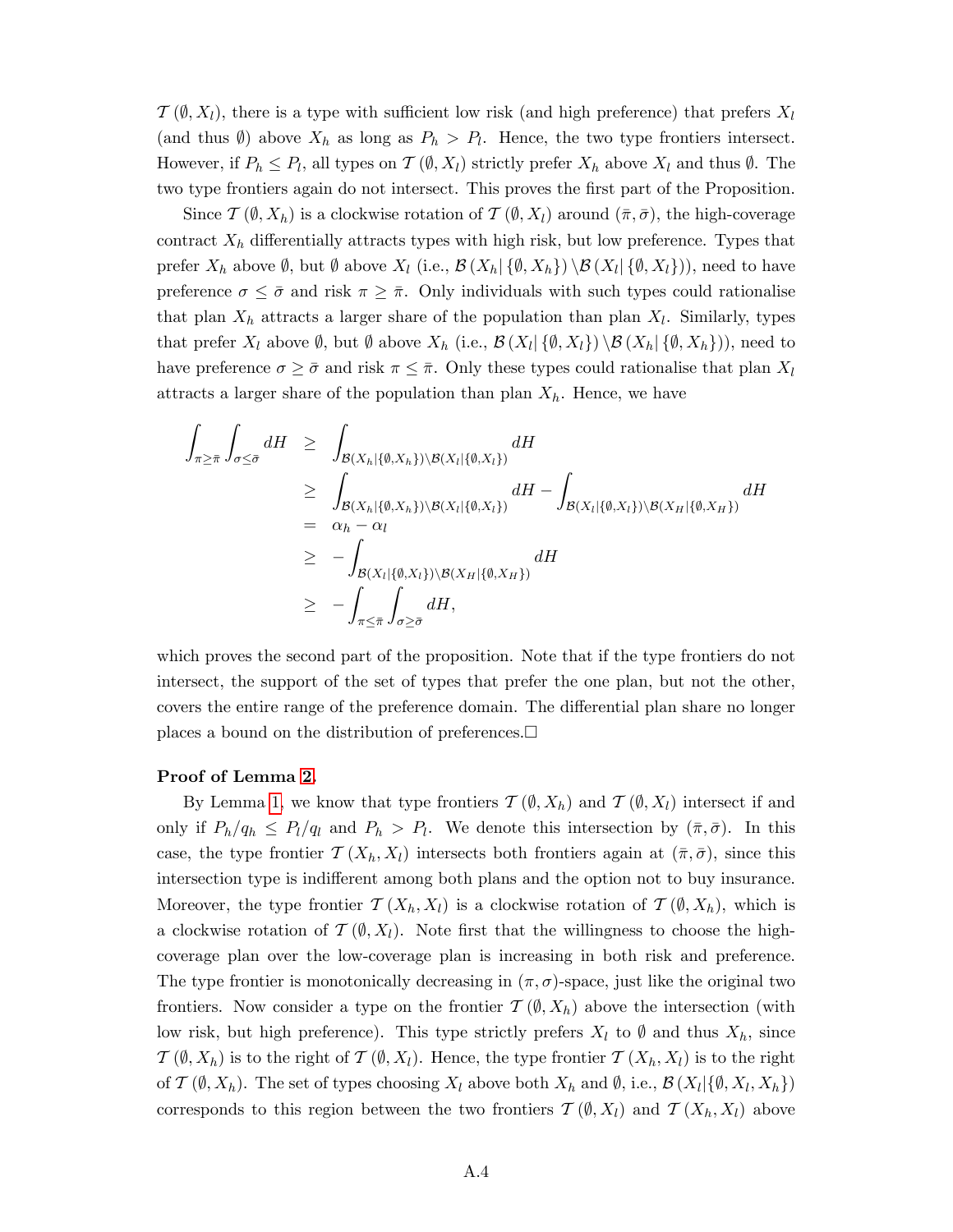$(\bar{\pi}, \bar{\sigma})$ . Indeed, consider a type on the frontier  $\mathcal{T}(\emptyset, X_h)$  below the intersection (with high risk, but low preference). This type strictly prefers  $\emptyset$  and thus  $X_h$  to  $X_l$ . Hence, the type frontier  $\mathcal{T}(X_h, X_l)$  is to the left of  $\mathcal{T}(\emptyset, X_h)$  (and thus to the left of  $\mathcal{T}(\emptyset, X_l)$ ). This implies that no type with  $\sigma < \bar{\sigma}$  or  $\pi > \bar{\pi}$  will choose the low-coverage plan. It immediately follows that the share of individuals buying the low-coverage plan (out of this 3-options menu) puts the following lower bound,

$$
\int_{\pi \leq \bar{\pi}} \int_{\sigma \geq \bar{\sigma}} dH \geq \int_{\mathcal{B}(X_l | \{\emptyset, X_l, X_h\})} dH \geq D(X_l | \mathcal{C}) .
$$

For completeness, the set of types choosing  $X_h$  above  $X_l$  and  $\emptyset$ , i.e.,  $\mathcal{B}(X_h | \{\emptyset, X_l, X_h\})$ corresponds to the region to the right of  $\mathcal{T}(\emptyset, X_h)$  below  $(\bar{\pi}, \bar{\sigma})$  and to the right of  $\mathcal{T}(X_h, X_l)$  above  $(\bar{\pi}, \bar{\sigma})$ , as illustrated in Figure [3.](#page-25-0)

Note that if  $P_h \leq P_l$ , no type will ever buy the low-coverage plan. Hence, the only relevant type frontier is  $\mathcal{T}(\emptyset, X_h)$ . If  $P_h > P_l$  and  $P_h/q_h > P_l/q_l$ , none of the type frontiers intersect. The type frontier  $\mathcal{T}(X_h, X_l)$  now lies to the right of the type frontier  $\mathcal{T}(\emptyset, X_h)$ , which lies to the right of type frontier  $\mathcal{T}(\emptyset, X_l)$ . Types to the right of  $\mathcal{T}(X_h, X_l)$  will buy the high-coverage plan. Types to the left of  $\mathcal{T}(\emptyset, X_l)$  will buy no insurance. Types in between will buy the low-coverage plan. Since the support of any of the choices corresponds to the full preference domain, we can place no bounds on the distribution of preferences.  $\Box$ 

#### A.1.2 Additional Results

#### <span id="page-45-0"></span>A.1.2.1 CARA Preferences

We show that Assumption [1](#page-10-1) holds for CARA preferences  $u(k|\sigma) = -e^{-\sigma k}/\sigma$ . The marginal rate of substitution [\(4\)](#page-11-1) can be written as

<span id="page-45-1"></span>
$$
MRS \equiv -\frac{dm_g}{dm_b}|_{U(X|\pi,\sigma)} = \frac{\pi}{1-\pi} \frac{e^{\sigma(P+L-q)}}{e^{\sigma P}}
$$
(12)

The type frontier  $\mathcal{T}(\emptyset, X)$  is the set of types  $(\pi, \sigma)$  for which [\(3\)](#page-10-2) holds with equality, which for CARA preferences reads as:

<span id="page-45-2"></span>
$$
\frac{\pi}{1-\pi} \frac{-e^{\sigma(P+L-q)} + e^{\sigma L}}{-1 + e^{\sigma P}} = 1
$$
\n(13)

Note that smaller  $\pi$  are associated with larger  $\sigma$ , and  $\pi \to 0$  is associated with  $\sigma \to \infty$ . Since we evaluate [\(12\)](#page-45-1) only along [\(13\)](#page-45-2), we can substitute the latter into the former to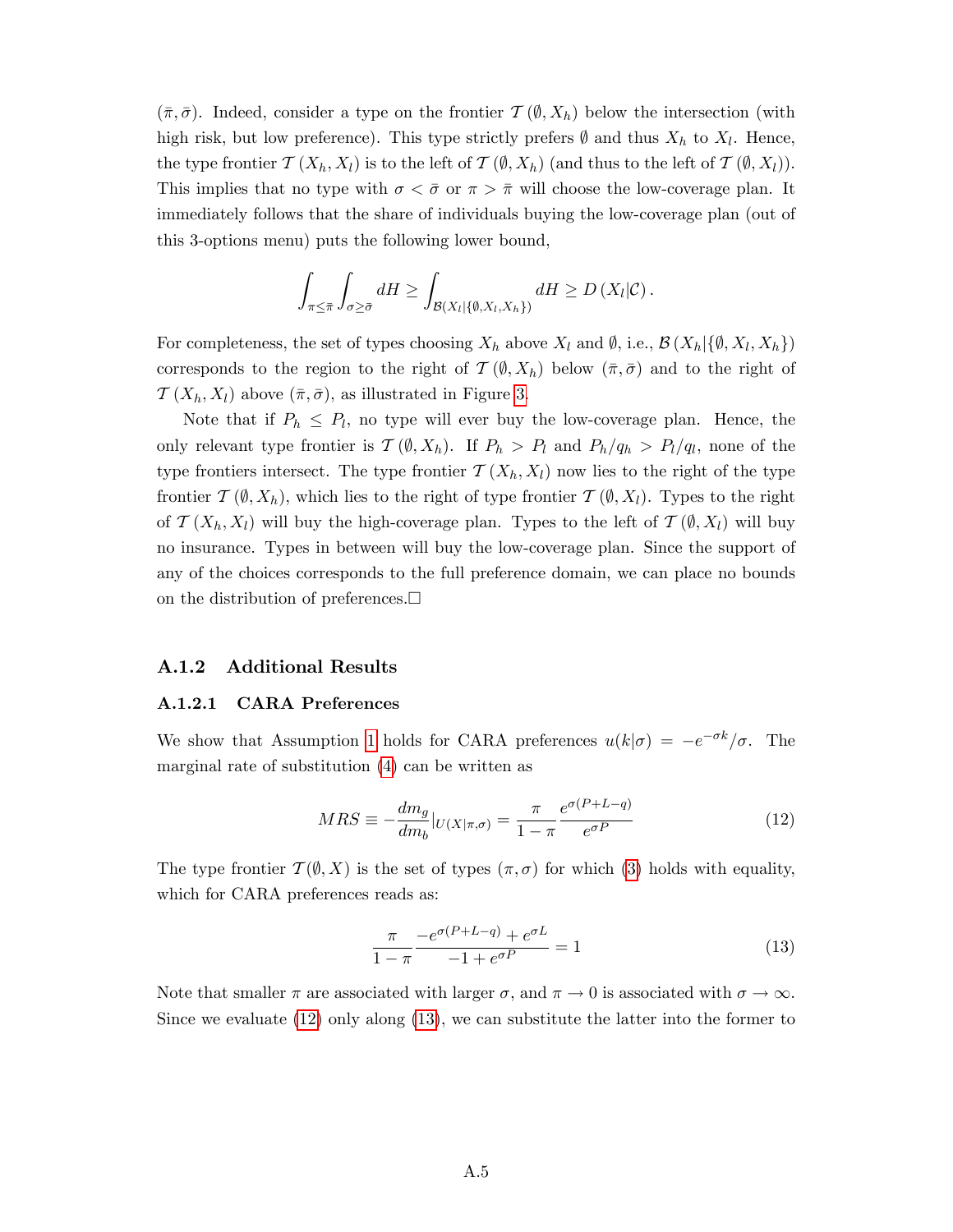obtain a marginal willingness to pay along the type frontier of

$$
MRS|_{(\pi,\sigma)\in\mathcal{T}(\emptyset,X)} = \frac{-1 + e^{\sigma P}}{-e^{\sigma(P+L-q)} + e^{\sigma L}} \frac{e^{\sigma(P+L-q)}}{e^{\sigma P}}
$$

$$
= \frac{1 - e^{-\sigma P}}{-1 + e^{\sigma(q-P)}}.
$$

Since  $P < q$ , it is immediate that  $\lim_{\sigma \to \infty} MRS|_{(\pi,\sigma) \in \mathcal{T}(\emptyset,X)} = 1/\infty = 0$ , which establishes that MRS goes to zero as  $\pi$  goes to zero. Moreover, MRS is monotonically decreasing in  $\sigma$  along the type frontier (and thus monotonically increasing in  $\pi$ ) if

$$
\frac{d\left.MRS\right|_{(\pi,\sigma)\in T(\emptyset,X)}}{d\sigma} = \frac{Pe^{-\sigma P}\left(-1 + e^{\sigma(q-P)}\right) - (q-P)e^{\sigma(q-P)}\left(1 - e^{-\sigma P}\right)}{\left(-1 + e^{\sigma(q-P)}\right)^2}
$$

is strictly negative. This arises if the denominator is strictly negative, i.e., if

$$
Pe^{-\sigma P} \left(-1 + e^{\sigma(q-P)}\right) - (q-P)e^{\sigma(q-P)} \left(1 - e^{-\sigma P}\right) < 0
$$
\n
$$
\Leftrightarrow -q(1 - e^{-\sigma P}) + P(1 - e^{-\sigma q}) < 0
$$
\n
$$
\Leftrightarrow P \left(1 - e^{-\sigma P}\right)^{-1} - q(1 - e^{-\sigma q})^{-1} < 0.
$$

which holds since  $P < q$  and  $x/(1 - e^{-\sigma x})$  is increasing in  $x.\Box$ 

## <span id="page-46-0"></span>A.1.2.2 Limited Price Variation in Textbook Model

**Proposition 3** Consider a binary risk  $k \in \{0, L\}$ , choice sets  $\mathcal{M}_p$  with constant unit price and CARA preferences. Rejecting homogeneity in preferences (risks) is possible when observing the distribution of coverage choices in  $\mathcal{M}_p$  for two prices in the unit interval. We can identify the variance in (inverse) preference types when observing the distribution of coverage choices in  $\mathcal{M}_p$  for three prices.

The demand specification in [\(7\)](#page-18-1) for CARA preferences implies

<span id="page-46-2"></span>
$$
Var (q|p) = Var (A) + Var (\sigma^{-1}) \times \tilde{p}^{2} - 2Cov (A, \sigma^{-1}) \tilde{p}
$$
 (14)

for  $\tilde{p} = \log (p/[1 - p])$ . Hence, with two exogenous prices, we obtain

<span id="page-46-1"></span>
$$
\left[Var\left(q|p_1\right) - Var\left(q|p_2\right)\right] / \left[\tilde{p}_1 - \tilde{p}_2\right] = Var\left(\sigma^{-1}\right) \times \left[\tilde{p}_1 + \tilde{p}_2\right] - 2Cov\left(A, \sigma^{-1}\right). \tag{15}
$$

We can use this to test for homogeneity in preferences and risks. This is easy to see for the preference types. Whenever the difference in variances in equation  $(15)$  is different from 0, we can reject that  $\sigma$  (or  $\sigma^{-1}$ ) is constant and thus that the preference type is homogeneous. For a constant  $\sigma$ , both  $Var(\sigma^{-1})$  and  $Cov(A, \sigma^{-1})$  would be equal to 0.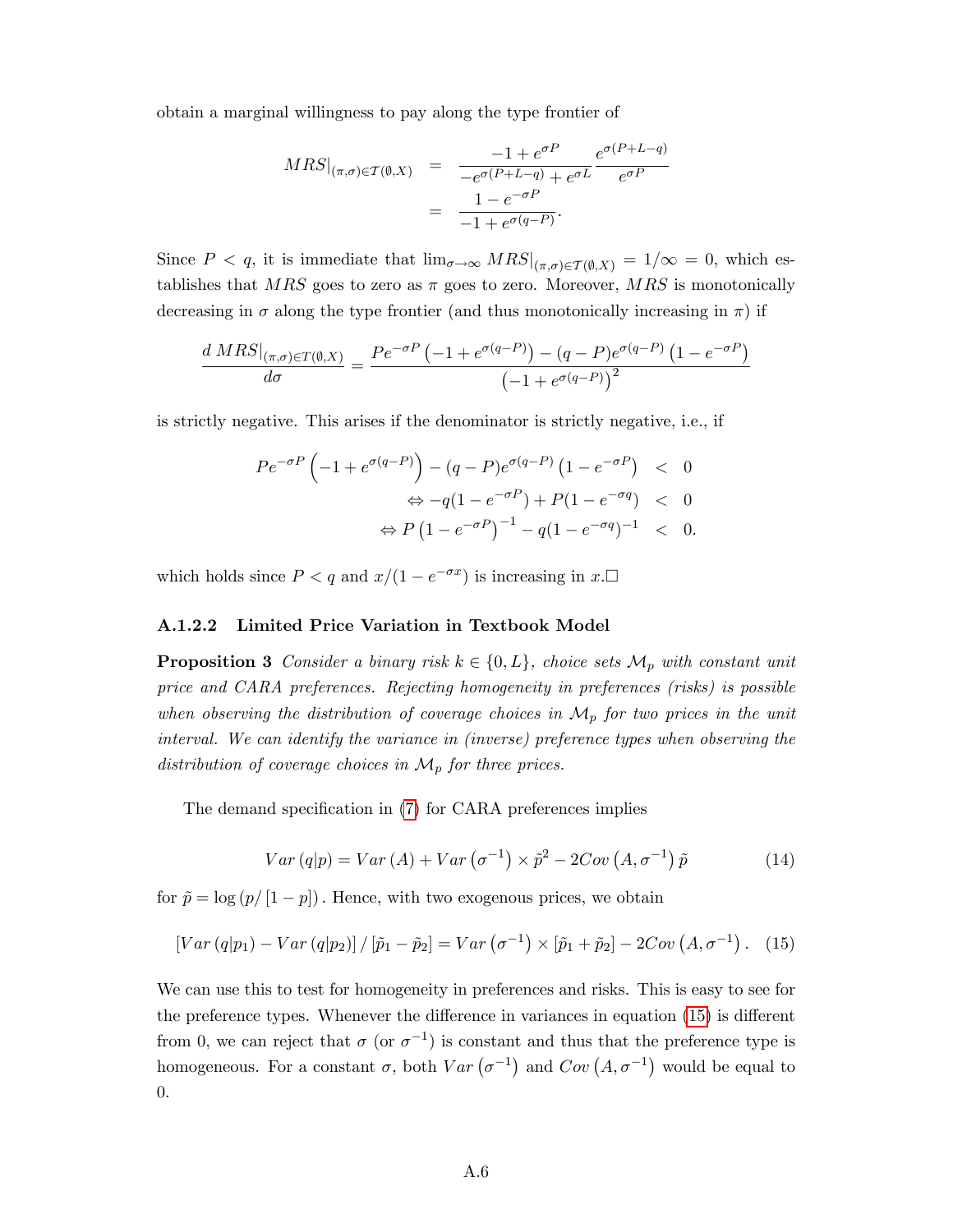It is left to show that we can test for homogeneity in risks with two prices. For this we can use equations  $(14)$  -  $(15)$  for the variance and we can exploit similar expressions for the average:

<span id="page-47-0"></span>
$$
E(q|p) = E(A) - E(\sigma^{-1}) \times \tilde{p}, \text{ and}
$$
  

$$
E(q|p_1) - E(q|p_2) = E(\sigma^{-1}) \times [\tilde{p}_2 - \tilde{p}_1]
$$
 (16)

Using the fact that  $A = L + \log \left( \frac{\pi}{1 - \epsilon} \right)$  $1-\pi$  $\int \sigma^{-1}$  under CARA, we know that if the the risk type  $\pi$  were to be homogenous, we could infer the homogeneous risk type from

$$
E(q|p) = E(A) - E(\sigma^{-1}) \times \tilde{p}
$$
  
=  $L + \log \left(\frac{\pi}{1-\pi}\right) E(\sigma^{-1}) + E(\sigma^{-1}) \times \tilde{p},$ 

where we know  $E(\sigma^{-1})$  from the difference in coverage choices in [\(16\)](#page-47-0). For a homogeneous risk type, we also know that

$$
Var(A) = \log \left(\frac{\pi}{1-\pi}\right)^2 Var(\sigma^{-1})
$$

$$
Cov(A, \sigma^{-1}) = \log \left(\frac{\pi}{1-\pi}\right) Var(\sigma^{-1}).
$$

and thus

$$
Var (q|p_k) = Var (A) + Var (\sigma^{-1}) \times \tilde{p}_k^2 - 2Cov (A, B) \tilde{p}_k
$$
  
= 
$$
\left[ \log \left( \frac{\pi}{1-\pi} \right)^2 + \tilde{p}_k^2 - 2 \log \left( \frac{\pi}{1-\pi} \right) \tilde{p}_k \right] Var (\sigma^{-1}).
$$

Hence, we can reject homogeneity in risk types if

$$
\frac{Var\left(q|p_1\right)}{Var\left(q|p_2\right)} \neq \frac{\log\left(\frac{\pi}{1-\pi}\right)^2 + \tilde{p}_1^2 - 2\log\left(\frac{\pi}{1-\pi}\right)\tilde{p}_1}{\log\left(\frac{\pi}{1-\pi}\right)^2 + \tilde{p}_2^2 - 2\log\left(\frac{\pi}{1-\pi}\right)\tilde{p}_2}.
$$

Finally, when observing three (exogenous) prices, we can also identify the variance of the inverse of the coefficient of absolute risk aversion

$$
Var\left(\sigma^{-1}\right) = \left[\frac{Var(q|p_1) - Var(q|p_2)}{\tilde{p}_1 - \tilde{p}_2} - \frac{Var(q|p_2) - Var(q|p_3)}{\tilde{p}_2 - \tilde{p}_3}\right] / \left[\tilde{p}_1 - \tilde{p}_3\right].
$$

 $\Box$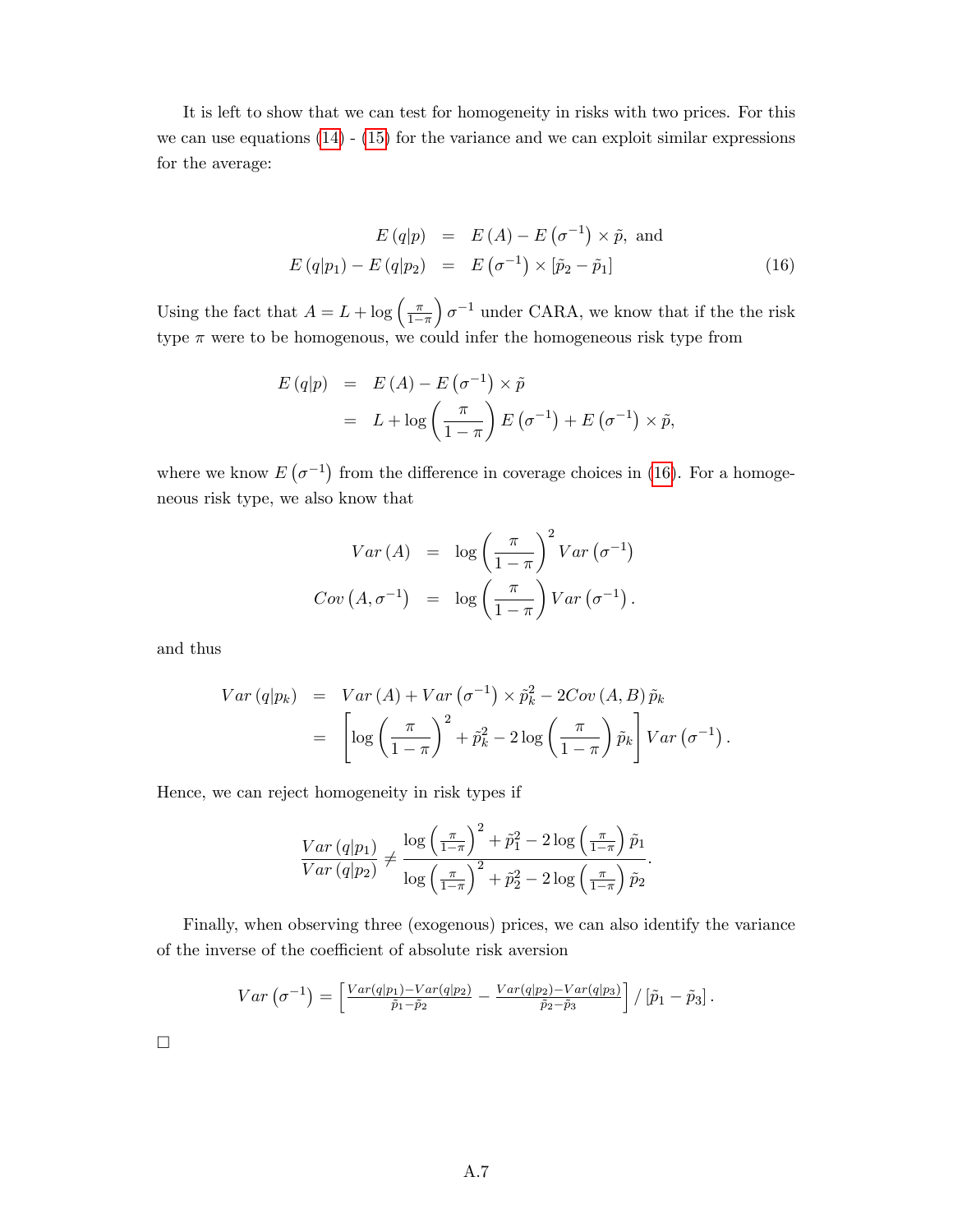# A.2 Empirical Appendix

## A.2.1 Alternative Modeling Assumptions

In this Appendix, we present the optimal plan choice results under different assumptions. In Figure [A.1,](#page-13-0) we model alternative relationships between the mean and variance of claims. In our main analyses, for risk type  $\pi$ , the expected claims distribution is assumed to follow a log normal distribution with mean  $=\pi$  and variance  $=$  $\frac{\pi}{4053}\left[\frac{1}{2}\times10451\right]^2$ 

For comparison purposes, we show, once again, the optimal choice for each  $\pi$ ,  $\sigma$ pair for older individuals in Panel C of Figure [A.1.](#page-13-0) We then model choice with more or less variability in claims. In Panel A of Figure [A.1,](#page-13-0) we show the choice assuming that the variance of claims is half of that in our main specifications:  $variance=$ 1 2  $\frac{\pi}{4053}$   $\left[\frac{1}{2} \times 10451\right]^2$ . This would correspond to a case in which individuals have additional information predicting about their expected costs, reducing variability. Then, in Panel B, we run a high variance specification where variance is twice that in our main specifications:  $variance = 2 \times \frac{\pi}{4053} \left[\frac{1}{2} \times 10451\right]^2$ . The results are intuitive: more variability increases the demand for more generous insurance.

We then turn to alternative menu designs in Figure [A.2,](#page-14-0) again showing optimal choices for older individuals. Panel A examines a modified menu, in which the Bronze Medium plan has a deductible of  $$1462$  instead of  $$2000$ ; we make this modification so that the actuarial value of the Bronze Medium plan as modelled matches the actuarial value of the more complex Bronze Medium plan on the exchange. This menu leads to some modest changes in choice as compared to our main specification. In Panel B, we consider the case in which the Bronze Medium plan has zero coinsurance as produced by our original method described in the text. Unsurprisingly, this leads to Bronze Medium being a very favoured plan. However, this is unlikely to be a faithful representation of the Bronze Medium characteristics. Finally, Panel C of Figure [A.2](#page-14-0) examines a very different menu design. For Panel C, we construct coinsurance values (for plans that have co-payments instead of coinsurance) by taking the hospital copayment value and dividing by the mean cost of a hospital admission of \$9700. This method, however, does not do a good job modelling the relative quality of Silver Low, as Silver Low requires paying the deductible and then has zero hospital co-payment. We then drop Silver Low from this menu. The menu of coinsurance values used in Panel C is given below:

|               | Coinsurance for Panel C of Figure A.2 |
|---------------|---------------------------------------|
| Bronze Low    | $0.2^{\circ}$                         |
| Bronze Medium | 0.05                                  |
| Bronze High   | 0.35                                  |
| Silver High   | 0.05                                  |
| Gold          | 0.02                                  |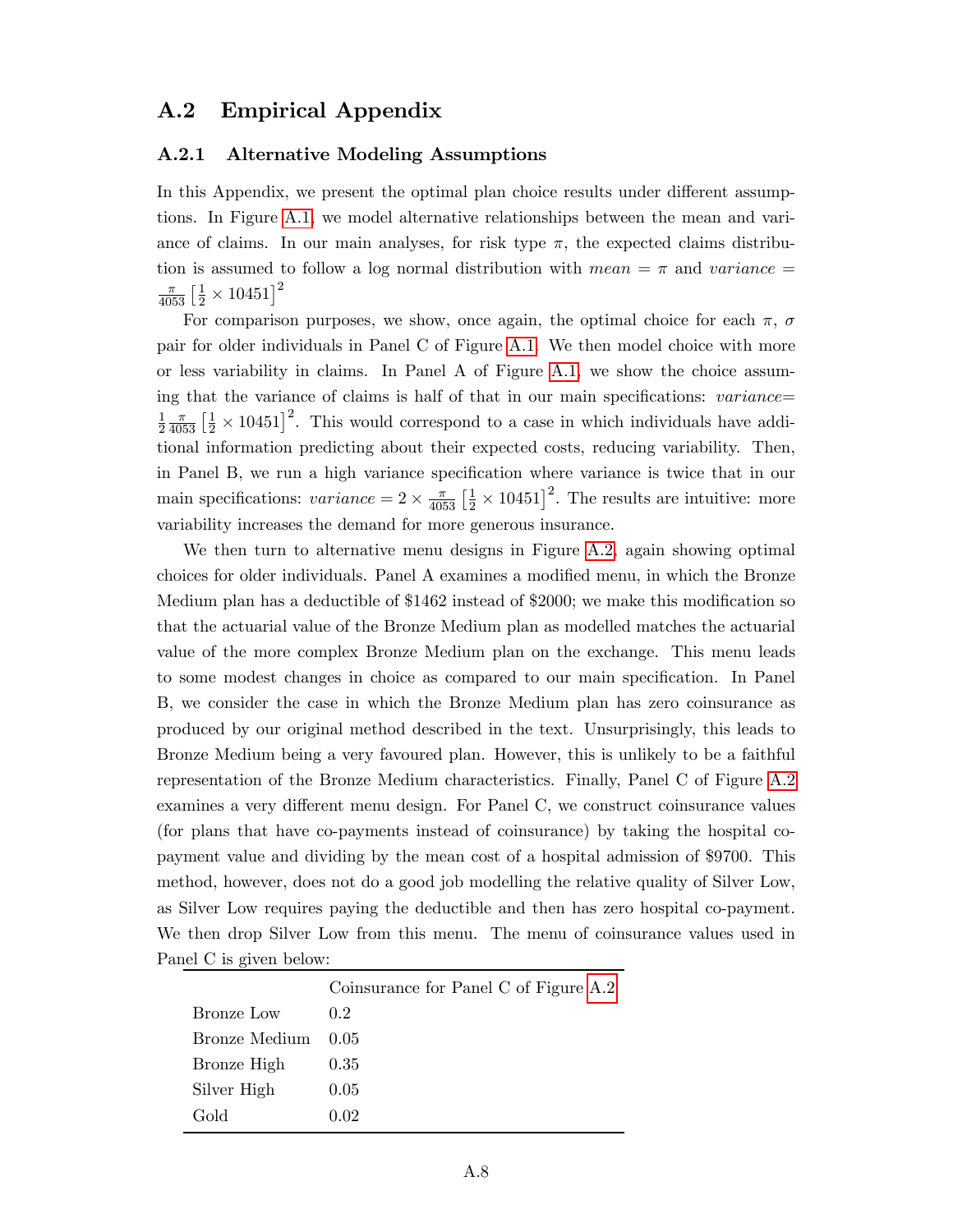# A.2.2 Bounds

We perform a bootstrap analysis to assess how sampling error would affect our bounds. We drew 100 samples of consumers with replacement. Given consumer choices, we calculated market shares and used the method described in the paper to calculate the implied bounds. (Given the small range of parameters for which both the upper and lower bounds are informative, we do not consider the case in which the bounds cross, making the bootstrap invalid.) We superimpose the 5th and 95th percentile of the implied distribution point-by-point on original Figure [4.](#page-33-0) The figure shows that when the bounds are informative, they are fairly precisely measured.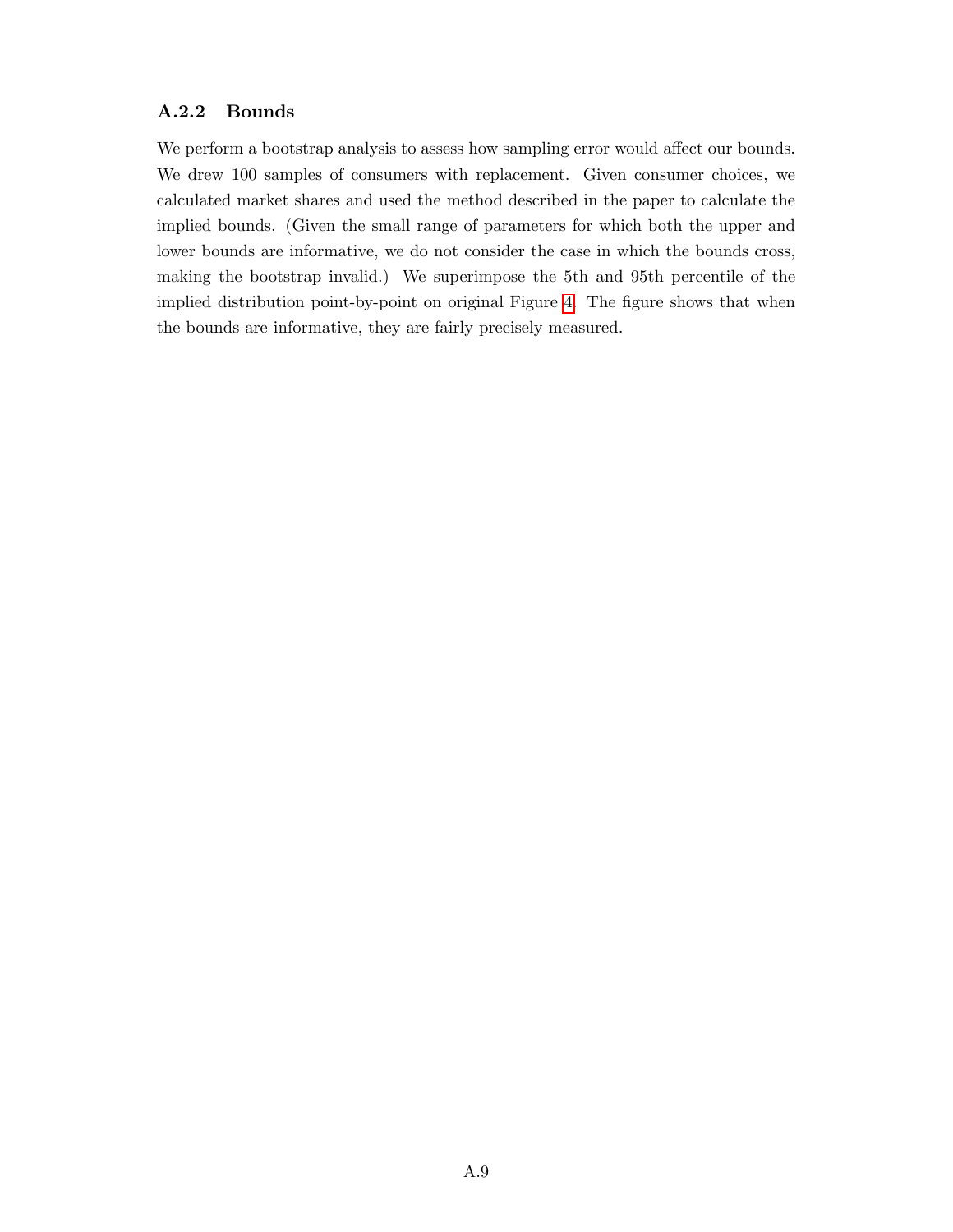

Panel A: Low Variance Specification

Panel B: High Variance Specification





Figure A.1: Optimal Plan Choices for Older Individuals under Alternative Variance Assumptions.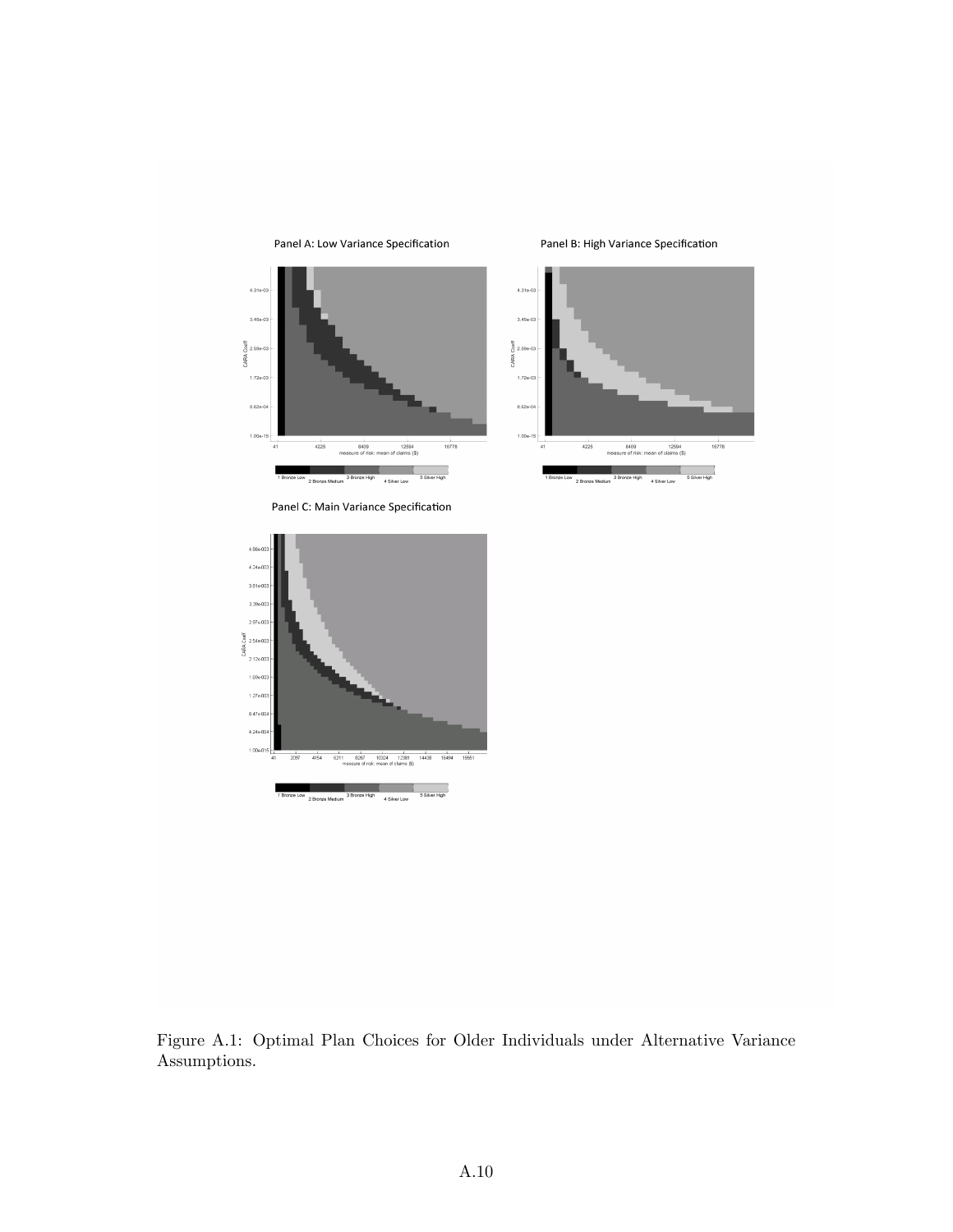

 $1.00<sub>i</sub>$ 

 $rac{1}{4225}$ 

2 Bronze

Figure A.2: Optimal Plan Choices for Older Individuals under Alternative Menu Designs.

 $\frac{1}{16778}$ 

8409<br>
8409 12594<br>
re of risk: mean of claims (\$) 3<br>Bronze High 4 Silver Low 4 Silver Low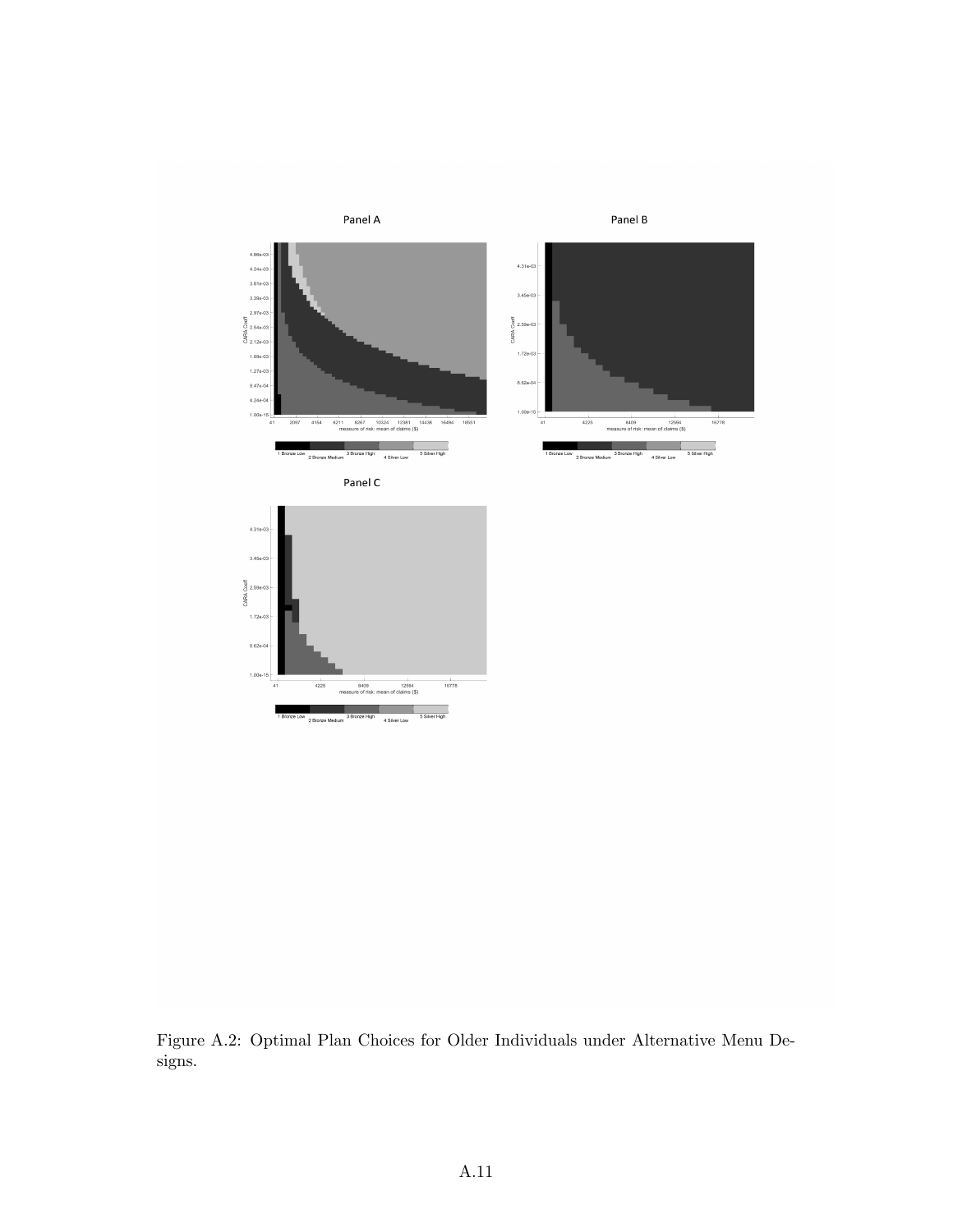

Figure A.3: Bounds with Bootstrapped Confidence Intervals. Note: Plots the 5th and 95th percentile of the implied distribution from a bootstrap procedure point-by-point on original Figure 4. Our bootstrap drew consumers (with replacement) to obtain 100 vectors of market shares. For each vector of market shares, we used the method described in the paper to calculate the implied bounds.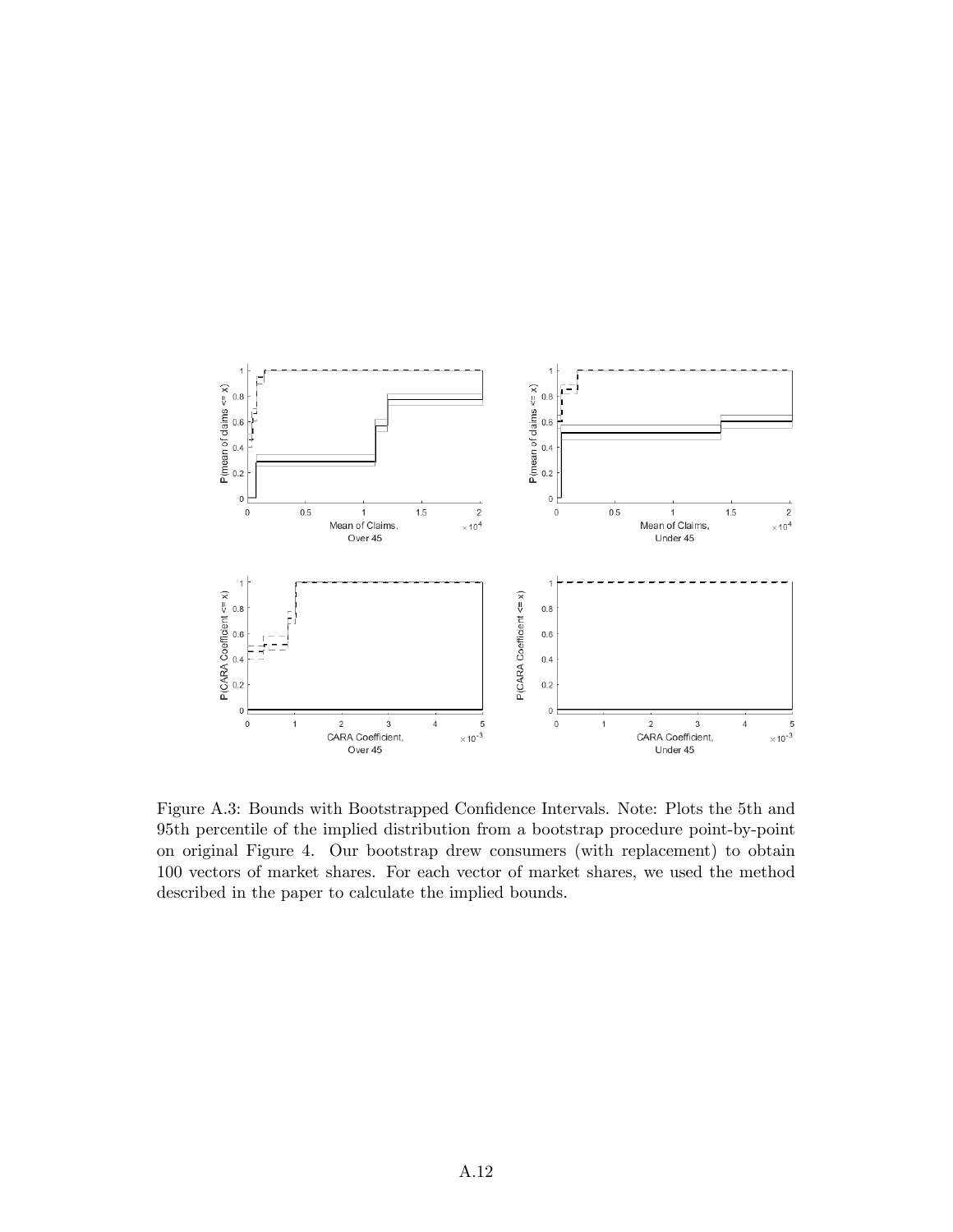| Plan Design   | Deductible | Max OOP | Doctor Visit             | Generic Rx               | Emergency Room            | Hospital Stay                     |
|---------------|------------|---------|--------------------------|--------------------------|---------------------------|-----------------------------------|
| Bronze Low    | \$2000     | \$5000  | deduct., then \$25 copay | deduct., then \$15 copay | deduct., then \$100 copay | deduct., then $20\%$ co-insurance |
| Bronze Medium | \$2000     | \$5000  | $$30$ copay              | $$10$ copay              | deduct., then \$150 copay | deduct., then \$500 copay         |
| Bronze High   | \$250      | \$5000  | $$25$ copay              | $$15$ copay              | $$150$ copay              | deduct., then $35\%$ co-insurance |
| Silver Low    | \$1000     | \$2000  | $$20$ copay              | \$15 copay               | deduct., then \$100 copay | deduct., then no copay            |
| Silver High   | \$0        | \$2000  | $$25$ copay              | \$15 copay               | $$100$ copay              | $$500$ copay                      |
| Gold          | \$0        | None    | $$20$ copay              | $$15$ copay              | \$75 copay                | $$150$ copay                      |

Table A.1: Summary of detailed plan parameters, taken from the HIX's website